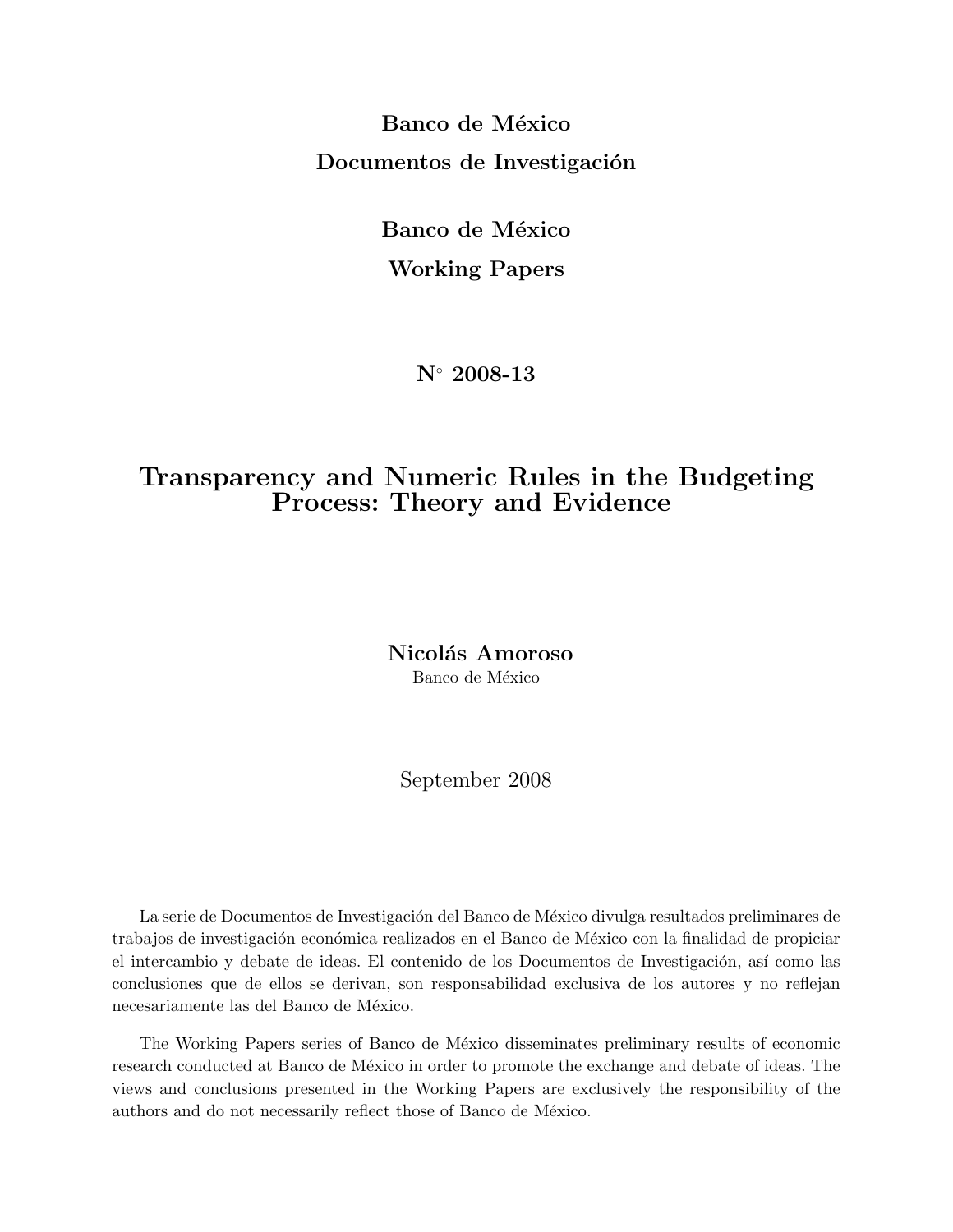Documento de Investigación Working Paper 2008-13 2008-13

# Transparency and Numeric Rules in the Budgeting Process: Theory and Evidence<sup>\*</sup>

Nicolás Amoroso<sup>†</sup> Banco de México

#### Abstract

In this paper I develop a simple dynamic agency model postulating that, among budgetary institutions, transparency of the budgeting process is the main driving force in explaining differences in fiscal outcomes and that budgetary numeric rules can be an active long-run constraint only if the budgeting process is transparent enough. The model does not only account for long-run differences where countries with better budgetary institutions will have more disciplined fiscal outcomes, but can rationalize situations where countries with relatively better budgetary institutions can have what would appear to be less disciplined fiscal outcomes in the short-run. Empirical tests corroborate some but not all of the model's predictions.

Keywords: Budgetary Institutions, Fiscal Outcomes, Transparency. JEL Classification: H61, D70, E60.

#### Resumen

En este artículo se presenta un modelo de agencia dinámico en el cual se postula que la transparencia del proceso presupuestario es la principal causante de las diferencias en los resultados fiscales, y que las reglas numéricas sobre el presupuesto pueden ser una restricción activa en el largo plazo, únicamente si el proceso presupuestario es lo suficientemente transparente. El modelo puede explicar no solo diferencias en resultados fiscales en el largo plazo, dónde países con mejores instituciones siempre tendrán resultados fiscales más disciplinados, sino también racionalizar situaciones de corto plazo, donde países con relativamente mejores instituciones presupuestarias pueden presentar resultados fiscales que en apariencia son menos disciplinados. Los resultados emp´ıricos del trabajo corroboran algunas de las predicciones del modelo.

Palabras Clave: Instituciones Presupuestarias, Resultados Fiscales, Transparencia.

<sup>&</sup>lt;sup>\*</sup>This paper has benefited from the comments of Carlos Capistrán, Daniel Chiquiar, Allan Drazen, Wallace Oates, John Wallis and participants of the International and Domestic Macroeconomics seminars at the University of Maryland and the research seminar at Banco de México.

<sup>&</sup>lt;sup>†</sup> Dirección General de Investigación Económica. Email: eamoroso@banxico.org.mx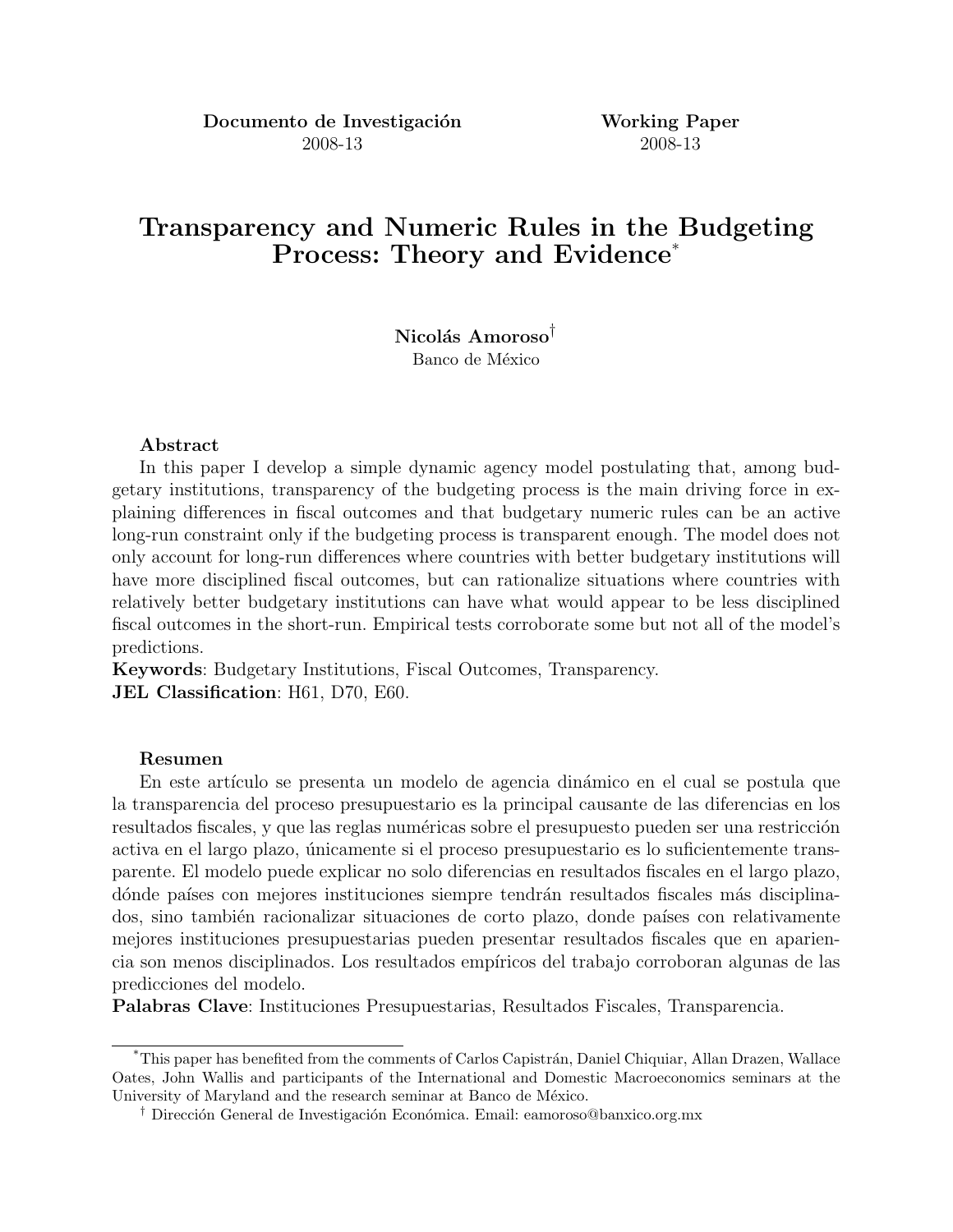# 1 Introduction

"Elected officials typically enjoy an immense informational advantage over the voters that limits how accountable such agents will be to the voters desires. This is a consequence of the complexity of modern government." (Ferejohn (1999)).

Budgetary Institutions are defined as the set of all the rules and regulations according to which budgets are prepared, approved and carried out (Alesina and Perotti (1999)). What is the role of budgetary institutions in shaping the size of the budget and, ultimately, the delivery of public goods? How independent are these institutions from each other and which ones, if any, are truly necessary to affect fiscal outcomes? This paper deals with these questions and explains how different countries that are supposed to obey the same set of rules, such as the members of the European Union and the Maastrich Treaty, can have dissimilar fiscal outcomes. In other words, it will provide an explanation of how and when these rules will be an active constraint on the government.

In this literature, stronger fiscal institutions are defined as those that provide more discipline in the budgeting process, reducing the margin for unproductive spending (Poterba and von Hagen (1999)). The implication is that, other things being equal, stronger institutions should cause, by means of stricter constraints, lower deficits and levels of debt for the same amount of public goods. The budgetary institutions that are analyzed in the present paper are the transparency of the budgetary process and the set of numeric rules imposed on the budget. Transparency of the budgetary process can be defined as the degree of openness towards the public at large about government structure and functions, fiscal policy intentions, public sector accounts, and projections (Kopits and Craig (1998)). Numeric rules imposed on the budget can take the form of specific limits to expenditures, debt and deficit, or restrictions to the flow of resources between and within programs, agencies and levels of government. These constraints could even be restrictions to the flow of resources between different fiscal periods.

To study these two budgetary institutions, in the first part of the paper I provide a career concern model in which the government has an agency relationship with their constituents and might enjoy some information advantages, depending on the degree of transparency of the budgetary process. Voters can try to discipline the incumbent through elections and by imposing numeric rules. The results of the model show that more transparency will increase fiscal discipline, while numeric budgetary rules will be effective only if the budgetary process is transparent enough.

This model was inspired by two well known pieces in the political economy literature: the political business cycle model with prospective voting (Rogoff and Siebert (1988), Rogoff (1990), Shi and Svensson (2001)), and the elections as a disciplining device model with retrospective voting (Ferejohn (1986)). To the best of my knowledge, no other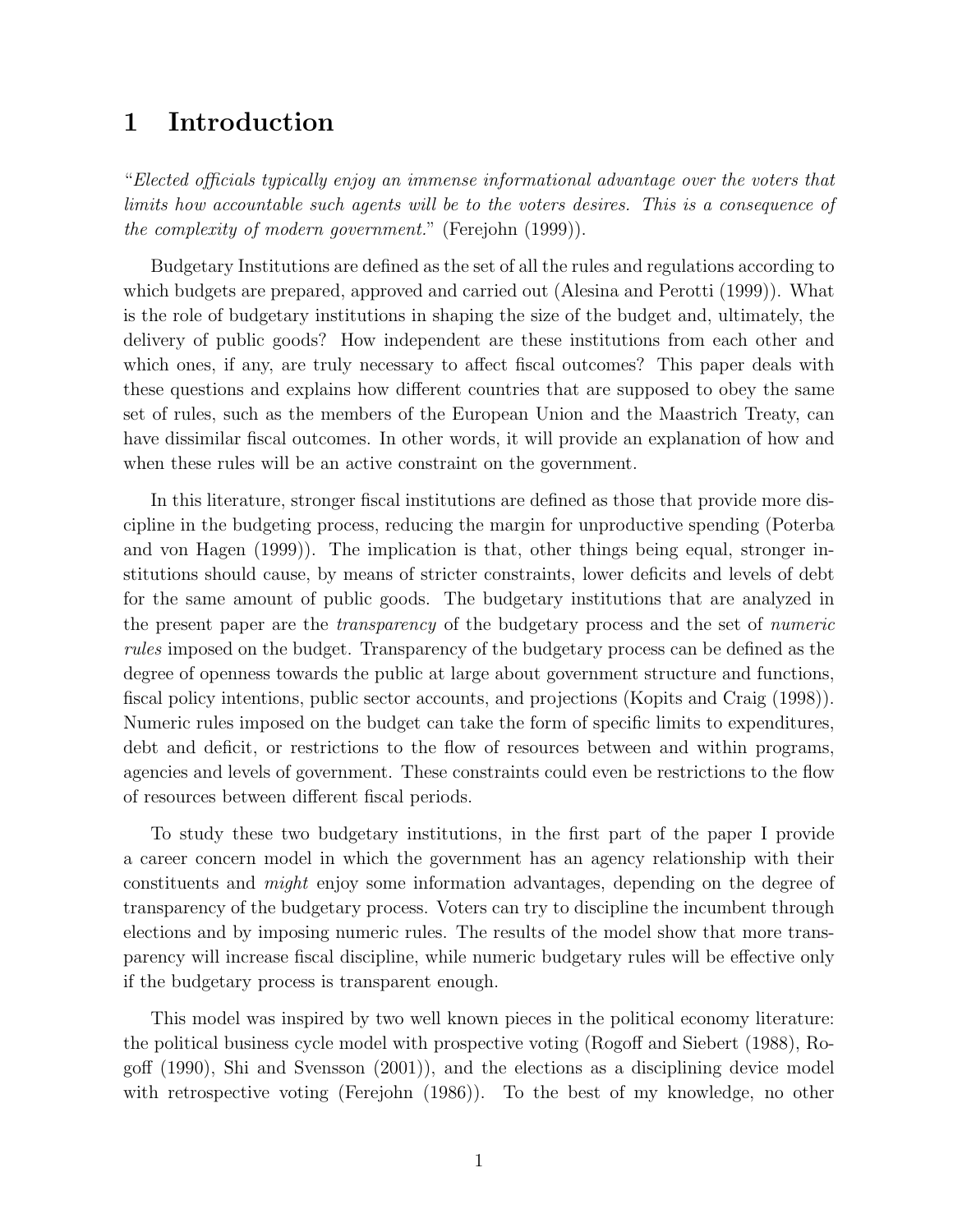work –besides Milesi-Ferretti (2004)– provides a theoretical framework for the relationship between transparency and numeric constraints on the budgeting process and their implications over deficits or other fiscal variables. The novel characteristics of the model presented here are: First, the model is able to accommodate not only long-run results, where stronger institutions will always cause more constrained fiscal outcomes, but also short-run implications, where countries with relatively stronger institutions can be paired with relatively unconstrained outcomes. Second, the main claim of the model is that transparency is the major force for generating differences in the levels of debt, and that numeric constraints can have opposing effects for the same numeric rule, depending on the level of transparency.

The second part of the paper provides empirical evidence of the effects of budgetary institutions on fiscal outcomes. I exploit a new data set to construct measures of numerical constraints on the budget and the degree of budgetary transparency, and assess their influence on a series of fiscal outcomes. In particular, I test the two principal implications of the theoretical model:  $(i)$ , that more transparency will increase fiscal discipline and,  $(ii)$ , that numeric rules will increase fiscal discipline only if the budgetary process is transparent enough. The results of the regression analysis indicate that the only budgetary institution that appears to have an effect on fiscal outcomes is the transparency of the budgetary process. I do not find, however, an effect of numeric rules on fiscal outcomes conditional on the level of transparency.

The rest of the paper is organized as follows: In section 2 I review the literature. Section 3 presents the career concern model. Section 4 shows the empirical evidence and section 5 concludes.

### 2 Literature Review

The theoretical model presented in this work is related to the following literature. Shi and Svenson (2001) propose a moral hazard model of electoral competition to explain a set of empirical findings about the *size of electoral budget cycles*, and conclude that these depend on the rents of those remaining in power and the share of informed voters. Alt and Lassen (2003) slightly modify the Shi and Svenson model and reinterpret the share of informed voters as transparency in the budgeting process, and conclude that lower transparency produces higher levels of debt and larger deficits. The problem with these models is that in the absence of electoral cycles (i.e., if there were no elections or if elections occurred in every period), no debt or deficit could be generated. In other words, the Alt and Lassen model predicts that transparency affects fiscal outcomes *only* in the electoral year. In contrast, the model presented here builds on some of the structure of the Shi and Svenson model, but eliminates the political fiscal cycle motive by allowing elections to occur in every period. In spite of this change, the current model still generates an inverse relationship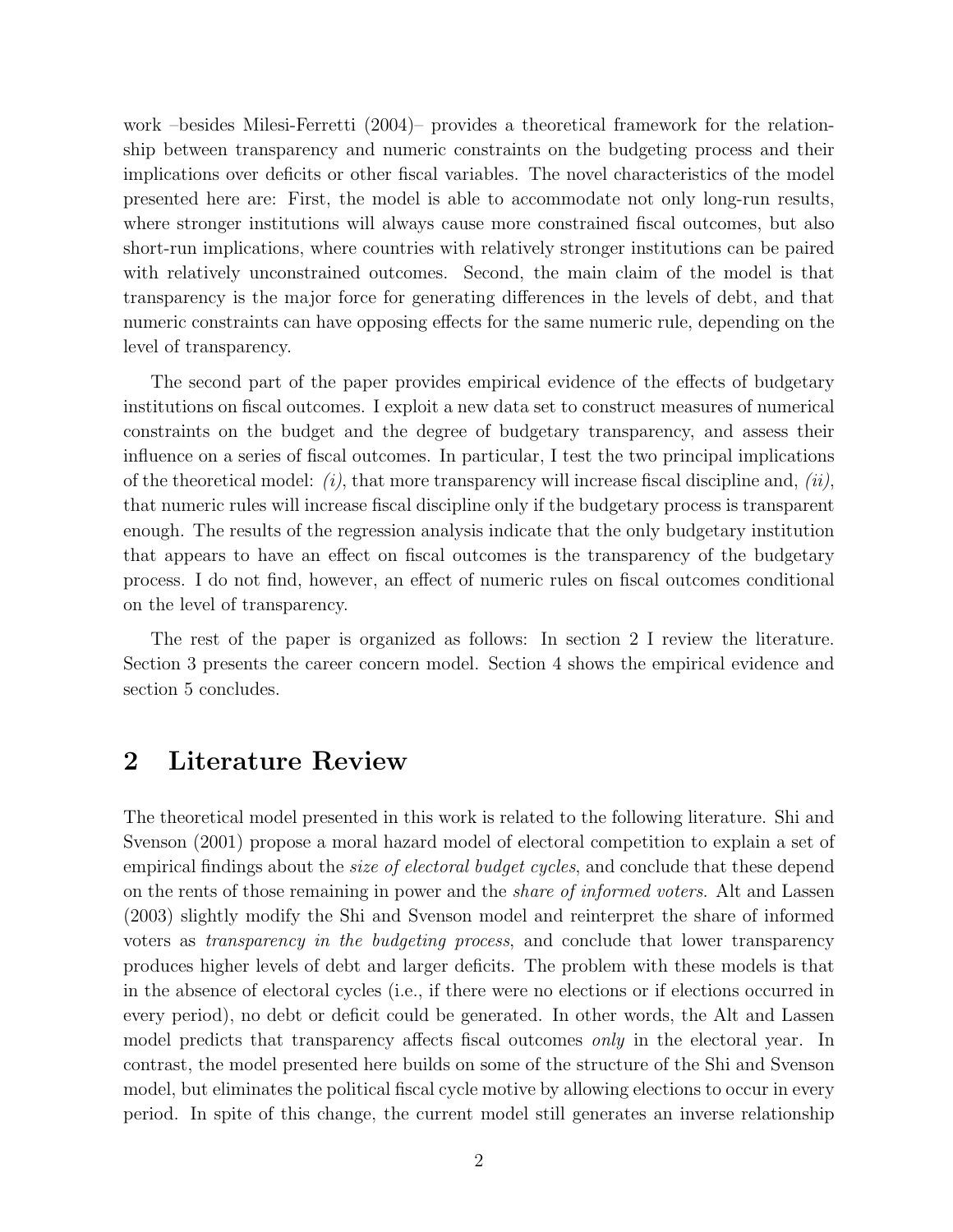between transparency and debt. This is relevant not only from a conceptual perspective, but also because the majority of empirical tests (Alesina et. al. (1998), Alt and Lassen (2003)) analyze the cross-sectional implications of transparency in fiscal outcomes and none of them show evidence that an election dummy is significant.

In a seminal paper, Ferejohn (1986), obtained optimal reelection rules when the incumbent's actions cannot be directly observed by retrospectively inferring these actions based on realized outcomes. This *pure outcome* evaluation can be interpreted in the context of the model presented here as a case of full opacity, where the signal drawn by the electorate is simply uninformative. Persson, Roland and Tabellini (1997) (PR&T), in a similar setup, also derive the case of full information, where voters can observe incumbent's actions, and show that even in this case the incumbent will extract rents from being in power. In terms of the present model this could be associated with a case of full transparency where the signal drawn from the private sector perfectly identifies the current shock. Whereas the structure for obtaining the optimal reelection rule is similar to these two previous works, there are some differences that are worth mentioning. Here, the state of the world is not only determined by an exogenous shock, but also by the history of policy decisions made by the incumbent. This feature allows situations where the incumbent will optimally choose to perform actions that are costly only to him and be reelected, even under the most adverse of shock realizations, provided he has enough fiscal resources, i.e. that issuing new debt is not too costly. A second difference between this model and those mentioned previously lies in the fact that I analyzed different degrees of informational asymmetry, and their relation to fiscal outcomes in addition to welfare.

The work that is most closely related to the model presented here is Milesi-Ferretti (2004) which is the first, and to the best of my knowledge, the only paper that looks at the effects of budgetary rules and budgetary transparency simultaneously on fiscal outcomes. In a two-period model, with heterogenous policymakers that seek to minimize an arbitrary loss function, Milesi-Ferretti shows that the extent to which a myopic ruler will engage in creative accounting (defined as deviations from a preestablished budgetary rule) depends negatively on the transparency of the budgetary process. There are two key differences between the two models. The first one is conceptual. The mechanics of Milesi-Feretti's model requires a numeric rule to be imposed in order to generate differences in fiscal outcomes. In other words, the same policymaker, if not faced with a numeric rule on the budget, will deliver the same fiscal outcome under two different transparency regimes. By the contrary, the model presented here postulates that policymakers facing different transparency regimes will deliver different fiscal outcomes even without the imposition of a numeric rule. The second important difference is that Milesi-Ferretti's model can only account or be interpreted for long-run results whereas my model also rationalizes short-run outcomes, as was already mentioned.

Several papers have empirically explored the question of whether budgetary institutions matter. In a series of papers, von Hagen (1992) and von Hagen and Harden (1994)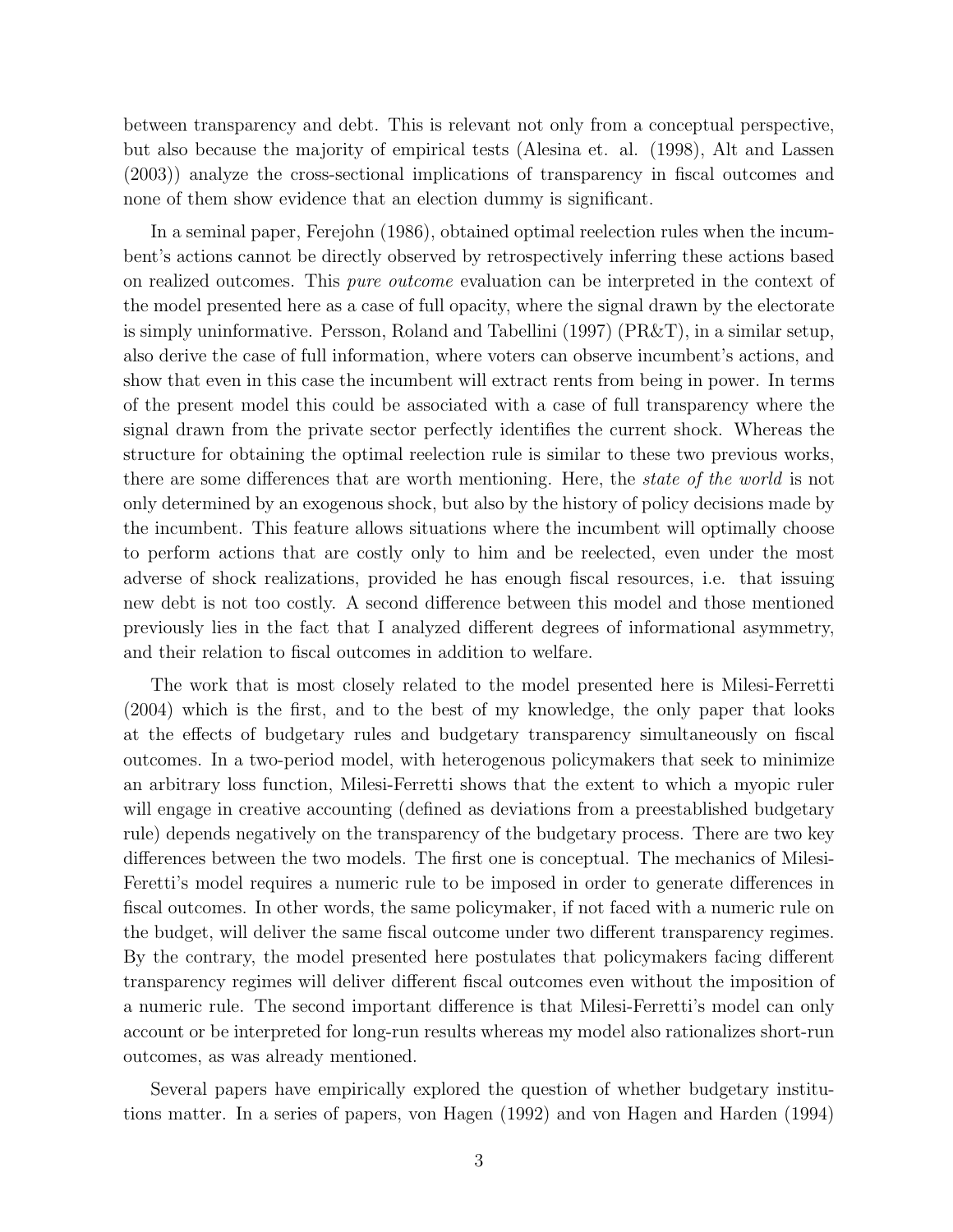and (1996), study the effects of budgetary institutions as a whole. They combine in a single index elements that corresponds to transparency as well as to the voting procedure to pass the budget, classified in a hierarchical-collegiate spectrum. They find that more hierarchical and transparent budgetary institutions are associated with more fiscal discipline. Exploring further, von Hagen (1992) suggests that transparency comes second to hierarchical features in order of importance. De Haan et. al. (1999) use new information available to update von Hagen's index for an almost identical sample. These authors corroborate von Hagen's result that better budgetary institutions as a whole induce fiscal discipline. However, they conclude that although the results are statistically significant, these are not economically important as was previously claimed.

Alesina et. al. (1999) pursue a different strategy by constructing separate measures for every category of the budgeting process for a sample of twenty Latin American countries. Employing fiscal deficits as their fiscal outcome measure, these authors arrive at the conclusion that fiscal procedures matter for fiscal deficits among Latin American countries, but when they look at the disaggregated indexes, they find that numerical rules and hierarchical procedures matter but transparency does not. They do acknowledge, however, that the "results on transparency probably say more about the difficulty of measuring it, than about its effect on fiscal discipline" (Alesina and Perotti (1996) p.405). Filc and Scartascini (2004), employing a new data set that allows them to measure budgetary institutions ten years later, closely follow Alesina et. al. (1999), and perform the same exercise for a sample of eleven Latin American countries arriving, at the same conclusions.

Alt and Lassen (2003), using data from 19 OECD countries, concentrate exclusively on the effects of fiscal transparency on public debt and the central government expenditure. These authors make a successful attempt at providing guidance about what should contain a good measure of transparency. They find significant and economically important effects of transparency, especially for public debt.

## 3 A Career Concern Model

I consider an economy populated by a continuum of mass one of identical and infinitely lived individuals called *voters*. At every moment in time an *incumbent*, picked randomly from within the economy, is in charge of the government and will remain in power until he is voted out and replaced by an identical agent, who was a voter at the end of the last period, and who now becomes the new incumbent. The former incumbent returns to the population as a voter, and while nothing forbids him from being elected again, the probability of this event happening has measure zero.

In each period, voters obtains utility from a public good produced by the incumbent.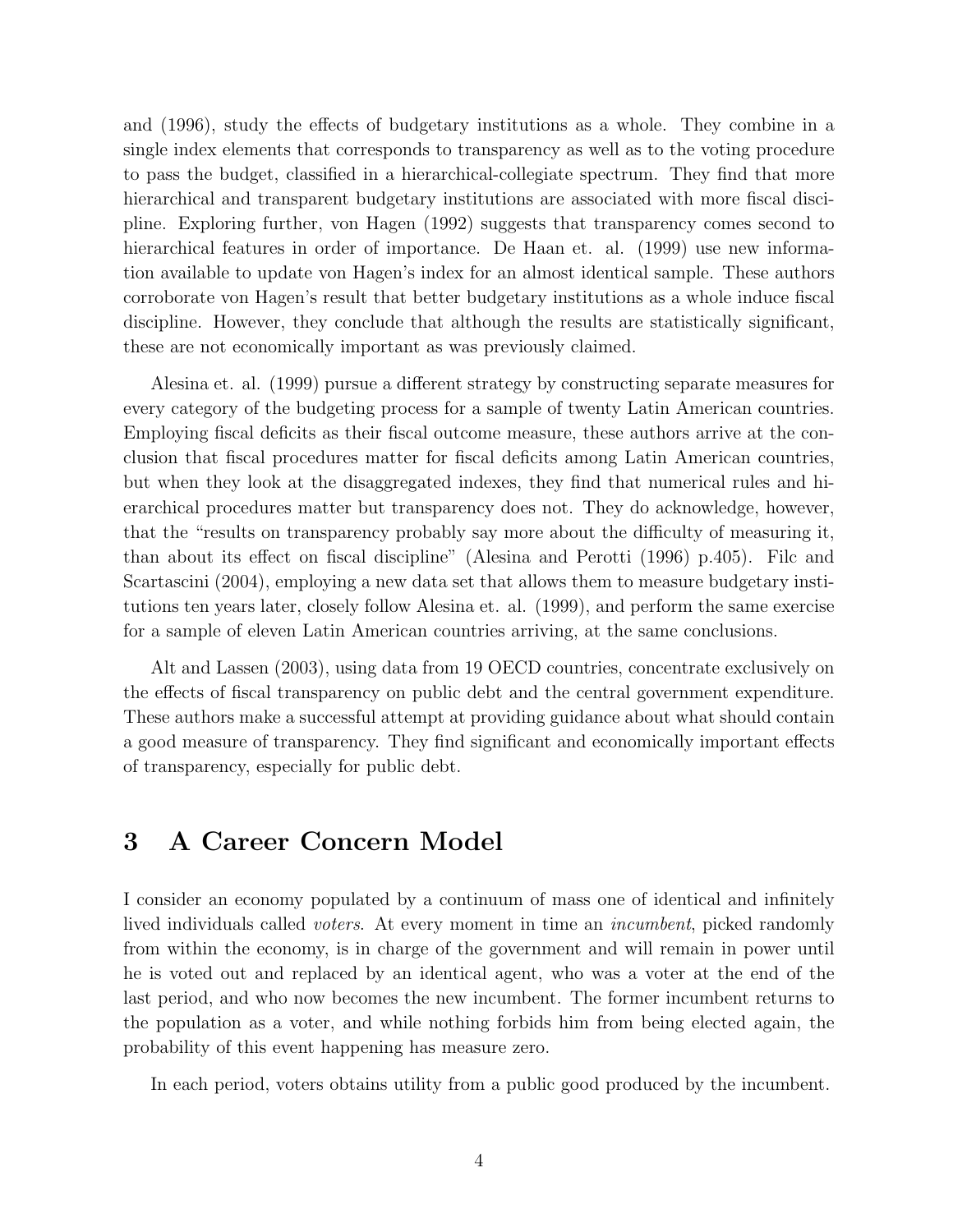$$
U_t^v = g_t,\tag{1}
$$

where g represents per capita amounts of the public good. What is important to note about equation (1) is that voters know exactly how much of the public good they are consuming in each period.

The incumbent's period utility function is identical to that of voters, since the incumbent rose from within the population, but incorporates costs and benefits of being in office:

$$
U_t^I = g_t + \chi - \phi(e_t),\tag{2}
$$

where  $\chi$  represents ego rents from being in office, charged every period t, and  $\phi$  is the disutility function of the effort variable,  $e_t$ , which is the amount of effort measured in dollars that the incumbent devotes to public good production in the present period, and that is unobserved by voters. I assume that  $\phi$  is twice continuously differentiable and strictly convex, which implies that the extra unit of effort is ever costlier. Both the incumbent and voters are assumed to maximize expected utility.

The production of the public good is described by the following equation:

$$
g_t = \theta_t[d_t + e_t] - D(d_{t-1}),
$$
\n(3)

where  $d_t$  is the per period government new debt maturing in the following period, and  $D(d_{t-1})$  is the amount of debt plus interest payments maturing this period. Whereas d and e are choice variables for the government,  $\theta_t$  represents an exogenous shock to the production of public goods. It can be thought of as an input shock summarizing the cost and composition of raw materials in the production of public goods. I assume that the set of possible values that  $\theta$  can take is continuous, compact, time invariant, and common knowledge for voters and incumbent alike: everyone knows that  $\theta_t \in [\underline{\theta}, \theta]$ . I further assume that  $\theta$  is identically independent distributed (*iid*) over the mentioned set with  $E(\theta) = 1$ .

With respect to the cost of public debt, I follow the same assumptions as Shi and Svensson (2001) or Alt and Lassen (2003), where  $D(d)$  is defined as a convex borrowing function. In particular,  $D(0) = 0$ ,  $D'(0) = 1$ , and  $D''(d) > 0$  for all  $d > 0$ . The convexity of D means that the marginal cost of borrowing is increasing in the amount of the principal, which can be linked to the country risk premium.

#### 3.1 Transparency in the Budgeting Process

Transparency of the budgetary process is understood along the lines of Kopits and Craig (1998), who define transparency as openness towards the public at large about government structure and functions, fiscal policy intentions, public sector accounts, and projections.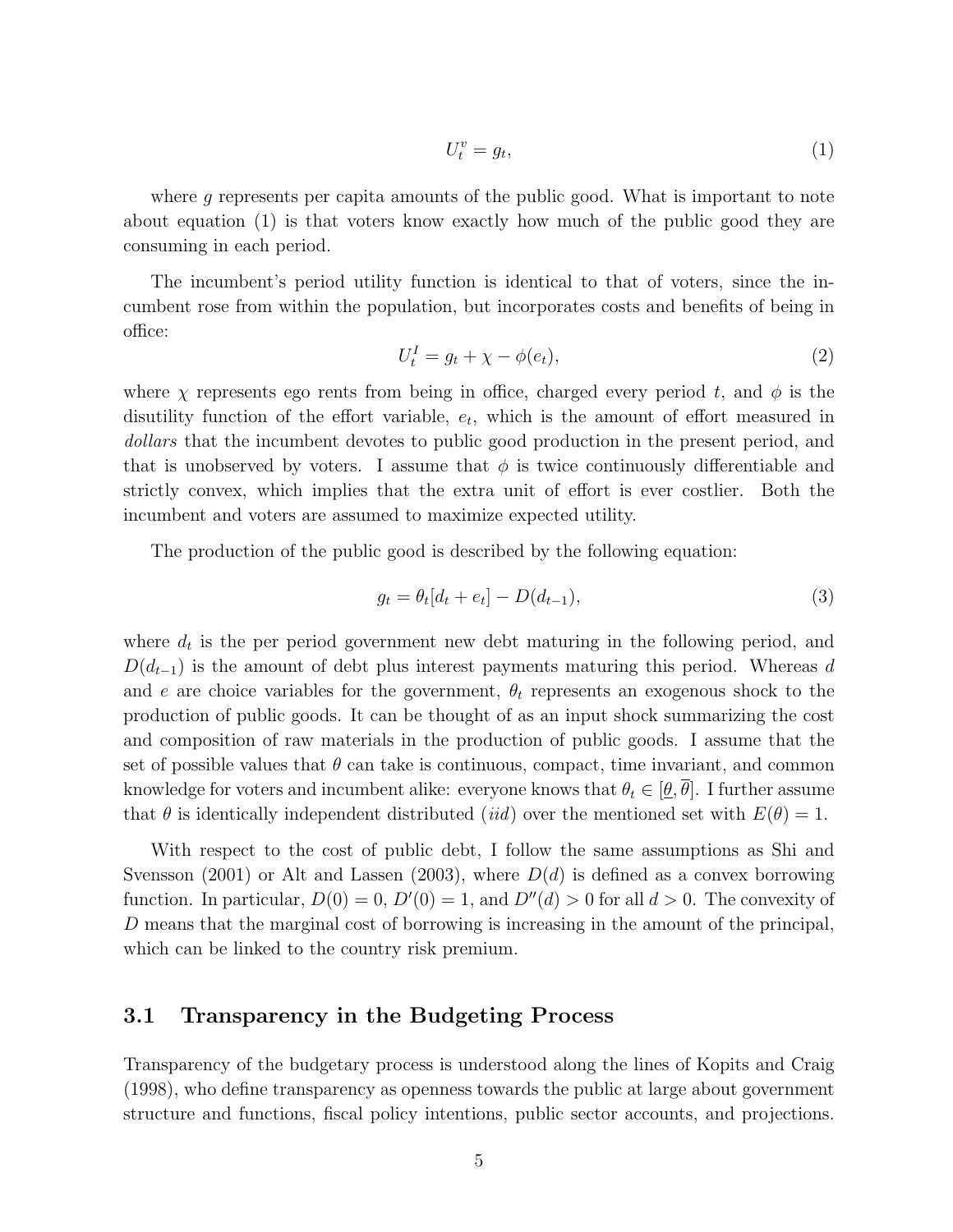Transparency involves ready access to reliable, comprehensive, timely, understandable, and internationally comparable information on government activities, so that the electorate and financial markets can accurately assess the government's financial position and the true cost and benefits of government activities, including their present and future economic and social implications.

Clearly, there is the question if transparency is always beneficial. As it has been argued (Prat, 2005), too much transparency on the agent's actions can lead to outcomes that are detrimental for the principal. In the context of the present paper, one could think of too much transparency generating a situation of sclerosis in policy implementation, perhaps due to conflict of interests between agents. This paper abstracts from this situation and it can be interpreted as looking only into the segment where more transparency always increases government efficiency.

Here, I condense this notion of transparency in the budgeting process as the ability of voters to observe the true costs and composition of inputs involved in the production of the public good. That is, the potential to assess the true value of  $\theta$ . In this respect, I assume that only the incumbent can directly observe  $\theta$ . On the other hand, voters obtain an estimate<sup>1</sup>,  $\tilde{\theta}$ , of the true value of the shock, conditional on the degree of transparency and the actual realization of  $\theta$ . For each level of g, the government will like voters to believe that  $\theta$  was lower than the actual value and, consequently, make e appear to have been higher than the level exerted.

Some real world examples that help us understand this mechanism would be:

- Price of cement, steel, aluminum, etc: Voters can see new infrastructure but they can't know for sure what materials were used to build it. More importantly, without periodical revisions of the expending accounts, expenses at the end of the year can be justified claiming the material was purchased at the peak of the price within the year.
- Detail over contractors (suppliers): if payments to contractors are fully aggregated (low transparency), then it is easy to overstate costs. If on the contrary they are more disaggregated, this possibility is reduced.

To incorporate this idea in the model, I consider the degree of transparency of the budgetary process to be inversely related to a measure  $\epsilon \in [0,\bar{\epsilon}],$  that is, more transparent regimes are associated with a lower value of  $\epsilon$ . I treat  $\epsilon$  as a parameter that is both exogenous and known to the incumbent and voters alike. The reason is that I am interested in the effect of transparency over fiscal outcomes rather than on the dynamic properties of transparency itself which, although a very interesting question, goes beyond the scope of

<sup>&</sup>lt;sup>1</sup>Also called *signal* throughout the paper.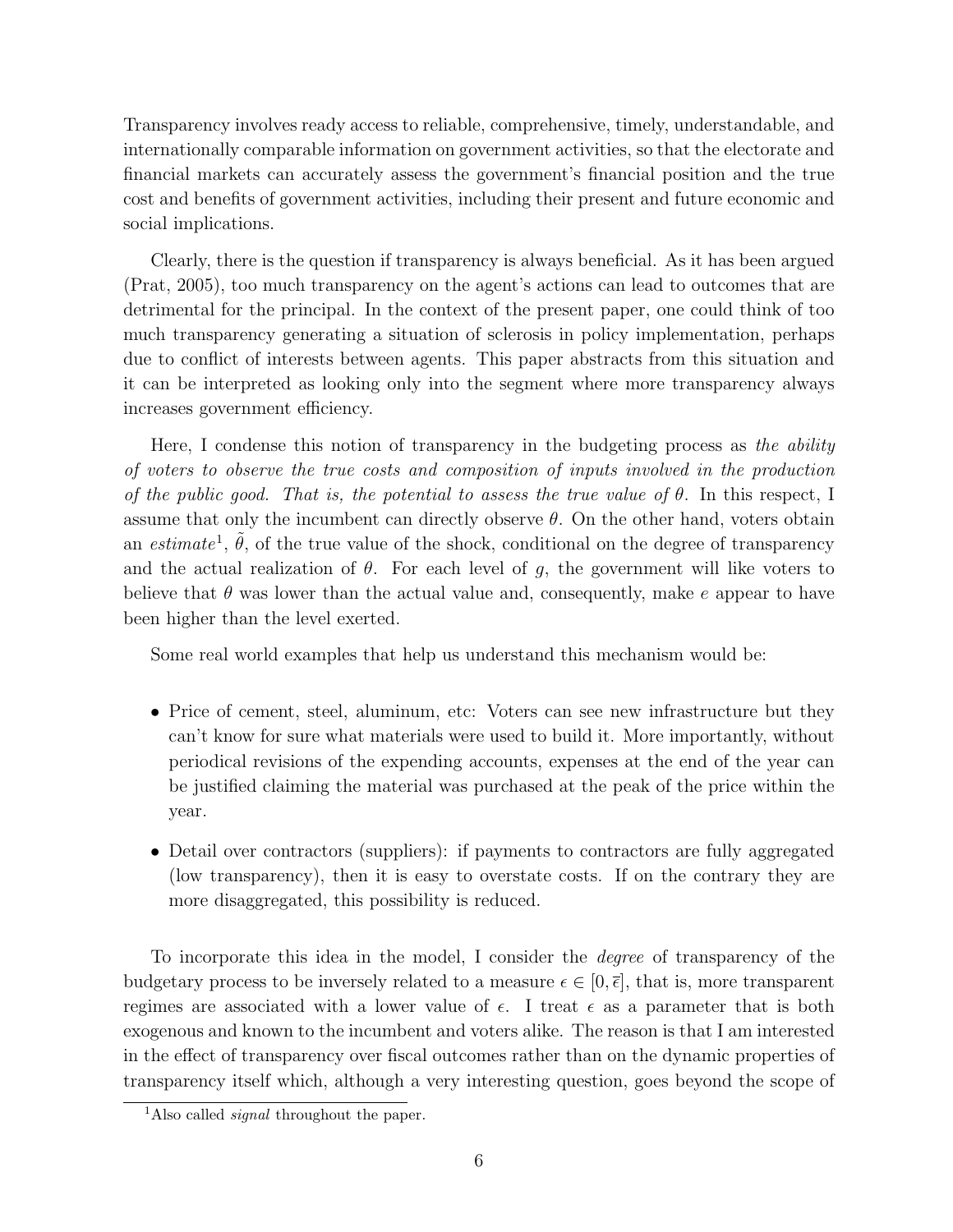this work. I then assume voters will draw a  $\tilde{\theta}$  that depends on the given exogenous value of  $\epsilon$ , the unobserved realization of  $\theta$ , and its distribution  $f(\theta)$ . I treat  $\tilde{\theta}$  as a continuous uniform random variable that can take any value over the moving interval  $[\max(\theta, \theta_t - \theta)]$  $\epsilon$ ), min $(\overline{\theta}, \theta_t + \epsilon)$ ].

The inference process about the true value of the shock is *informative* if it helps to further bound the set of possible  $\theta$ . Depending on the level of transparency there are four possible information regions:

- 1. Full Transparency ( $\epsilon = 0$ ): in this case  $\tilde{\theta} = \theta$ . This is the most informative case, where the signal *is* the shock.
- 2. High Transparency ( $\epsilon \leq \frac{\theta-\theta}{2}$  $\frac{-\theta}{2}$ : in this case the inference process is always informative in the sense that the signal will give a range of the true value of the shock that is a subset of  $[\theta, \overline{\theta}]$ :  $\tilde{\theta} \Rightarrow \theta \in [\max(\tilde{\theta} - \epsilon, \theta), \min(\tilde{\theta} + \epsilon, \overline{\theta})].$
- 3. Low Transparency  $(\frac{\theta-\theta}{2}<\epsilon<\overline{\theta}-\underline{\theta})$ : in this range, depending on the realization of  $θ$ , voters might not be able to reduce the set of possible realizations of  $θ$ .
- 4. Full Opacity  $(\epsilon \geq \overline{\theta} \underline{\theta})$ : a case in which the inference process is simply not informative.

Given the voter's inference process and  $\epsilon > 0$ , the conditional expectation of  $\theta$  on the estimated shock will be:<sup>2</sup>

$$
E(\theta|\tilde{\theta}, \epsilon) = \int_{\max[\tilde{\theta} - \epsilon, \theta]}^{\min[\tilde{\theta} + \epsilon, \overline{\theta}]} \theta f(\theta) d\theta \tag{4}
$$

### 3.2 The Political Economy Equilibrium

This subsection describes the agency game in which voters and the incumbent engage to maximize their respective expected utilities.

The game is characterized by a succession of identical periods (see Figure 1). A period starts with an incumbent in office who observes  $\theta$  and  $\theta$ . Meanwhile, voters can only observe  $\tilde{\theta}$ . Next, the incumbent decides fiscal policy:  $d_t$  and  $e_t$ . He repays principal and interests of outstanding debt,  $D(d_{t-1})$ , and produces the public good,  $g_t$ , that is consumed by voters and the incumbent. The period ends with the revelation of  $d_{t-1}$  and an election in which voters reappoint the incumbent only if the total utility they got in the period was high enough. Otherwise, a new government is put in place, the defeated politician returns to the population as a voter, and the game proceeds to the next period.

<sup>&</sup>lt;sup>2</sup>For  $\epsilon = 0$ ,  $E(\theta|\tilde{\theta}) = \tilde{\theta} = \theta$ .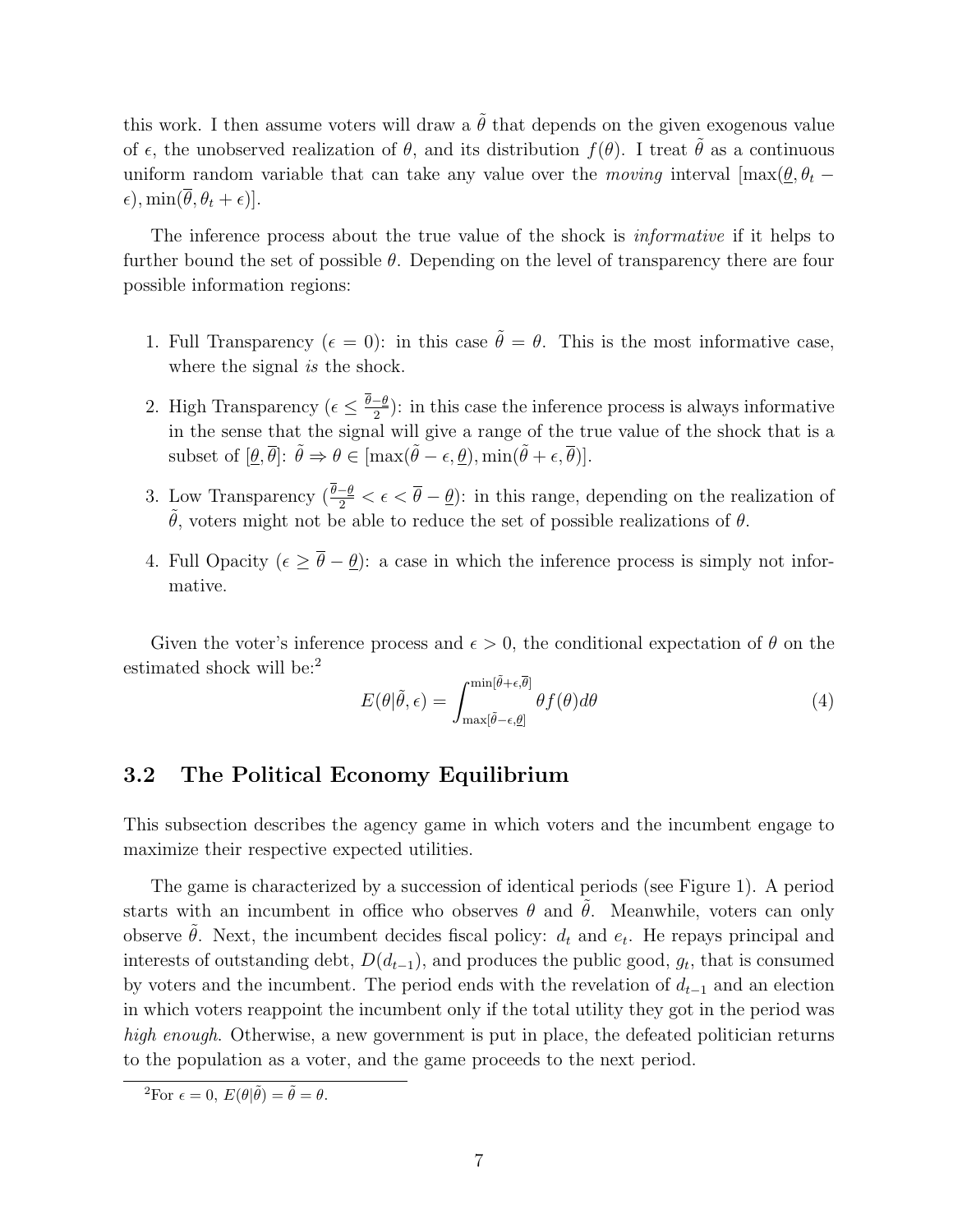Figure 1: Timing of the Game.



The only decision that voters face is how much to demand from the incumbent in each period, in other words, what is the reelection rule (See Ferejohn (1986) for a classical example).<sup>3</sup> On the agent side, the incumbent chooses fiscal policy, subject to the government budget constraint and to the reelection rule. In other words, every period the incumbent selects optimal policy under reelection and under expropriation. Expropriation is defined as a situation in which the incumbent optimally exerts the minimum level of effort given that he will not be reappointed next period. To select the optimal policy, the incumbent must take into account the endogenous probability of reelection, and then picks the one that yields the highest lifetime expected discounted utility. One can immediately see the tradeoff introduced by the reelection rule: in the long-run, higher reelection rules (the ones that demand higher utility levels) necessarily imply higher levels of effort, which in turn imply a non-decreasing probability of expropriation, and thus, when expropriation occurs, lower levels of the public good. On the other hand, lower reelection rules will perpetuate incumbents that put in little effort and thus deliver low levels of utility.<sup>4</sup>

Formally, the voter's problem is to:

$$
\max_{\{\bar{U}(\tilde{\theta}_t|\epsilon)\}} E_t \sum_{t=1}^{\infty} \beta^{t-1} U_t^v
$$
\n(5)

subject to

$$
\max_{\{d_t, e_t | \bar{U}(\tilde{\theta}_t | \epsilon), \theta_t\}} E_t \sum_{t=1}^{\infty} \beta^{t-1} U_t^I
$$
 (6)

which in turn is subject to

$$
g_t = \theta_t[d_t + e_t] + D(d_{t-1}),
$$

where at the beginning of period t,  $E_t U_t^v = [(p)(U_t^v \ge \overline{U}) + (1-p)(U_t^v \lt \overline{U})]$ , and p is the

<sup>&</sup>lt;sup>3</sup>It is assumed that voters agree on the reelection rule, i.e. I ignore any coordination problem.

<sup>4</sup>The incumbent can use more debt to finance higher levels of public good, but only in the short-run since perpetual roll-over will violate a No Ponzi Game condition.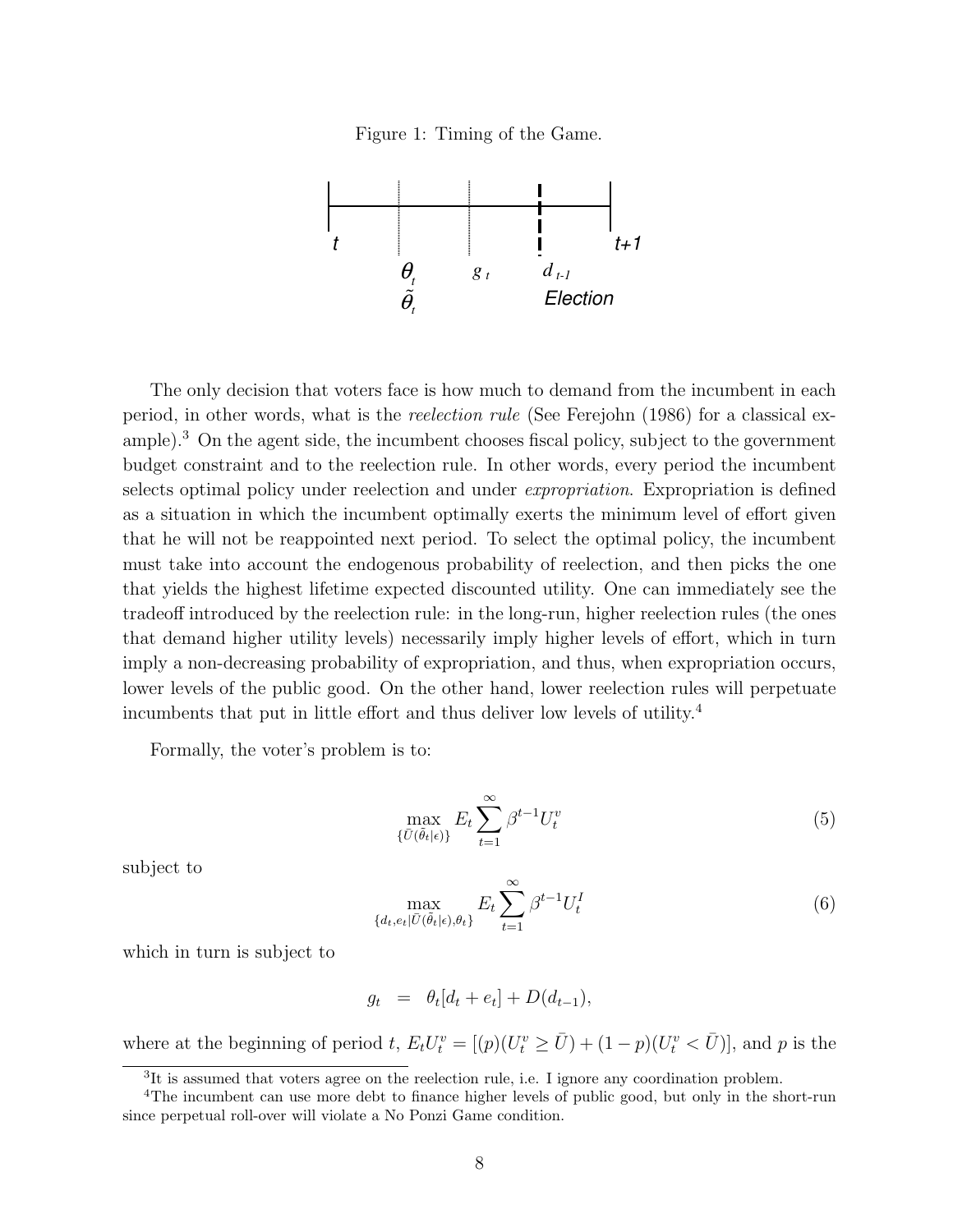probability that the incumbent will choose to fulfill the reelection rule.

In order to obtain the solution to  $(5)$ , I start by finding the solution to  $(6)$  for any U. Define  $V_t^I = U_t^I + \beta E_t V_{t+1}^I$  as the incumbent's expected present discounted value of being in office next period, which can be decomposed into his utility at t of providing  $\bar{U}$ , and the continuation value of holding office. In the same manner, define  $V_t^o = U_t^o + \beta E_t V_{t+1}^v$  as the incumbent's expected present discounted value of being out of office next period, which is decomposed into his utility at t of reneging  $U$ , and the continuation value of returning to the population as a voter. Suppose voters have instituted the reelection rule  $\hat{\bar{U}}$ . Then, upon the realization of  $\theta$  and  $\hat{\theta}$ , the incumbent at time t will choose to deliver (at least)  $\hat{\bar{U}}$  only if it is incentive compatible, that is, only if:

$$
U_t^I + \beta E_t V_{t+1}^I \ge U_t^o + \beta E_t V_{t+1}^v \tag{7}
$$

The solution to (7) is not trivial: first, although it is clear that p affects  $V_{t+1}^I$ , equation (7) shows that due to the return of the incumbent to the voter pool, p also affects  $V_{t+1}^v$ . Second, it is easy to see that  $V_{t+1}^v$  is the solution to (5) at the optimum  $\bar{U}^*$ , for which (5) and (6) must be jointly solved.

In the remainder of this section the model is solved for three particular cases. First, I consider the *dictatorship*, an environment in which voters have no power to dethrone the incumbent and so, regardless on the transparency level,  $U$  plays no role. The dictatorship is not only the easiest case to solve, but a necessary first step in the solution of any democratic case: it provides us with  $U_t^o$  in (7). I then proceed to solve the polar cases of full transparency ( $\epsilon = 0$ ), and full opacity ( $\epsilon \geq \overline{\theta} - \underline{\theta}$ ).

### 3.3 No Elections: The Dictatorship

Assume a dictator is in power during period  $t$  and that, after observing the amount of debt outstanding from period  $t - 1$  and the contemporaneous shock, decides his policy action for period  $t$  in order to maximize the present discounted value of his utility, knowing that he will remain in power forever. In other words, the dictator's maximization problem is:

$$
\max_{(d_t, e_t)} E_t \sum_{t=1}^{\infty} \beta^{t-1} [g_t + \chi - \phi(e_t)],
$$
\n(8)

subject to

$$
g_t = \theta_t[d_t + e_t] + D(d_{t-1})
$$

from which one can write the dynamic programming version of the problem as: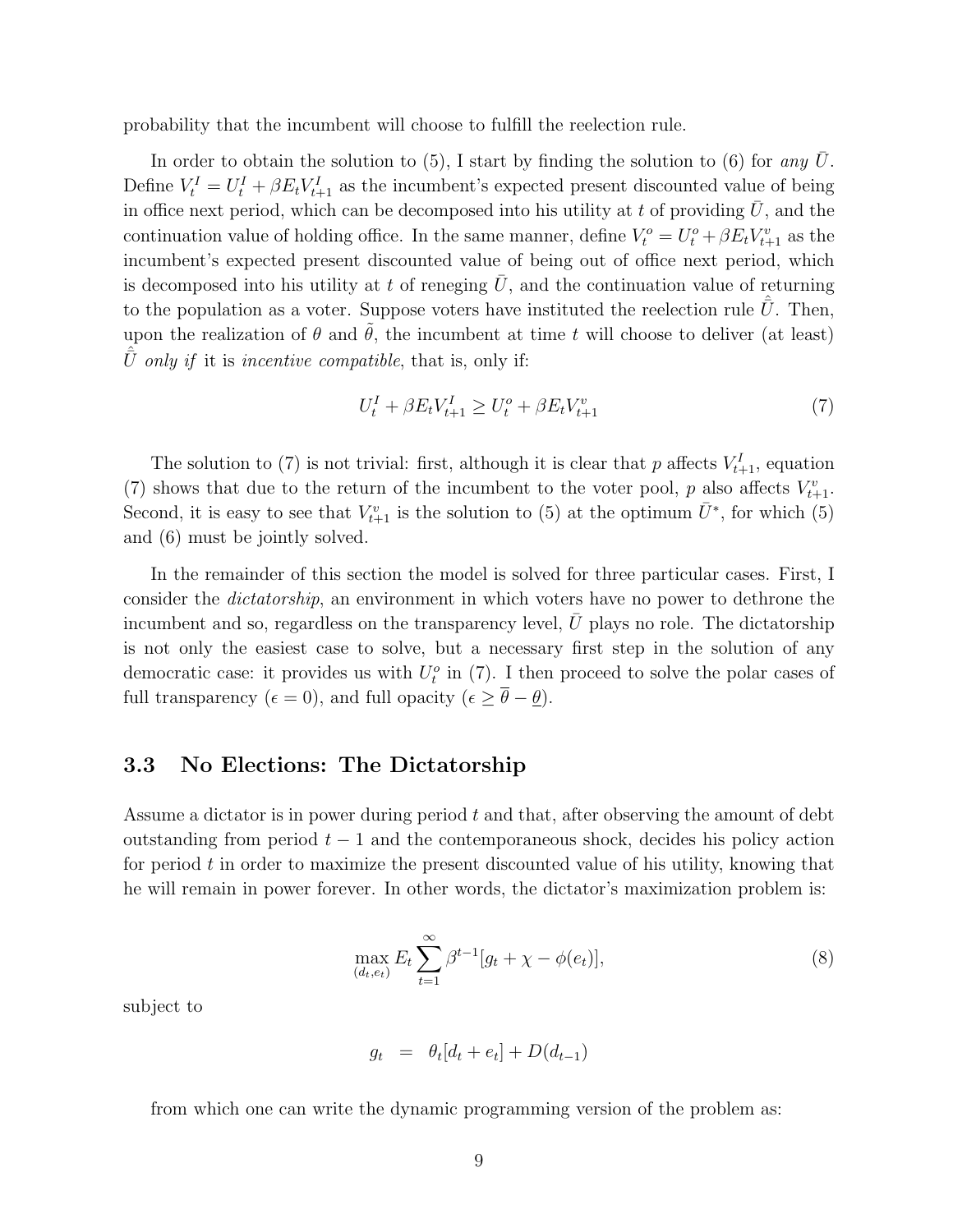$$
V_t^o(d_{t-1}, \theta_t) = \max\{g_t + \chi - \phi(e_t) + \beta E_t V_{t+1}^o(d_t, \theta_{t+1})\}\tag{9}
$$

subject to the government budget constraints.

The first order conditions to this problem are:

$$
\theta_t + \beta E_t \frac{\partial V_{t+1}^o}{\partial d_t} = 0 \tag{10}
$$

$$
\theta_t - \phi'(e_t) = 0 \tag{11}
$$

where the envelope condition is  $\frac{\partial V_t^o}{\partial d_{t-1}} = -D'(d_{t-1})$ . After updating, one gets the following set of equations:

$$
\theta_t = \beta D'(d_t) \tag{12}
$$

$$
\theta_t = \phi'(e_t) \tag{13}
$$

The first shows that it will be optimal to incur higher debt to produce the public good when it is relatively cheap to do so ( $\theta$  is high); however, note that for  $\beta$  sufficiently high, there would be states for which debt will be zero. Also note that, given the assumption that  $\theta$  is *iid*, optimal decision is not history dependent. The last optimality condition also exhibits a positive relationship between public good productivity and effort; whether effort would be positive or the condition would be always binding depends on  $\phi$  and  $\theta$ . I assume that no incumbent, whether dictator or not, will voluntarily exert any effort by imposing the following *No-Effort Condition*:  $\bar{\theta} \leq \phi'(0)$ .

In order to perform comparisons of policy, fiscal outcomes and welfare across different degrees of transparency I simulate the proposed model, starting with a dictatorship but assuming the same functional forms and parameters for all scenarios. Table 1 presents the specific functional forms and parameters. These were arbitrarily chosen, since there is no intention of doing a calibration, but qualitatively the results are the same for a different parametrization. The solution is obtained by iterating over the value function until convergence is reached.

Table 1: Parameters and functional forms

|               | parameters   functional forms            |
|---------------|------------------------------------------|
| $\beta = .95$ | $\phi(e) = \exp(1.2e) - 1$               |
| $\chi=3$      | $D(d \ge 0) = d + d^2$                   |
|               | $\theta_t \in [0.8, 0.9, 1.0, 1.1, 1.2]$ |

Figure 2 presents the dictator policy responses for 60 periods of the simulated model. I have transformed the continuous variable  $\theta$  into a discrete one that can take any of five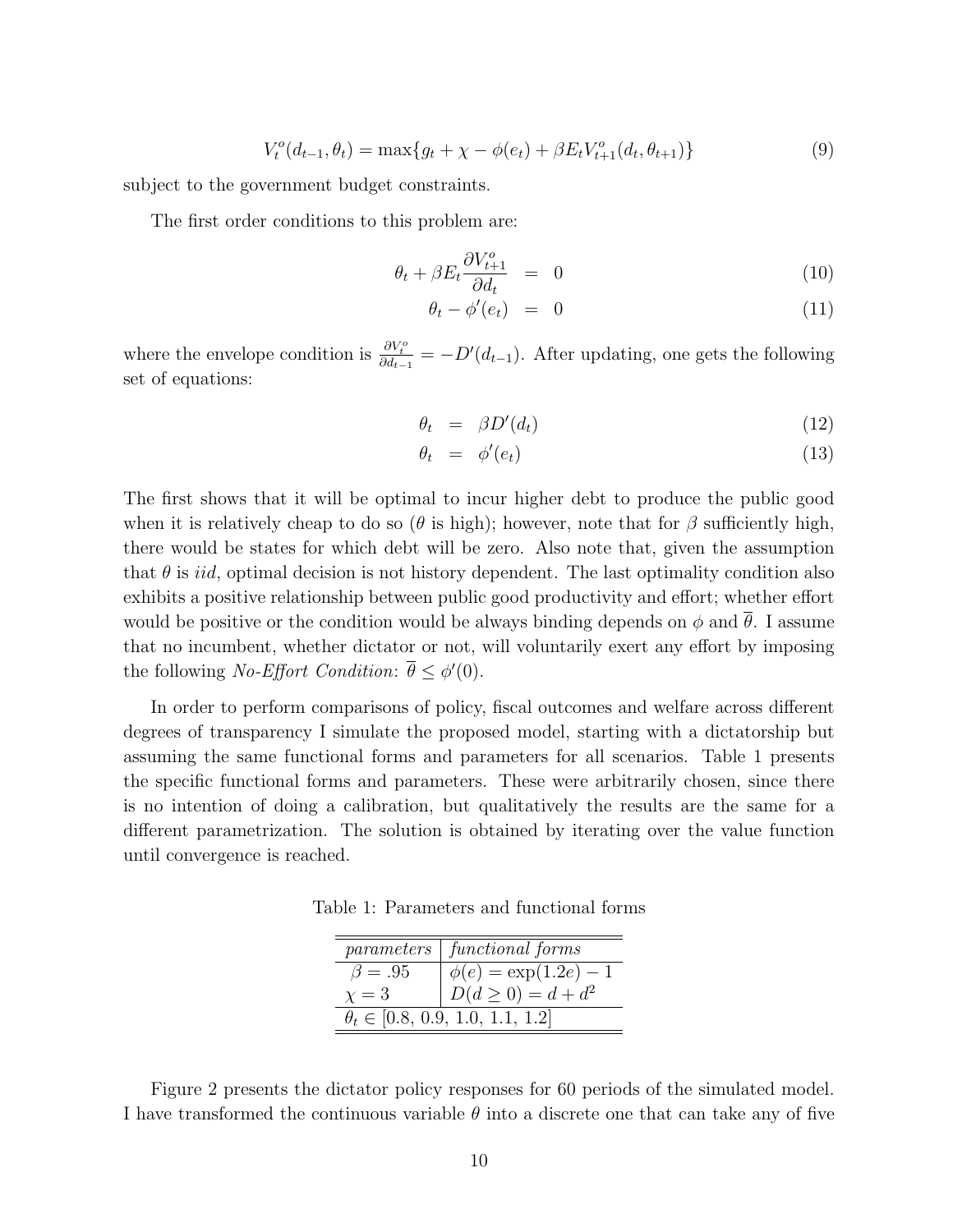possible values with the same probability. The figure reflects the two optimality conditions, where effort is always zero, and debt responds positively with the contemporaneous shock, and is uniquely determined by it. Moreover, it shows the debt optimality condition binding at sufficiently low levels of  $\theta$ , i.e. debt is zero for  $\theta \leq 0.9$ .



Figure 2: Shock and Policy in the Dictatorship.

In terms of welfare, measured by  $V^I$  and  $V^v$ , while the dictator gets an expected PDV of 119.93, voters receive only 59.93. The difference is the PDV of ego rents for being in office,  $\chi$ . Note that, for the parameters of the model, these two values are the boundaries of any solution of the democratic scenarios, for the incumbent and voters, respectively.

### 3.4 The Role of Elections as a Disciplining Device

Next I analyze a democratic environment under the polar cases of transparency, assuming that the unique instrument voters have to punish the incumbent is their ability to vote against him.

#### 3.4.1 Full Transparency

Under full transparency, the observed signal is the true value of the shock. Both, the incumbent and voters, observe the same variables, and this is common knowledge. Thus,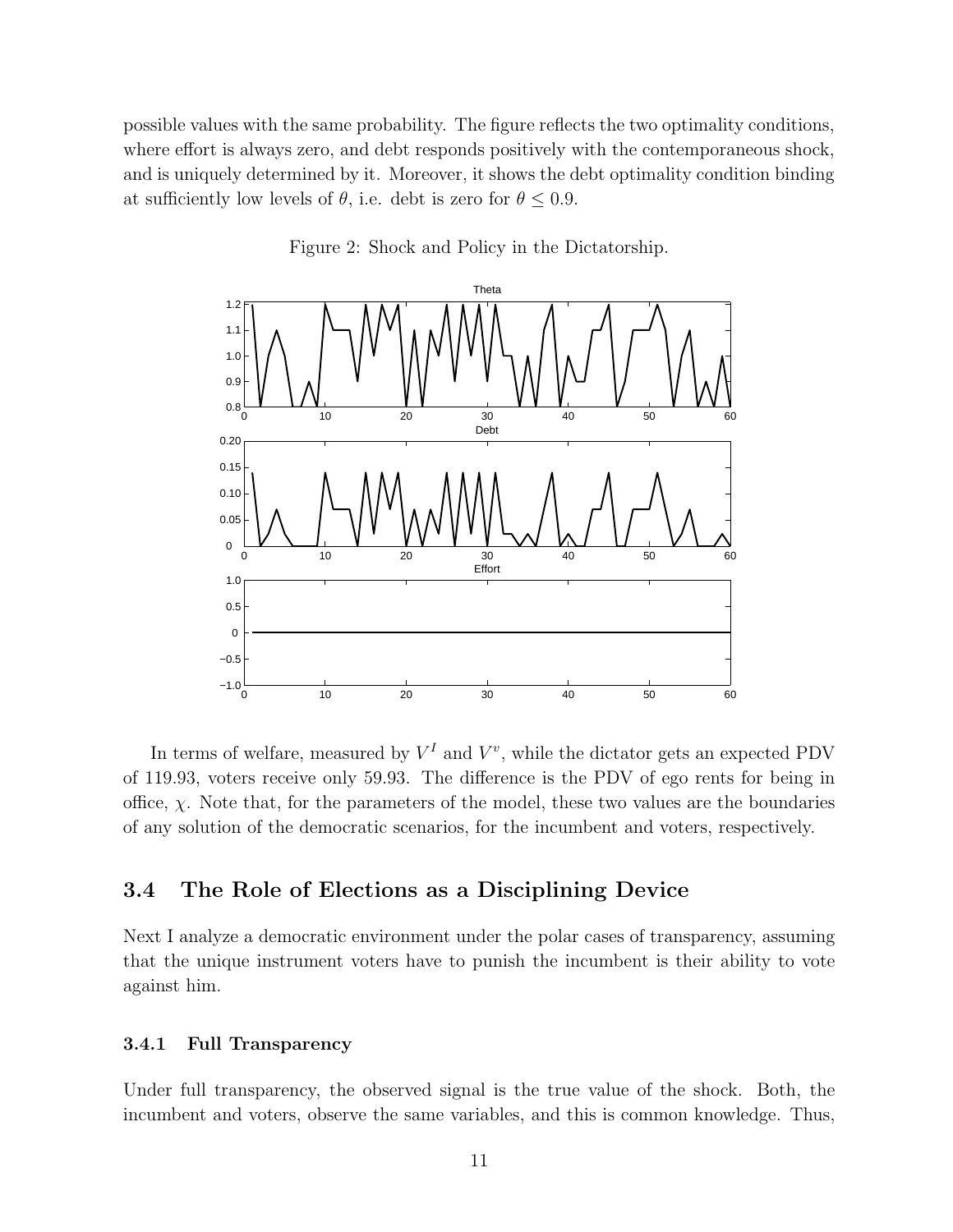there are no informational asymmetries. Voters can exactly predict the incumbent's behavior for each reelection rule, and so, optimally they will propose a  $U$  schedule that maximizes their utilities by simultaneously providing enough incentives for the incumbent to ensure he never chooses to expropriate. I formalize this idea in two propositions:

Proposition 1. Under full transparency the optimal rule is incentive compatible with equality and  $p = 1$ .

To prove this, it is easy to see that among all  $\overline{U}$  schedules associated with  $p = 1$ , the one that is incentive compatible,  $\bar{U}^{ic}$  dominates the rest. Now, consider a new, higher schedule  $\bar{U}^h = \bar{U}^{ic}$  for all  $\theta \neq \hat{\theta}$  and  $\bar{U}^h(\hat{\theta}) > \bar{U}^{ic}(\hat{\theta})$ , making it a potential candidate for the optimal reelection rule. But  $p(\hat{\theta}) = 0$  so  $\bar{U}^h(\hat{\theta})$  is never delivered by any incumbent and thus  $\bar{U}^h$  cannot dominate  $\bar{U}^{ic}$ .

**Proposition 2.** Rent extraction is positive even if there are no information asymmetries.

See proof in the appendix. Intuitively, and even if effort were to be observable and enforceable in the democratic setup, voters cannot extract all of the incumbent's ego rents for being in office since at this effort-level, the lifetime expected utility of voters and incumbent is identical, but the period utility of expropriation versus observation of the rule is higher. Therefore, the incumbent is always tempted to expropriate today and get voters' utility in the future. Under full transparency, ego rents will reach the minimum since voters can compute the incumbent's optimal policy for each contingent minimum utility level that voters demand in order to keep reappointing him.<sup>5</sup> The maximum per period level of effort that voters can demand is  $e^* = \phi^{-1}(\beta \chi)$ , which comes from the no-expropriation-condition  $\chi - \phi(e)/1 - \beta \geq \chi$ .

Figure 3 presents an extensive form of the game and helps to visualize the equilibrium concept. Each ending node shows the payoffs for Incumbent 1 and Voters, respectively. Voters move first by proposing the reelection rule  $\bar{U}$ . I have claimed that there exists only one reelection rule,  $\bar{U}^*$  that solves the Full Transparency problem, which is IC. Suppose  $\bar{U} > \bar{U}^*$  and that the equilibrium strategy for any incumbent is to Fulfill  $\bar{U}$ . Then, given that Incumbent 2 should Fulfill, Incumbent 1 has incentives to deviate and choose to Expropriate. Thus, Fulfill cannot be an equilibrium. If, on the other hand, voters demand  $\bar{U} < \bar{U}^*$ , the best response for any incumbent is to choose Fulfill, just as with  $\bar{U}^*$ , which is the only equilibrium.

To obtain the solution for any transparency level, I make a guess for  $\bar{U}$ , calculate  $V^I$ and  $V^v$  and check the IC constraint. A new  $\overline{U}$  is proposed and the process repeated.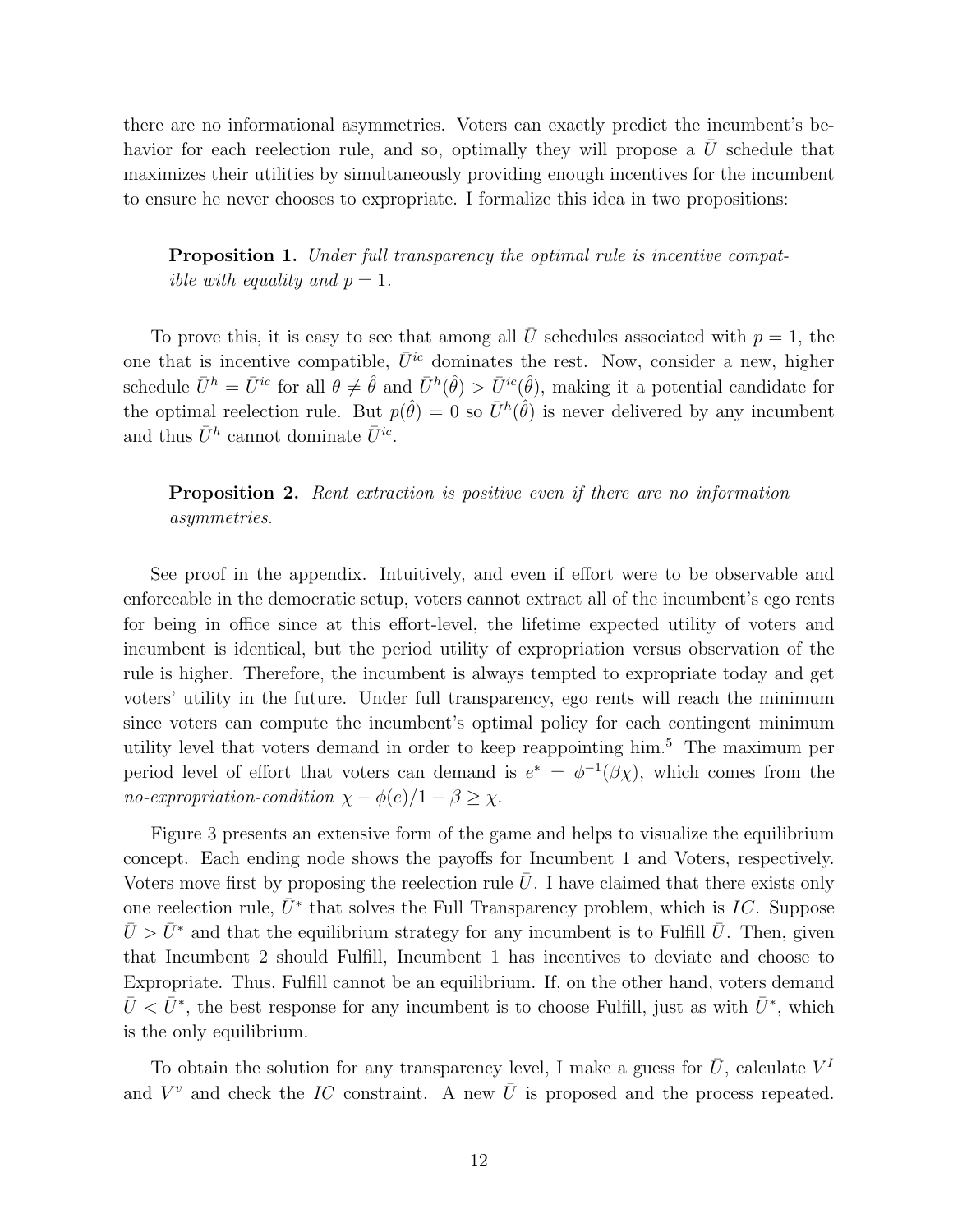Figure 3: Full Transparency in Extensive Form.



Both rules are compared and kept the one that renders the higher  $V^v$ . A new  $\bar{U}$  is then proposed and the iteration continues until no  $U$  is beaten.

Figure 4 shows the policy path of the full transparency equilibrium, for the same stream of shocks as in Figure 2. In this case, the incumbent's effort is always positive and constant at the level of  $e^* = \phi^{-1}(\beta \chi)$ . For comparison purposes the figure also shows the Social Planner's levels of effort and debt. Under full transparency debt follows the exact same path as the dictator or the social planner if  $U$  can be written as a full contingency plan that states a different minimum level for every  $\theta$  and  $d_{t-1}$ . If  $\overline{U}$ can be written only conditional on  $\theta$ , debt equals zero in equilibrium. I assume that it is too costly to write down a full contingency schedule and so U only specifies a minimum level for each  $\theta$ .

At equilibrium, voters obtain an expected discounted utility of 82.47, contrasted with the 59.93 that they get in the dictatorship. In the Social Planner's benchmark case, where debt follows the optimal path and effort can be set at a no-rent-extraction level, voters and incumbent would have obtained 83.20. Fiscal outcomes are left for a subsection below where I compare them across transparency levels. I now turn to analyze the other polar case.

<sup>&</sup>lt;sup>5</sup>In a similar setup, Persson, Roland and Tabellini call it "rents of being in power".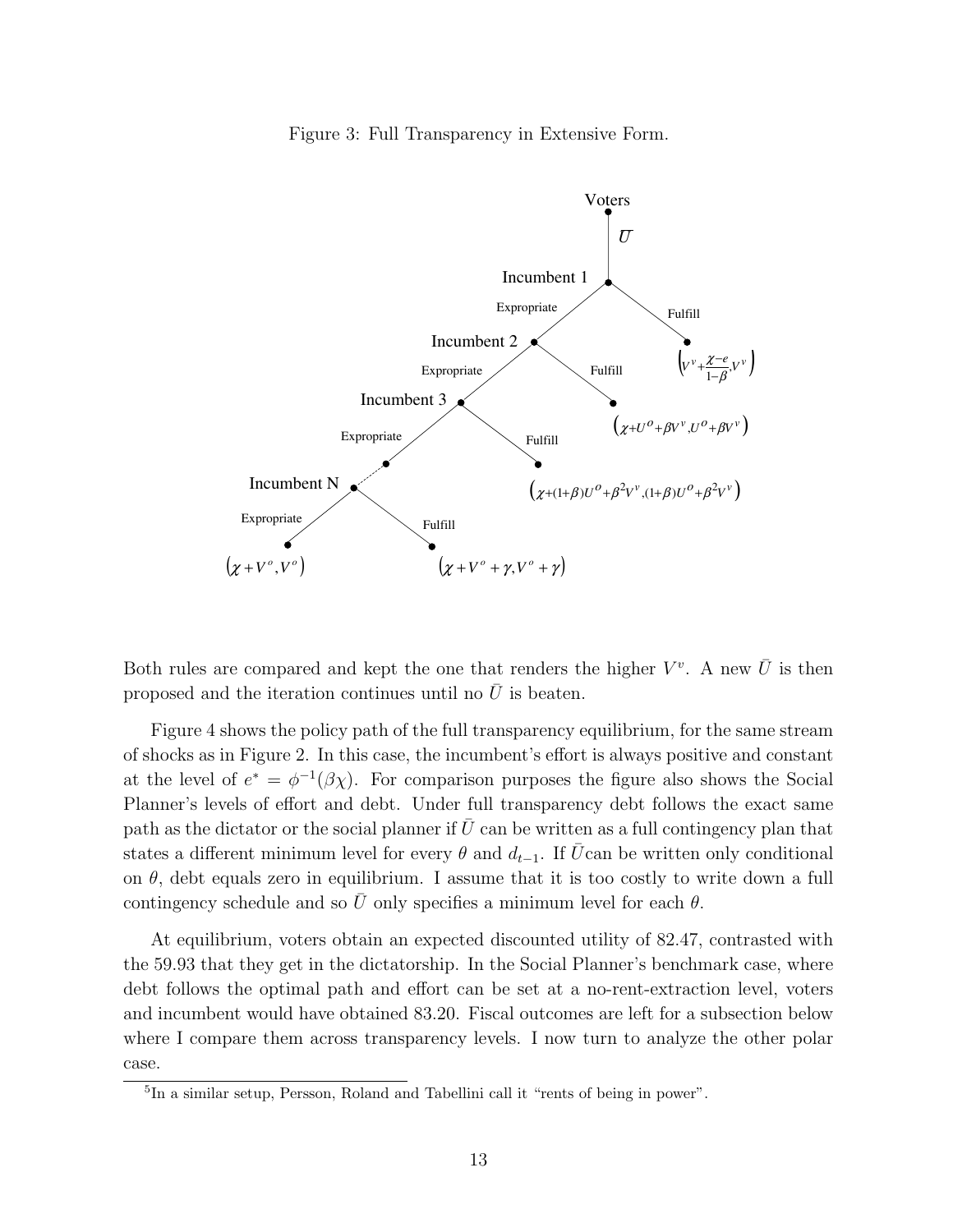

Figure 4: Shock and Policy under Full Transparency and Social Planner.

#### 3.4.2 Full Opacity

Full opacity of the budgetary process is defined as the situation in which  $\hat{\theta}$ , voters' estimate of the true fiscal shock, is not informative, meaning that the observation of any  $\theta$  assigns the same probability of occurrence to an specific  $\theta$ . In this case the type of solution of the model is similar to that of Ferejohn (1986), in which voters will ask for a time invariant minimum utility level and will keep reappointing the incumbent as long as he continues to fulfill this requirement. There is an important difference with the Ferejohn model though, which is that now the actual shock,  $\theta$ , does not uniquely determine the policy outcome since debt carried from the last period will play a role.

Table 2 describes the full opacity equilibrium. If voters were to demand 3.70 as the cutoff rule for reelection, the incumbent will always choose to follow the rule, that is, the probability of expropriation is zero. The PDV for incumbent and voter are 93.64 and 74.29 respectively.

Raising the bar to 3.80 per period makes no difference in the decision of the incumbent with respect to expropriation; even when there are some possible states of the world in which the incumbent should choose to expropriate, namely a combination of a bad shock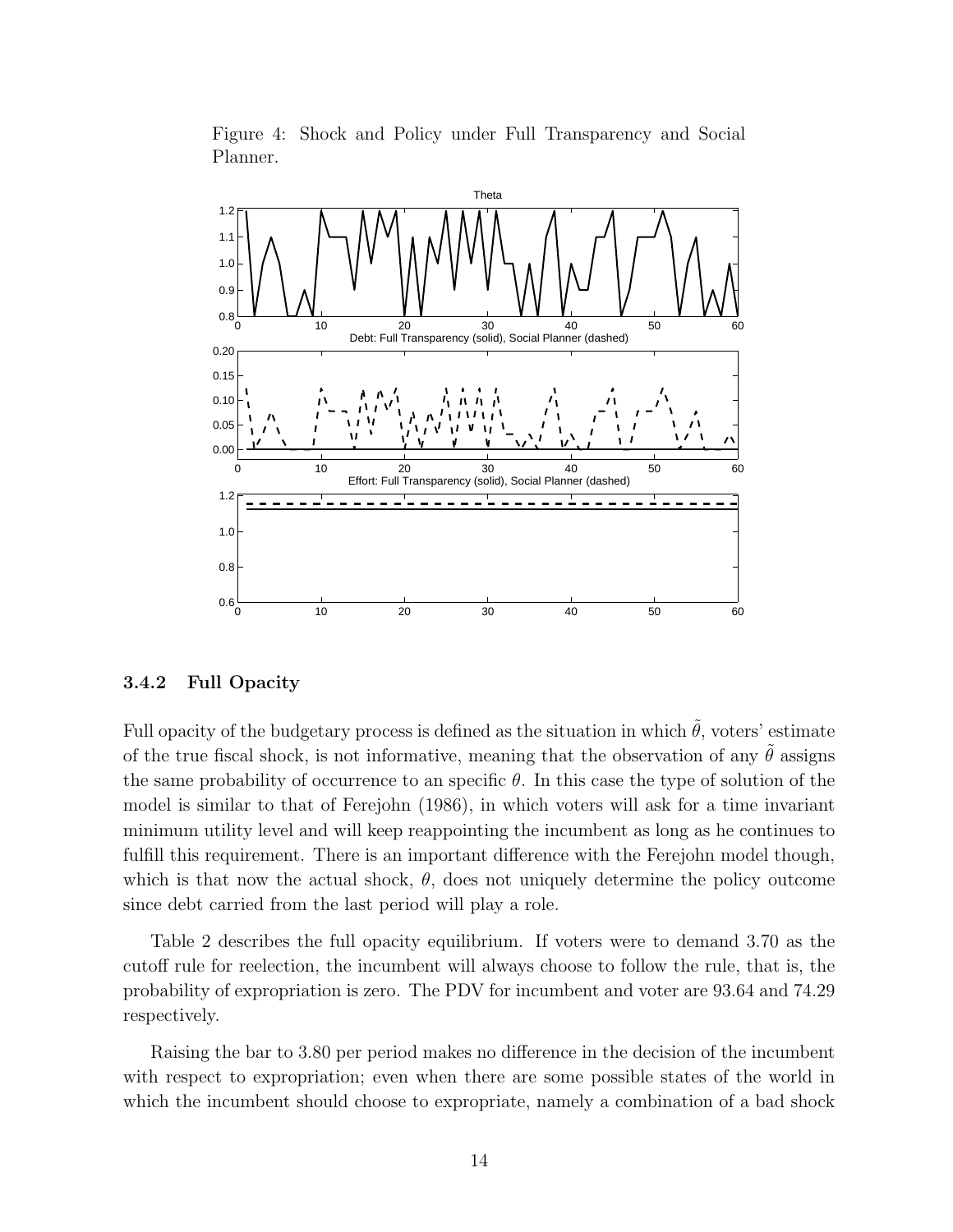$(\theta = .8)$  and a very high level of outstanding debt, these states have a zero probability of occurrence.<sup>6</sup> Accordingly, the PDV for incumbent and voter under a rule of 3.80 are 87.09 and 76.29, respectively.

Going beyond 3.80 progressively increases the probability of expropriation, but this does not necessarily mean that  $V^v$  will be lower since at first the marginal gains for demanding a higher  $\bar{U}$  will dominate the losses in case of expropriation, given that  $1-p$  is very low. As  $\bar{U}$  is increased, the second effect gains in importance over the first, reaching equilibrium at the point where they equal each other. The maximum is attained at  $\bar{U}^*$  = 3.830 with a probability of expropriation of .018 and expected PDV for incumbent and voter equal to 85.54 and 76.61, respectively.

Table 2: Full Opacity Equilibrium Rule.

|         | $\overline{U}$   3.700 |  | $3.800$ $3.810$ $3.820$ $3.830$                                                                                     | 3.840 | 3.850  |
|---------|------------------------|--|---------------------------------------------------------------------------------------------------------------------|-------|--------|
| $1-p$   |                        |  | $\begin{array}{ c c c c c c c c } \hline 0.000 & 0.000 & 0.006 & 0.016 & \textbf{0.018} & 0.036 \hline \end{array}$ |       | 0.052  |
| $V^{v}$ | 74.29                  |  | 76.29 76.37 76.39 76.61 76.42                                                                                       |       | -76.35 |
| $V^I$   |                        |  | 93.64 87.09 86.49 86.19 <b>85.54</b> 85.47                                                                          |       | 85.31  |

Figure 5 depicts policy paths under full opacity. Debt is more volatile and average debt is higher than in the dictatorship. Moreover, the incumbent incurs in higher levels of debt when  $\theta$  is low and less productive, to help him fulfill the reelection rule. The correlation between d and  $\theta$  is  $-0.83$ . In contrast to the other two cases, effort shows variability and can even be higher, in some periods, than in the full transparent case, although average effort is, of course, lower. Similarly to debt, the incumbent chooses higher levels of effort for lower levels of  $\theta$ , being their correlations  $-0.87$ . In the figure we can see an expropriation period (and therefore a change of ruler) when effort reaches zero. In this case, expropriation occurs after a second consecutive *worst* shock.

### 3.4.3 The Intermediate cases: High Transparency, Low Transparency, and High Opacity

Consider the intermediate cases. Here, I am introducing a third de facto state variable:  $\theta$ . Voters now condition the reelection rule on the observed signal. I explore three distinct cases. High Transparency, a situation in which the signal is always informative; Low Transparency, a case where *sometimes* the signal is informative and; High Opacity, a circumstance in which the signal is almost never informative, and so it resembles Full

<sup>6</sup>Unless, of course, those are the initial conditions, but even in such case this can only happen for the first government since the outstanding debt for the next government following expropriation will never be high enough.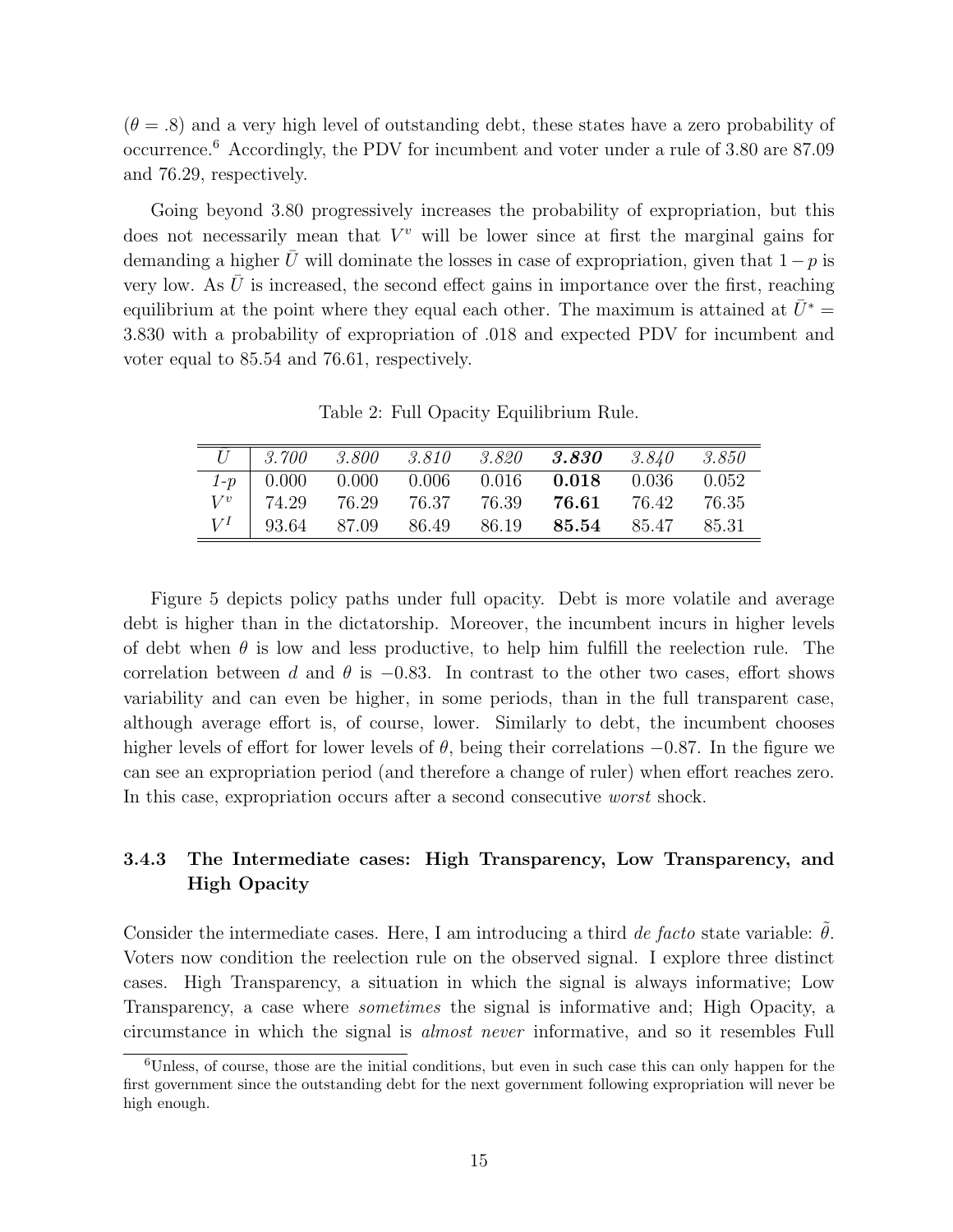

Figure 5: Shock and Policy under Full Opacity.

Opacity. Figure 11 (see Appendix 2) shows how  $\theta$  and  $\tilde{\theta}$  relate to each other depending on  $\epsilon$ .

In the top panel of figures 6 and 7 it can be seen how  $\theta$  and  $\tilde{\theta}$  move together across time. Although  $\tilde{\theta}$  is a good approximation of  $\theta$  with  $\epsilon = .1$  and a bad one when  $\epsilon = .3$ . By moving towards more opaque scenarios, these figures illustrate how debt and effort are progressively employed only to salvage office, rather than for efficiency reasons, which are measured by the contemporaneous correlations of e and d with  $\theta$  (look at the bottom of top panel in table 3).

Figure 7 shows two periods of expropriation. The first episode coincides with the one obtained under full opacity. This episode would have being avoided if at least one of the signals had coincided with the true shock. The second episode is the consequence of two consecutive very uninformative signals, that make voters demand too much from the incumbent.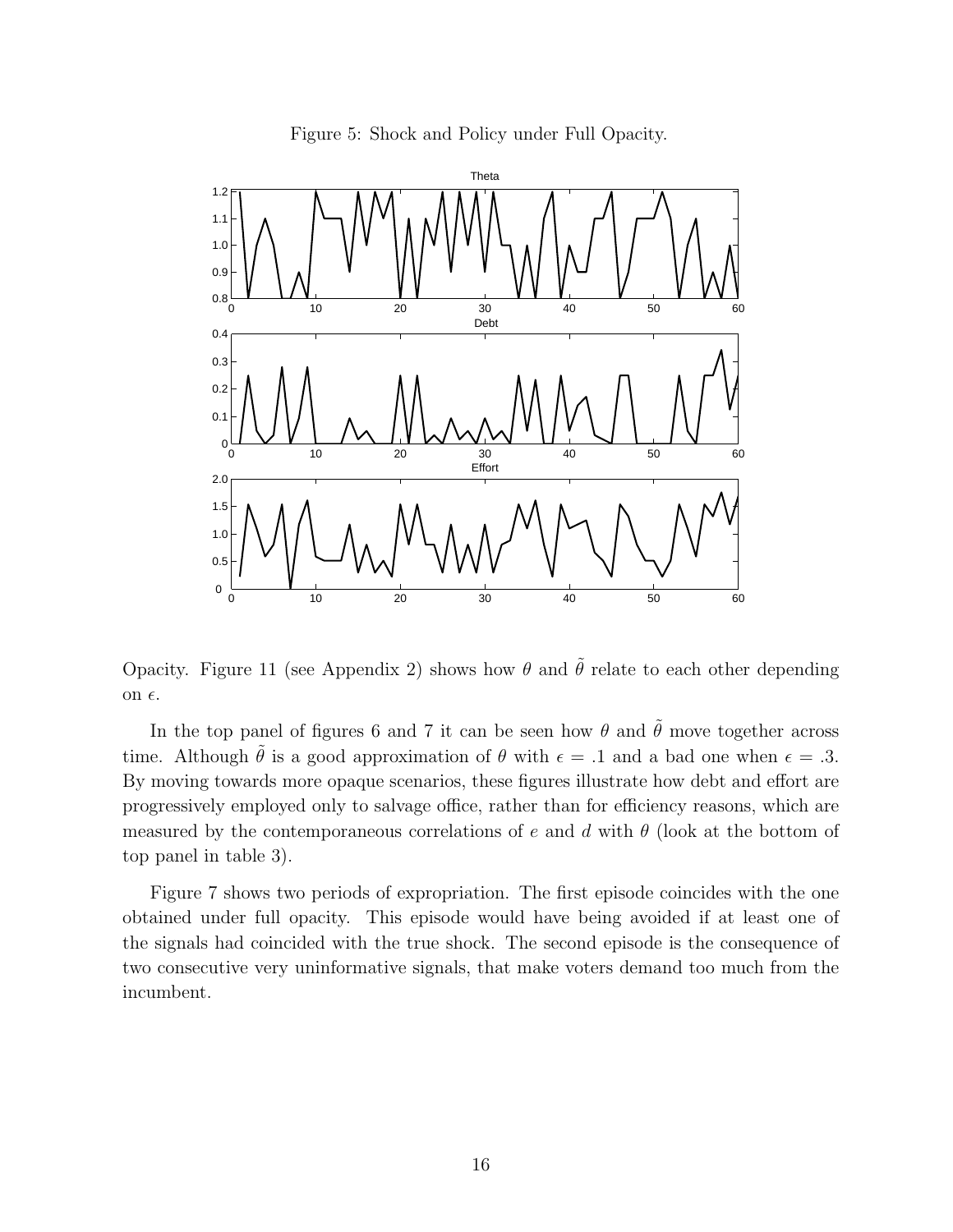

Figure 6: Shock and Policy under High Transparency.

### 3.5 Numeric Constraints

Transparency in the budgetary process is by no means the only force that conditions the realization of fiscal outcomes. In fact, the institutional arrangement that seems to capture most of the attention in the literature is the set of numeric rules that the executive has to face at the moment of elaboration, approval and execution of the budget. These numeric constraints can take the form of specific limits to expenditures, debt and deficit, or restrictions to the flow of resources between and within programs, agencies and levels of government. The constraints could even be restrictions to the flow of resources between different fiscal periods. The most extended use of a numeric constraint is an explicit cap on the budget deficit.

To incorporate this set of restrictions into the model, I condense them into a single de jure budgetary rule. This allows me to evaluate, in the simplest manner, the effect these rules can have when there are asymmetries in the information that players are receiving, and thus address the possibility that the government can escape legal consequences by exploiting financial loopholes. Specifically, I introduce a *no-additional-debt* rule that has to be observed by the incumbent with the same consequences as the minimum utility rule already imposed. That is, if the incumbent fails to fulfill it, he will be voted out of office in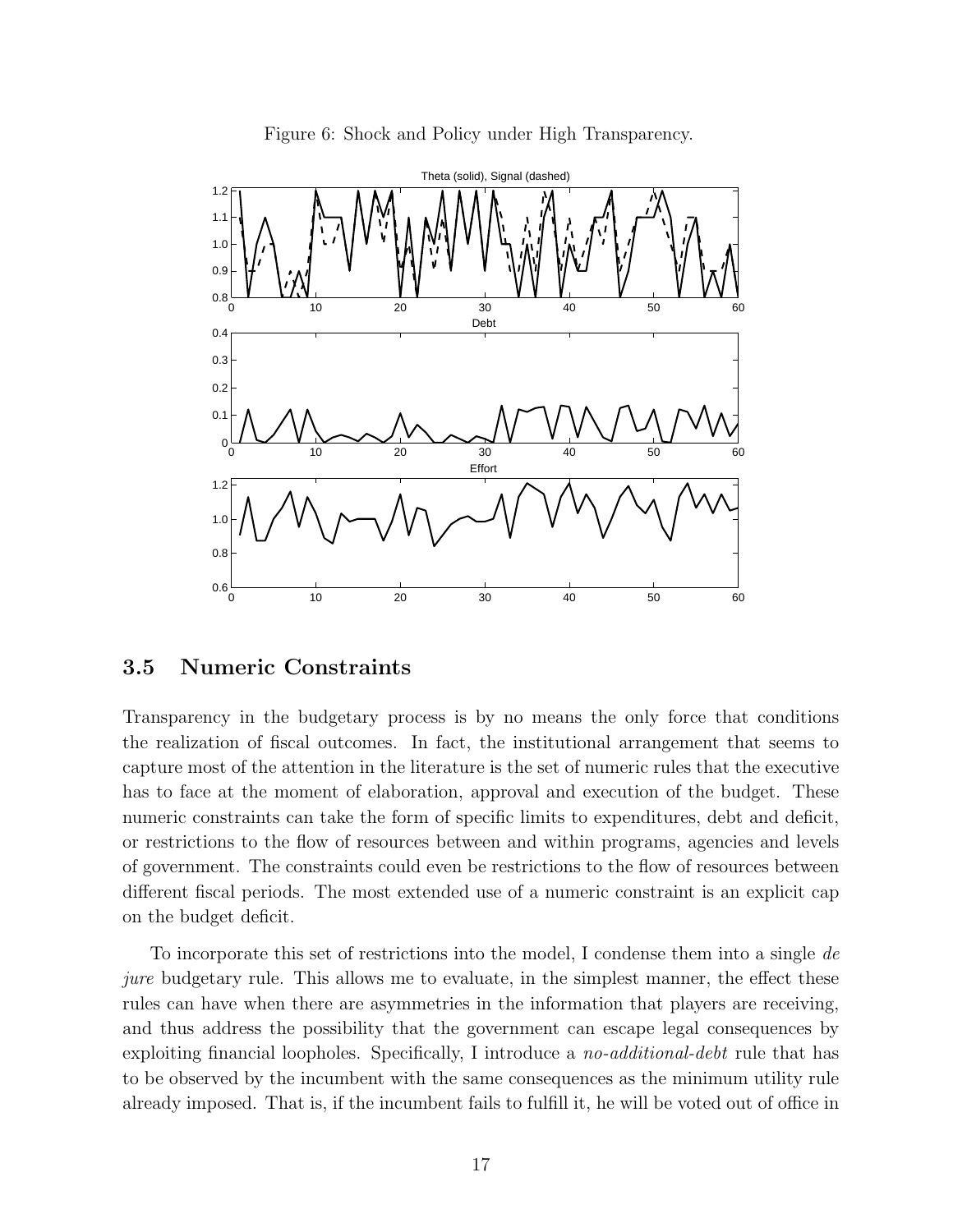

Figure 7: Shock and Policy under High Opacity.

the following election. The problem with this rule, in contrast to the minimum utility rule, is that voters cannot directly observe the actual level of debt, but rather, they can only observe the reported level by the incumbent. Henceforth, I will call any deviation of the reported level from the actual level creative accounting. The extent to which the incumbent can use creative accounting as an instrument will be determined by the transparency level of the economy.

Formally, the no-additional-debt rule means that the incumbent would be reelected if, in addition to delivering  $\bar{U}$ , he also fulfils:

$$
d_t \le D(d_{t-1})\tag{14}
$$

At this point it is necessary to introduce more structure about how *creative accounting* can take place in the model. Following Milesi-Ferretti (2004) I assume that the extent of creative accounting is inversely related to the degree of transparency, but I do not attempt to derive it from within the model. This ad-hoc formulation is made for convenience. Otherwise, one would have to introduce more structure about effort which would be as arbitrary as directly modelling creative accounting. In particular, the game is modified by assuming that after the delivery of the public good, the government reports the amount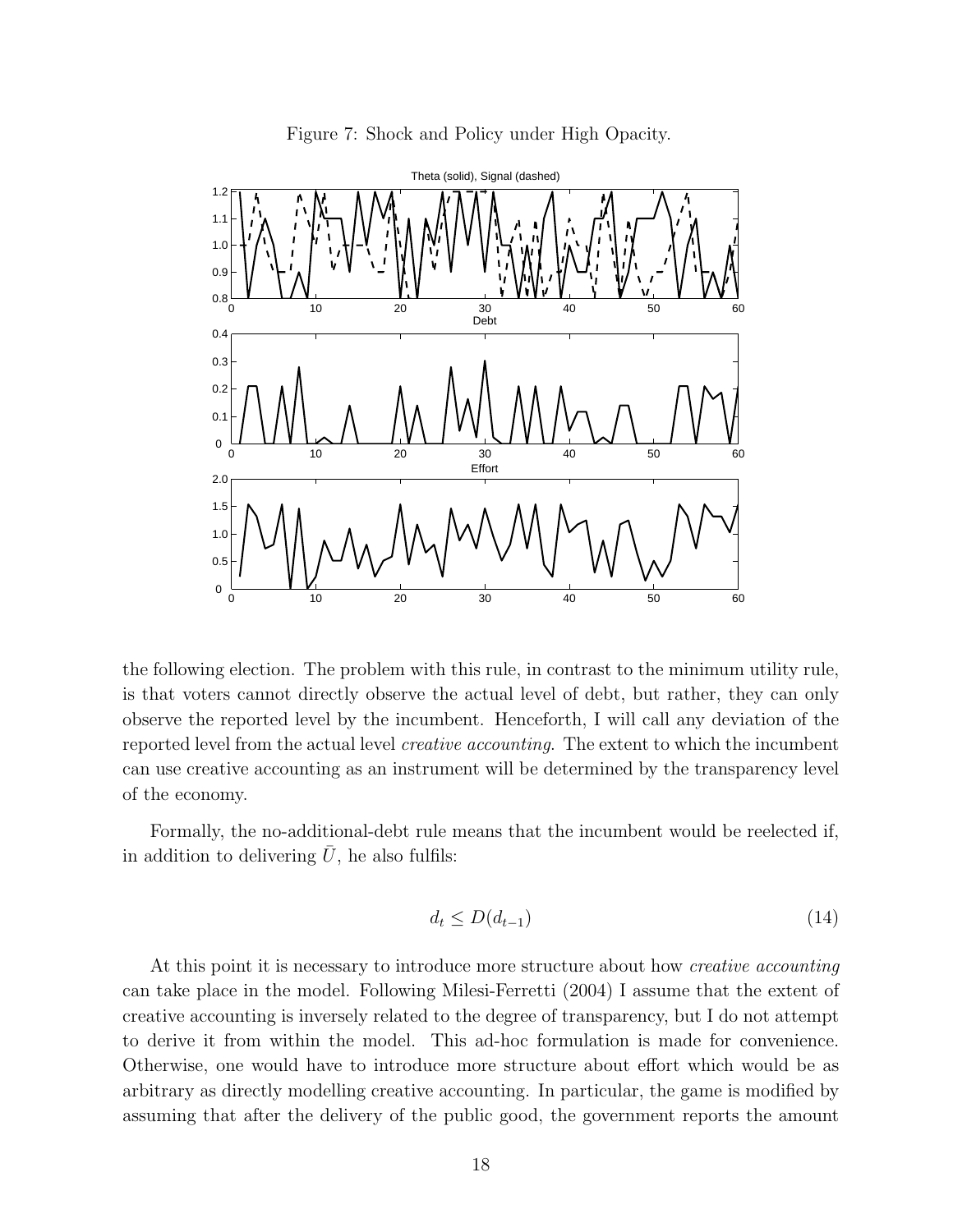of debt that accrued during its production,  $\tilde{d}_t$ .

Figure 8: Timing of the Game.



Any deviation from the true value of debt, that is if  $\tilde{d}_t \neq d_t$ , will be considered creative accounting. To simplify, I assume that the government's maximum amount of creative accounting without being caught is:  $d_t \pm \epsilon d_t$ , but that any attempt to engage in creative accounting outside this interval will be detected by voters with probability one. For example,  $\epsilon = .1$  means that the government can falsely report up to 10 per cent of the period's debt without being caught.

In terms of the model I then introduce the enforceable no-additional-debt rule:

$$
\tilde{d}_t - err = (1 - \epsilon)d_t - err \le D(d_{t-1})\tag{15}
$$

For all positive  $d_{t-1}$  the maximum amount of possible diversion increases with  $\epsilon$ . The term err, used for errors and omissions, is assumed to be constant across transparency and is needed in order to avoid a zero-debt trap: without  $err$ , once  $d_{t-1}$  reaches zero the maximum amount of diversion is zero independently of the degree of transparency, something that would trivialize the solution. In any case,  $err$  is set to the minimum.<sup>7</sup>

Figure 8 shows how the rule affects policy decision. After observing  $g_t$  and  $\tilde{d}_t$ , voters learn if  $U$  was satisfied and they have a rough idea of how much debt was utilized. After the (audited) value of  $d_{t-1}$  is released voters also learn if the enforceable rule was satisfied. In this game, a government is voted out for three possible reasons: If  $\bar{U}$  is not satisfied, if creative accounting is detected  $(\tilde{d}_t < (1 - \epsilon)d_t)$ , or if the enforceable no-additional-debt rule is violated.

Even when the ad-hoc rule obviously makes it easier for opaque regimes to engage in creative accounting, it does not trivialize the outcome since the rule will be binding for some states in all regimes. That is to say, it imposes an effective cap on the per period

<sup>&</sup>lt;sup>7</sup>The minimum  $err$  depends on how fine the discrete state space is; the finer the grid the smaller  $err$ will be, defined such that, if the d state space consists of n points and we index d by n where  $d(1) = 0$ ,  $d(n) = d_{max}$ , then  $err = d(2)$ . In other words, if  $d_{t-1} = 0$ ,  $d_t$  can take the first positive value.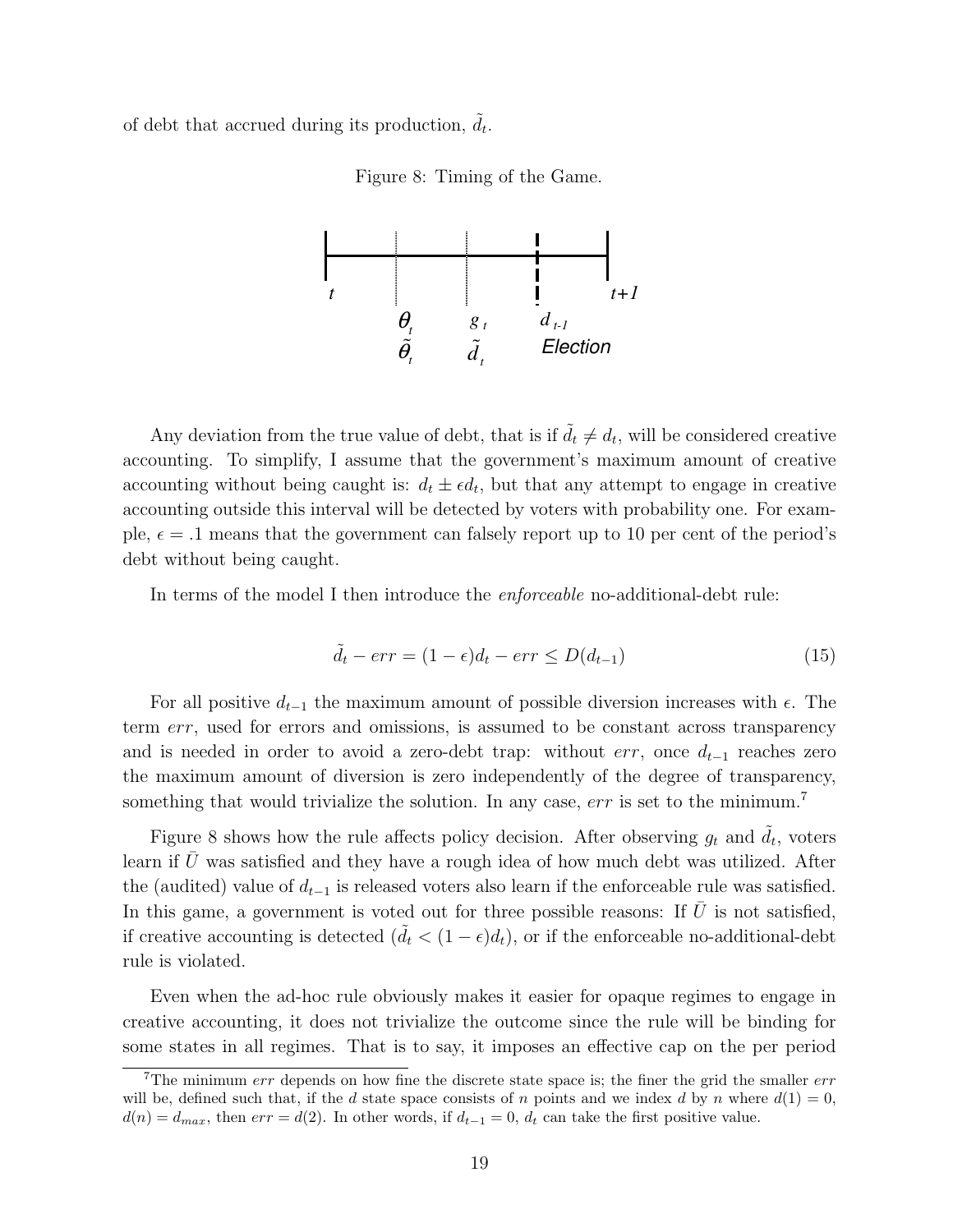debt. This can be seen in figures 9 and 10. The imposition of this numeric rule modifies the government's choice of optimal debt: even when debt moves in the same direction as in the unconstrained case—this is more pronounced as opacity increases—debt volatility is significantly reduced. In the constrained case debt is almost never as high as in the unconstrained case, but it is never as low either, reaching levels of zero debt only in the expropriation periods. Therefore, even when one should never expect to see debt levels as high as in the unconstrained case, this does not imply that average debt will be lower. The government finds it optimal to carry positive amounts of debt from period to period, since this gives it bigger room for engaging in creative accounting in order to smooth effort. In particular, in scenarios where there is no full transparency, the incumbent uses debt to fulfill the requirements and be reappointed, precisely in bad states of the world, when he is demanded relatively high levels of public good. But now the amount of debt that can be issued will be constrained by the amount outstanding last period, giving him the incentive to always carry over positive amounts of debt. This incentive will be enhanced as opacity increases.

Figure 9: Policy Comparison under High Transparency.

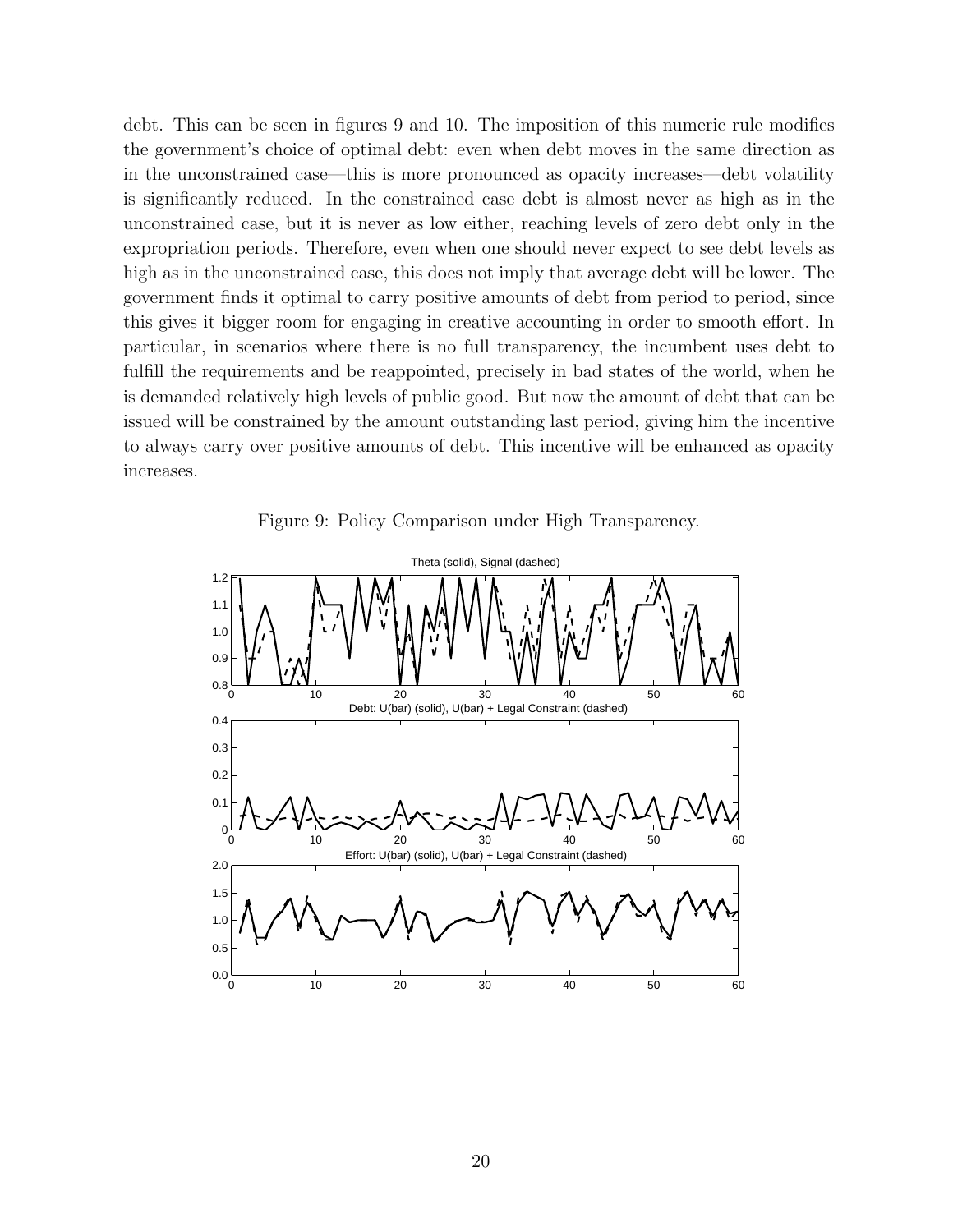

Figure 10: Policy Comparison under High Opacity.

# 3.6 The Effects of Transparency and Numeric Rules: Welfare, Public Good, and Debt

The top panel of table 3 compares welfare, the average level of debt, and the average levels of public good, for the different degrees of transparency when no numeric rule is imposed. The bottom panel 3 does the same but including the no-additional-debt rule.

This exercises show, as in Ferejohn (1986), that more transparency is associated with an increase in welfare, driven by the average level of public good. The value added of the present setup is that is has been linked to public debt. Whereas in the long-run more transparency is always associated with lower levels of debt, in the short-run this is not always the case. For instance, by comparing Figures 6 and 7, it can be seen that between periods 10 and 20 the high transparency regime shows many periods with higher equilibrium debt than in the high opacity regime, for the same stream of shocks.

Contrasting the top and bottom panels of table 3, it can be seen that the the addition of the no-additional-debt rule does not necessarily imply a lower average debt across all regimes. In particular, whereas the highly transparent regime does reduce its average debt, the more opaque regimes increase average debt by non-insignificant magnitudes. Moreover, aside from the social planner case where it is obvious that debt and welfare has to decline,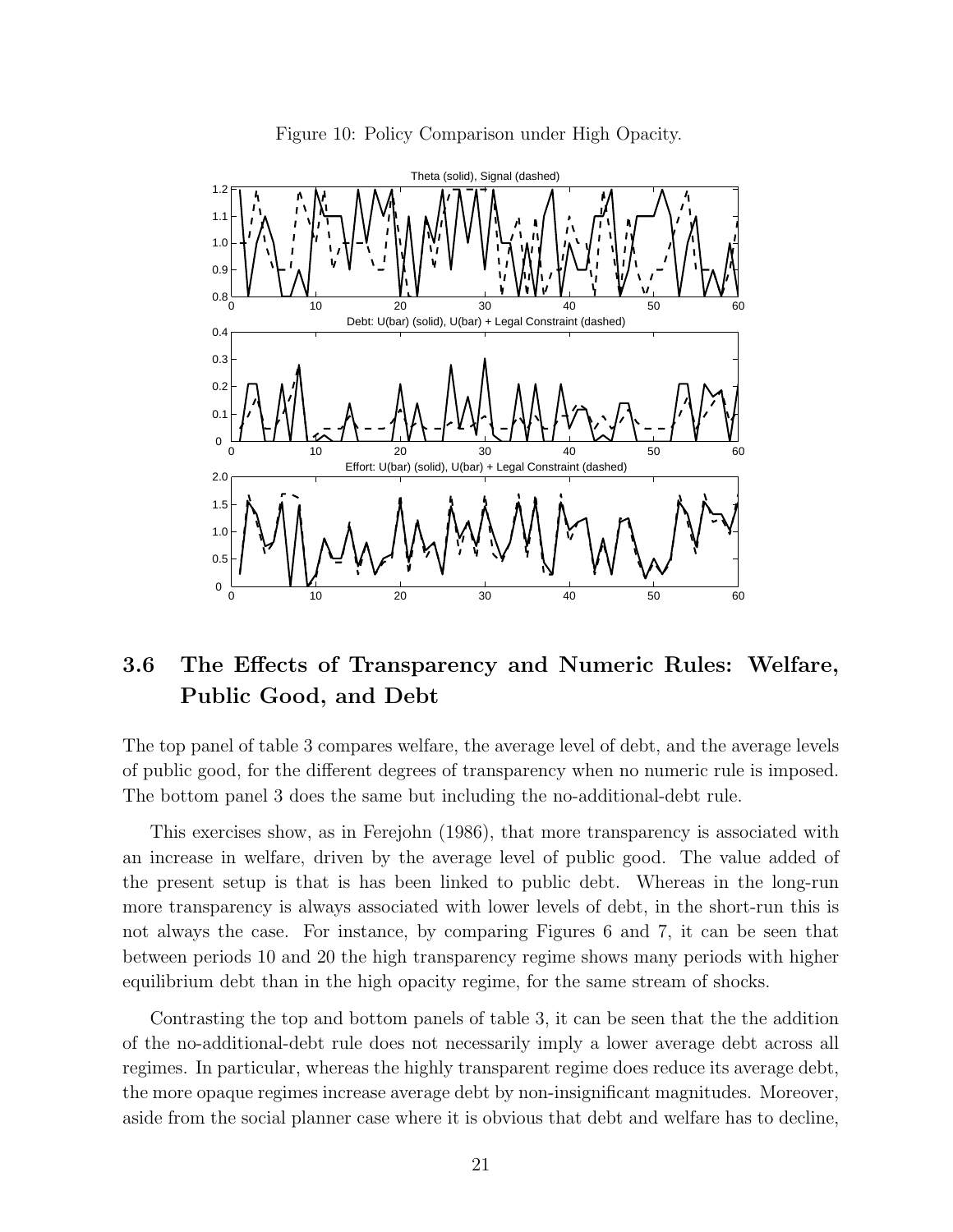the introduction of the numerical rule improves voter's welfare in the highly transparent scenario and worsens it in the more opaque ones.

| <b>Descriptive Statistics: Only Transparency</b>                 |          |         |              |              |              |                    |                    |  |  |  |
|------------------------------------------------------------------|----------|---------|--------------|--------------|--------------|--------------------|--------------------|--|--|--|
| Regime                                                           | Dictator | Social  | Full         | High         | Low          | High               | Full               |  |  |  |
|                                                                  |          | Planner | Transparency | Transparency | Transparency | Oncity             | $O\mathit{pacity}$ |  |  |  |
| $V^v$                                                            | 59.93    | 83.20   | 82.47        | 80.71        | 78.11        | 77.01              | 76.61              |  |  |  |
| $g_{mean}$                                                       | 2.92     | 4.18    | 4.12         | 4.05         | 3.97         | 3.89               | 3.89               |  |  |  |
| $d_{mean}$                                                       | 0.047    | 0.047   | 0.00         | 0.050        | 0.065        | 0.072              | 0.087              |  |  |  |
| $e_{mean}$                                                       | 0.00     | 1.155   | 1.125        | 1.058        | 0.973        | 0.925              | 0.906              |  |  |  |
| $corr(e, \theta)$                                                |          |         |              | $-0.39$      | $-0.63$      | $-0.75$            | $-0.87$            |  |  |  |
| $corr(d, \theta)$                                                | 0.96     | 0.96    |              | $-0.48$      | $-0.64$      | $-0.74$            | $-0.83$            |  |  |  |
| Descriptive Statistics: Transparency and No-Additional-Debt Rule |          |         |              |              |              |                    |                    |  |  |  |
|                                                                  |          |         |              |              |              |                    |                    |  |  |  |
| Regime                                                           | Dictator | Social  | Full         | High         | Low          | High               | Full               |  |  |  |
|                                                                  |          | Planner | Transparency | Transparency | Transparency | $O\mathit{pacity}$ | $O\mathit{pacity}$ |  |  |  |
| $V^{v}$                                                          |          | 83.11   | 82.47        | 80.82        | 77.39        | 76.08              | 75.54              |  |  |  |
| $g_{mean}$                                                       |          | 4.17    | 4.12         | 4.06         | 4.00         | 3.91               | 3.91               |  |  |  |
| $d_{mean}$                                                       |          | 0.000   | 0.000        | 0.044        | 0.072        | 0.083              | 0.102              |  |  |  |
| $e_{mean}$                                                       |          | 1.155   | 1.125        | 1.061        | 0.956        | 0.921              | 0.931              |  |  |  |
| $corr(e, \theta)$                                                |          |         |              | $-0.43$      | $-0.71$      | $-0.80$            | $-0.93$            |  |  |  |

Table 3: Welfare, Public Goods, and Debt.

# 4 Empirical Evidence

The model presented in the first part of the paper has clear predictions about the amount of public goods produced and the level of debt incurred, for different degrees of budgetary transparency and the inclusion of numeric rules. While it would be very difficult to measure the delivery of public goods across countries, the data on public debt is readily available. For this simple reason, in this section I test the predictions of the model only on measures of debt. Additionally, measures of fiscal balance are also employed as dependent variable, since the level of public debt is reflecting the accumulation of deficits across time.

In concrete, the models' predictions I want to test are:

- Countries with higher degree of budgetary transparency should exhibit lower levels of public debt and fiscal deficits.
- Numeric rules should induce lower levels of public debt and fiscal deficits only if budgetary transparency is sufficiently high.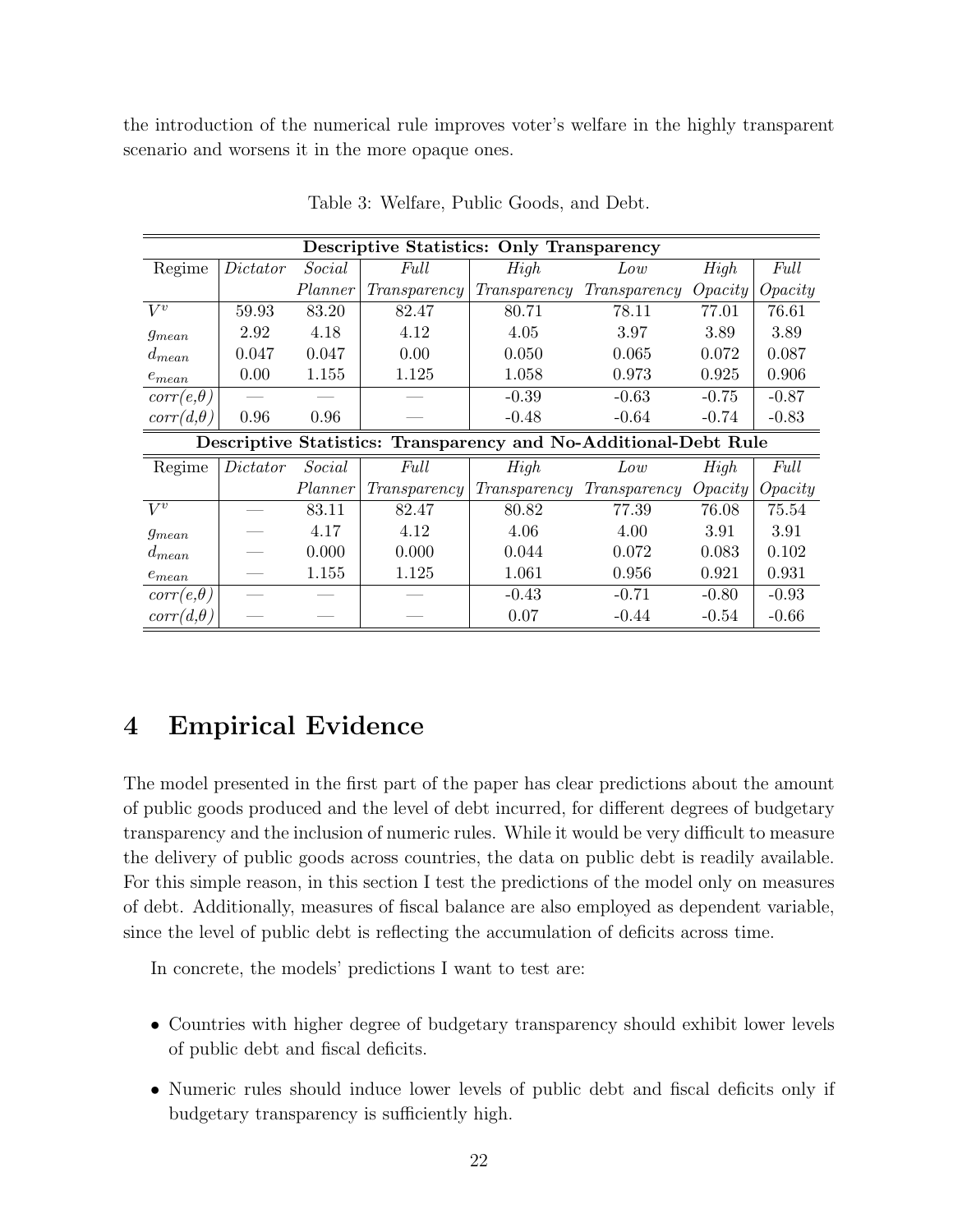To assess the effect of numerical rules and budgetary transparency on fiscal outcomes, I construct several indices of these budgetary institutions and then regress a series of fiscal outcome variables on these indices and other controls.

### 4.1 Measuring Transparency and Numerical Rules

The data for the construction of the indices was obtained from the OECD/World Bank Survey of Budget Practices and Procedures (2003). The database contains more that 350 questions covering all sorts of issues about the budgeting process for 38 countries.<sup>8</sup> I started by selecting those questions that were directly related to transparency and numerical rules. From that set, I eliminated questions that were too similar—after corroborating that answers were the same—and I eliminated questions with ambiguous interpretations. At the end I ended up with 11 questions that were relevant to numerical rules and 14 questions for transparency.

To construct each index, every answer was given a value that ranged between zero and one, where higher values reflected institutions that should enhance fiscal discipline. Since, in general, questions had more than two answers, partial weights were proportionately distributed, following the method of Alesina et. al. (1999). Finally, the two indices were standardized so that each ranges from zero to one, which eased comparisons between them.

#### 4.1.1 Transparency

How can one budgetary process be defined to be more transparent than other? Transparency is not a unidimensional concept; the literature contains many definitions that agree on the central issues of transparency, but authors assign different weights to its components, and omit others.

Based on the many definitions of transparency in the literature, Alt and Lassen (2003) try to rationalize and provide guidance of what a good measure of budgetary transparency would be. For this purpose they identify four main characteristics of transparency. First, more transparent procedures should process *more information*, and other things being equal, use *fewer documents*. This speaks to openness and ease of access and monitoring. Second, transparency is increased by the possibility of *independent verification*, which has been experimentally shown to be a key feature in making communication persuasive and credible. Third, there should be a commitment to *non-arbitrary language*: words and classifications should have clear, shared, unequivocal meanings. Finally, the presence of ex-ante more justification increases transparency, reducing the possibility of ex-post strategic justification.

<sup>8</sup>For the list of countries, see Table 9 in Appendix 2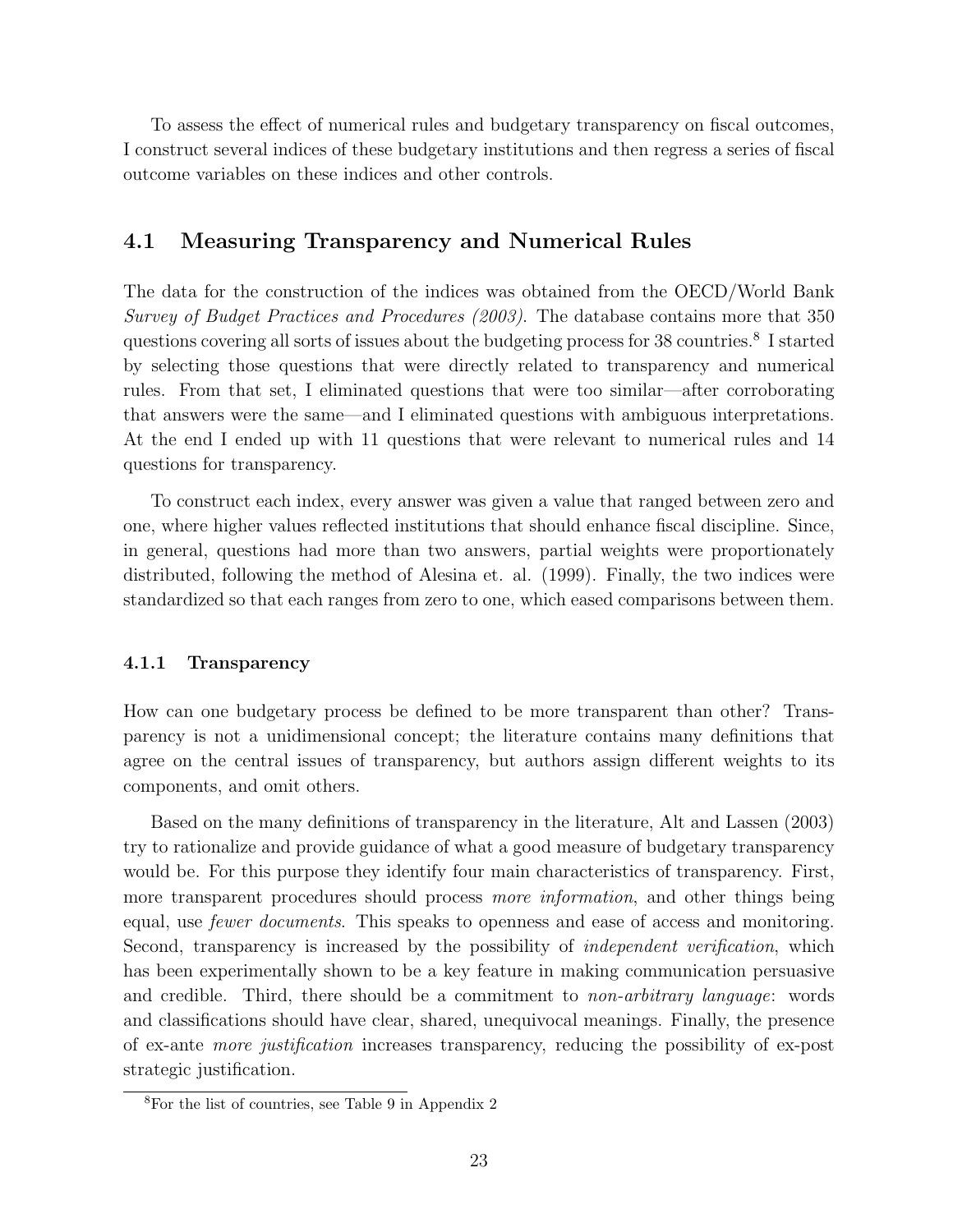To construct the transparency index, the following questions were employed, shown under the Alt and Lassen (2003) classification:

- More information, other things equal, in fewer documents
	- Does the annual central government budget documentation submitted to the legislature/parliament contain multi-year expenditure estimates?
	- At what interval is information on the in-year budget implementation released?
	- Are the following accounts (assets, liabilities, government equity, revenues, expenses) integrated into the accounting system to facilitate the preparation of financial statements?
- Independent verification
	- Does the government announce the release dates for information on the in-year budget implementation in advance?
	- Are economic assumptions available for scrutiny?
	- Is this information audited?
	- Are audited final accounts published and available publicly?
	- Are internal audit procedures clear and subject to effective process review by external auditors?
	- Are the findings of the National Audit Body available to the public?
	- Are government entities subject to financial audits by an external auditor?
- Non-arbitrary language
	- Does the government uses accrual accounting in its financial statements?
	- Is there a unified accounting and budgeting classification system?
- More justification
	- Does the budget documentation contain a discussion of what impact variations in the key economic assumptions (sensitivity analysis) would have on the budget outturn?
	- Does the published information have a comparison between actual and planned spending for the period covered?

The main transparency index has more weight on the verification side and in the type of information presented, and less on the amount of information per se. It seems more important to have fewer pieces of transcendental, bottom-lined and audited information at the relevant time than large amounts of data that might confuse rather than clarify the government objectives.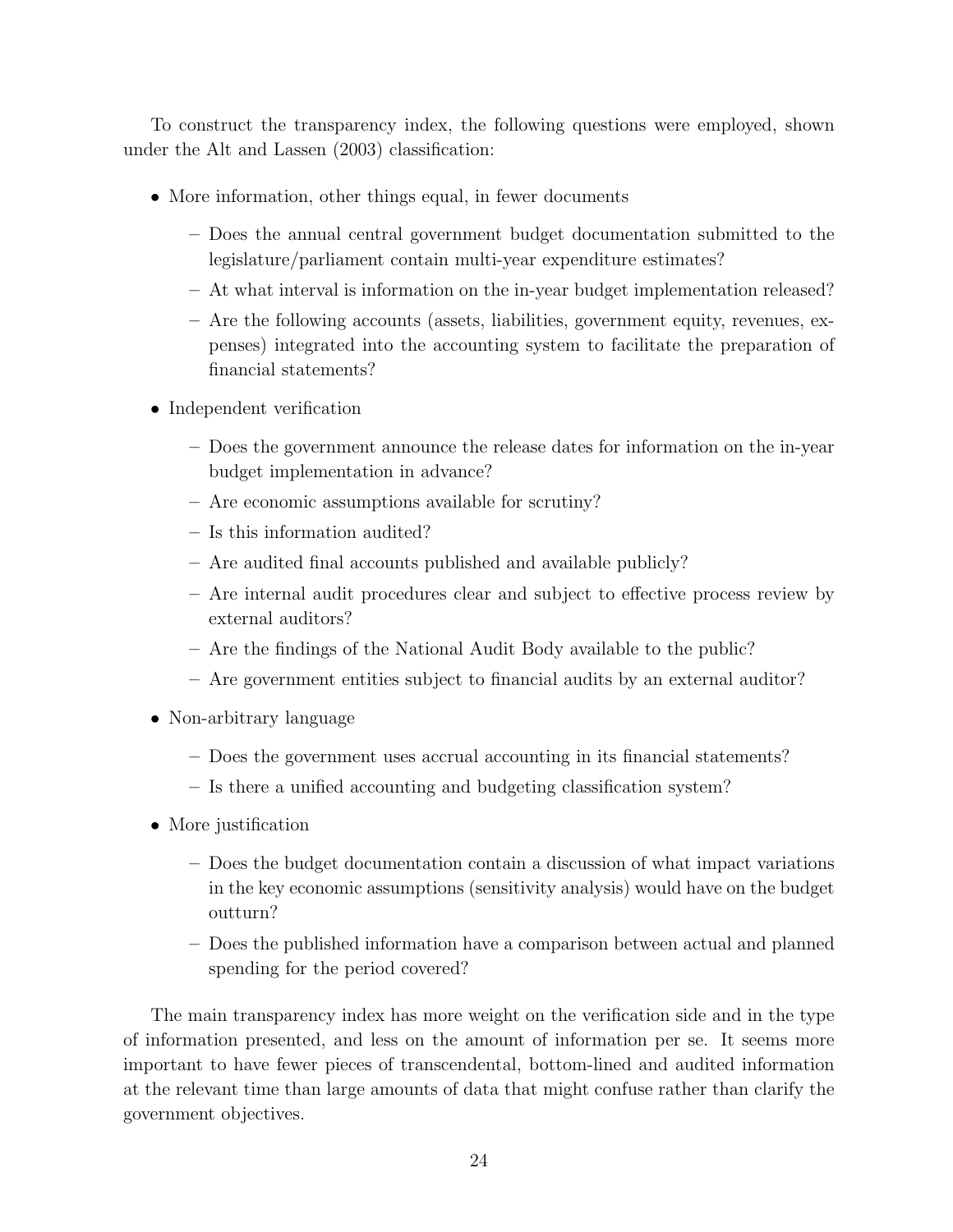#### 4.1.2 Numerical Rules

The possibility of running larger deficits or increasing the level of expenditures is, in principle, established in the legislation. Other things being equal, one should observe higher fiscal deficits or debt levels the less constrained is the budgetary process. Note, however, that the model presented in the first part of the paper establishes that the effects of numerical rules on fiscal outcomes depend on the level of transparency.

Ideally it would be possible to distinguish between restrictions to the overall budget and to the composition of it and, presumably, only the first type should affect aggregate fiscal outcomes. In practice, such separation might not exist; budgetary processes that allow inter program transfers, for instance, can create a bigger budget by ex-ante inflating accounts or programs that are not so carefully watched in comparison to others and then making ex-post transfers. If this type of connection is of true importance or just a second order effect is a question that I try to answer here. For this reason, the questions used to construct the numerical constraint index were separated in three categories: those that refer to direct restrictions to the overall budget, those that refer to transfers within the fiscal budget, and those that refer to transfers between different budgetary years.

- Direct Restrictions
	- In developing the budget, are there fiscal rules placing limits on Executive fiscal policy discretion?
	- Can you change expenditures outside the budget process?
- Between Restrictions
	- Is it possible to carry-over unused appropriations for operating costs (salaries, etc.) from one year to another?
	- Is it possible to carry-over unused appropriations for investments (building construction, etc.) from one year to another?
	- Is it possible to carry-over unused appropriations for transfer programs from one year to another?
	- Is it possible for managers of ministries/government organizations to borrow against future appropriations for operating costs (salaries, etc.)?
	- Is it possible to borrow against future appropriations for investments (building construction, etc.)?
- Within Restrictions
	- Are there laws, regulations or policies that define the permitted uses of the budget reserves and the decision-making authorities for approving allocations from the reserves?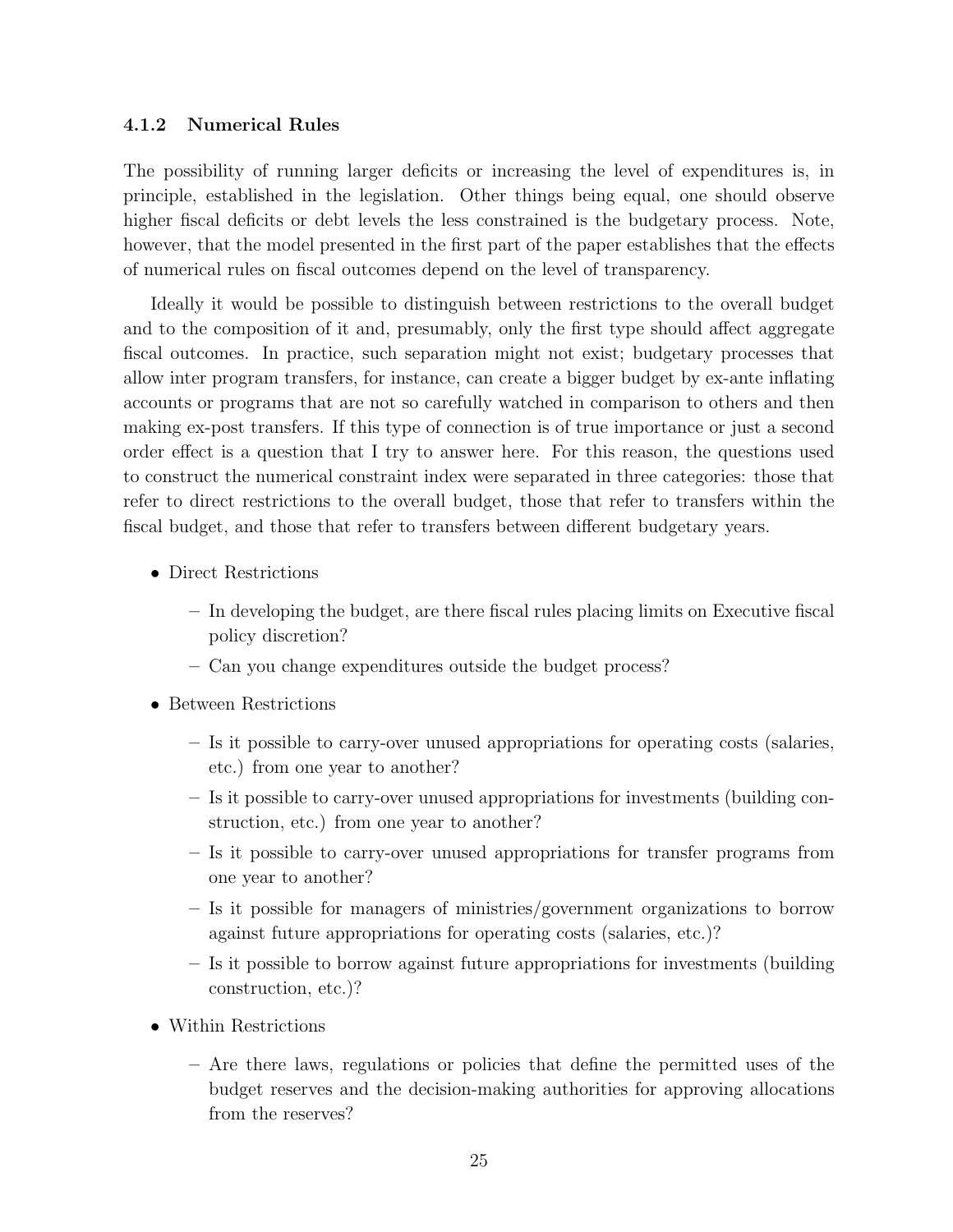- Are government organizations allowed to transfer funds between operating expenditures, investments and program funds?
- Can appropriations be reallocated from one program to another?
- More generally, are transfers permitted between capital investments or transfer programs (social security pensions, etc.) and operating expenditures?

I compute three main numerical constraints indices. The first one assigns equal weight to each question which implicitly gives more importance to *within* and *between* constraints since both represent nine out of eleven questions. Two additional measures are then computed to tackle this problem. The second index gives half the weight to direct restrictions and the other half to the within and between constraints. The third index disregards the within and between effects concentrating only on direct constraints.

### 4.2 The Effects of Budgetary Institutions on Fiscal Outcomes.

This section presents a series of econometric models that try to answer the question of how different budgetary institutions, in the form of the constructed indices, affect fiscal outcomes across countries. First, I introduce the benchmark model, which controls for economic and demographic variables that has been shown to affect fiscal outcomes. Second, I study possible differences in the estimated parameters, depending on the degree of development of the countries in the sample. Finally, I add to the model a series of political variables that can also affect fiscal outcomes.

#### 4.2.1 Data and the Benchmark Model

Fiscal outcomes variables come from the World Economic Outlook (WEO), produced by the International Monetary Fund, and were constructed as averages of the period 1999- 2003. All the remaining economic and population variables are directly extracted, or constructed from, the World Development Indicators (WDI). The political variables are from the Database of Political Institutions (DPI2004) by Philip Keefer (District Magnitude and Number of Effective Parliamentary Parties), and from The Economist (Cabinet Size).

The empirical strategy is to fit the following benchmark model:

$$
FO = \beta_0 + \beta_1 Transparency + \beta_2 Numerical Rules + \beta_3 Hierarchical + \vec{\beta}'X + \epsilon, \quad (16)
$$

where  $FO$ , that stands for *Fiscal Outcomes*, can alternatively take the form of *General Bal*ance, Central Balance, General Net Debt, and General Gross Debt, all expressed as ratios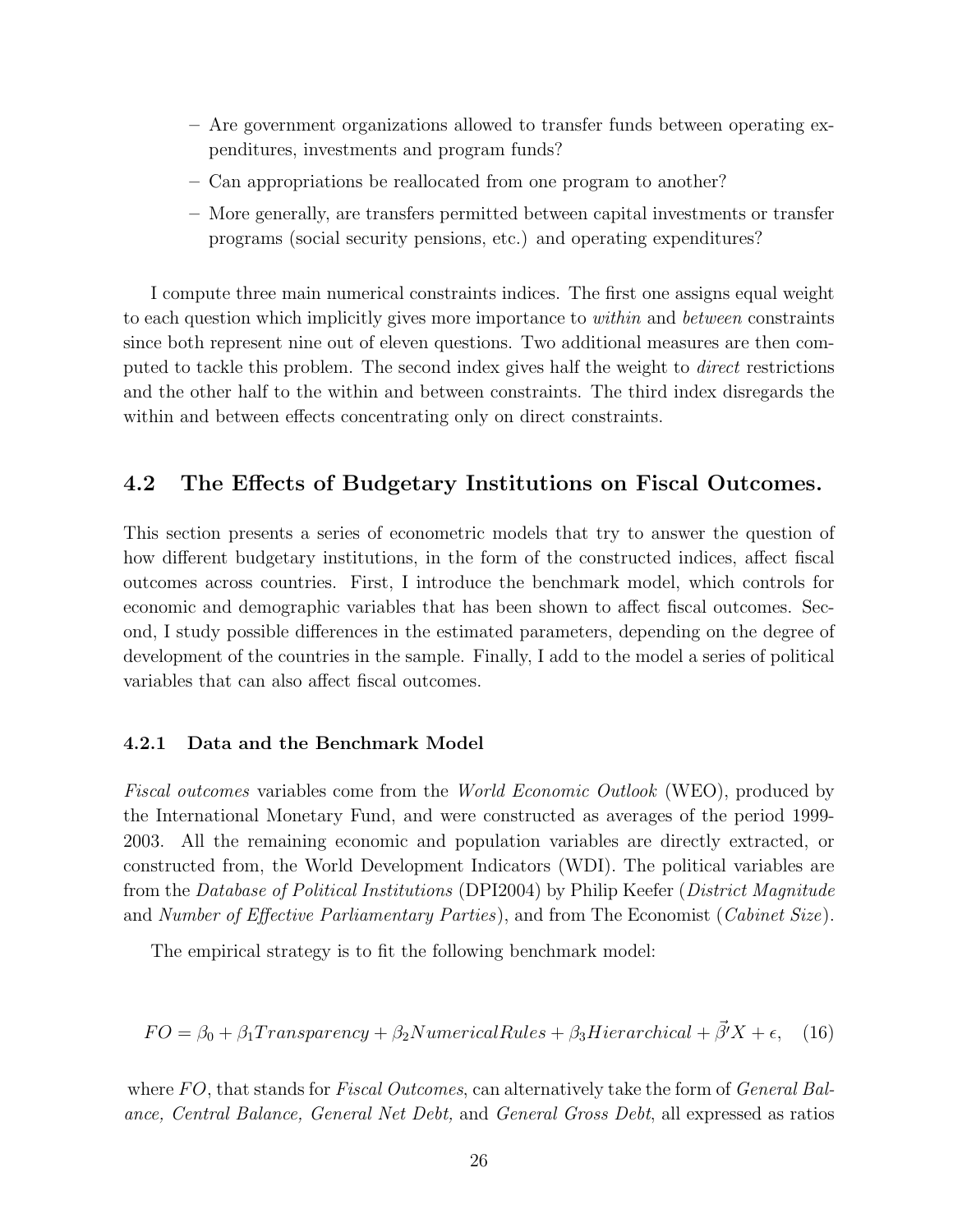to GDP and, as was mentioned earlier, averaged over the 1999-2003 period. Transparency and NumericalRules are the computed institutional indexes that were described in the previous subsection. Hierarchical is an index trying to measure the third budgetary institution recognized in the literature, *procedural rules*, and was constructed in a similar way as the other two indexes.<sup>9</sup> X is a vector of economic and demographic control variables that can potentially influence fiscal outcomes. The controls are, first, the average growth of GDP for the 1990-2003 period  $(Avg, Growth)$  which is believed to be directly related to revenues due to the progressivity of the tax structure and higher tax revenues from job creation, and inversely (or neutrally) related to expenditures, due to lower unemployment benefits paid by the state. Added together, these should have a positive effect on fiscal balances and a negative effect on public debt. Second, the Dependency Ratio, defined as the sum of population under 12 and over 65, divided by total population and averaged over the 1999-2003 period, is expected to have the opposite effects to Avg. Growth on fiscal outcomes since a higher dependency ratio represents a lower taxable base on one hand, and higher expenditure on education and in the pension system, other things being equal. The third variable (*Wagner*) is the average GDP per capita over the 1999-2003 period, measured in dollars and adjusted by PPP, that is used as a proxy for the country's development level. This variable controls for Wagner's law, the prediction of a positive correlation between the development level of an economy and it's share of public expenditure to GDP. It is important to note that this variable may be correlated with budgetary institutions. However, all the results that are reported below are robust to the exclusion of the *Wagner* variable from the benchmark model. Additionally, I have conducted another exercise splitting the sample according to the development level of countries, in order to account for this potential source of bias. The last control is the degree of openness of an economy, defined as the ratio of the sum of total exports and total imports to GDP (*Openness*). This variable is included to account for the empirical finding (Rodrik (1996)) that more open economies tend to have larger levels of government. I have also included the value of the dependent variable in 1990 as a control for the evolution of the analyzed fiscal outcome during the last decade.

There are two potential problems with the econometric specification. The first one is endogeneity: In the literature, and this work is no exception, budgetary institutions are

<sup>&</sup>lt;sup>9</sup>Procedural rules dictate the timing and mechanisms by which the executive drafts the budget, it's discussion and approval in the legislature, and its posterior implementation. These procedural rules determine the relative strength of the players involved in the budgeting process within the executive and between the executive and the legislature. In this literature, procedural rules are classified on a hierarchical-collegial spectrum. At the stage of budgeting drafting, hierarchical rules are those that tilt the balance of power in favor of the finance minister, who faces the whole government budget constraint, and in detriment of spending ministers, who care almost exclusively about their own portfolio. On the contrary, collegial rules are those in which the role of the finance minister is more passive and limited. At the approval stage, hierarchical rules are those that impose more constraints on the legislature's ability to modify the budget proposed by the executive, and in particular, on its ability to increase the size of the budget or the deficit. At the execution stage, hierarchical rules are those that limit the possibility of the legislature to increase the budget once it has been approved.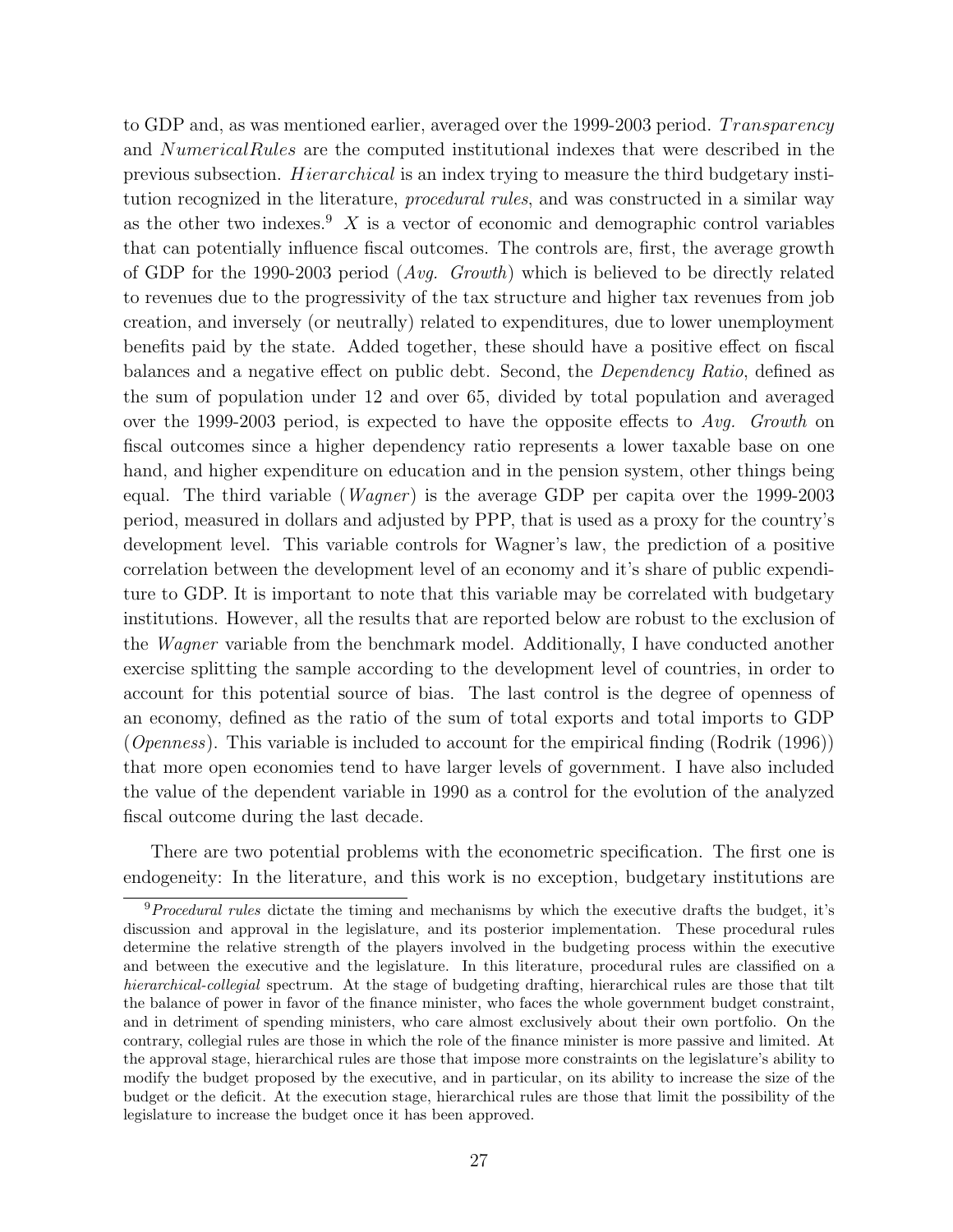treated as being exogenous, while it is also recognized that they are indeed endogenous, particularly to past fiscal outcomes. The justification to this treatment is that, at least in the short run, institutions are reasonably difficult to change, and therefore are changed relatively infrequently. Since it is costly and complex to change institutions, the existing ones have to be very unsatisfactory before it is worth changing them; as a result, there is a strong "status quo" bias in institutional reform. Therefore, at least up to a point, one can use institutional features as explanatory variables (Alesina and Perotti (1999)). The second problem is the potential correlation between the budgetary institutional variables. Indeed, while the simple correlation between transparency and the other two measures of budgetary institutions is not different from zero, the Hierarchical and Numerical Rules variables are positively correlated. I used different definitions for Numerical Rules and also drop the *Hierarchical* variable to account for this problem, and the results remain qualitatively the same.

The benchmark results for Central Balance, General Balance, General Net Debt, and General Gross Debt are presented in table 4. For each fiscal outcome, the model with only the economic controls, is reported on the left columns, and the economic controls and budgetary institutions on the columns of the right.

Looking at the models with the economic controls alone, there are two aspects that are worth mentioning. First, in none of the four fiscal outcomes analyzed are all of the economic controls significant at the same time but, nevertheless, we can confidently reject the null of all coefficients being jointly equal to zero. Moreover, every economic control enters significantly in at least half of the fiscal outcomes analyzed. Second, all the economic controls that enter significantly in each equation, does it with the expected sign, although some of them lose significance once the budgetary variables are included in.<sup>10</sup>

Looking at the columns on the right in table 4 for each fiscal outcome, it can be seen that budgetary transparency helps to explain the cross-country differences of all fiscal outcomes, although the effect seems to be stronger for the debt variables than for the fiscal balance variables. At the same time, it can also be seen that numerical rules do not enter significantly in any of the regressions. These results are congruent with the model presented in the previous section.

The interpretation of the point estimates of *Transparency* is that an increase in this variable of one standard deviation (0.12) from its midpoint (0.69) is associated with, relative to GDP, a fiscal stance improvement of 1.2 and 1.6 percent on Central and General Balance, and with a 10.4 and 12.4 percent reductions in General Net Debt and General Gross Debt, respectively. In terms of the explained cross country variation, the inclusion Transparency in the benchmark model improves considerably the R-squared of the

 $10$ Dropping one control at a time did not change the significance level of any of the other variables. Their coefficient values never changed more than 5%. Since there are good theoretical motives to suspect that the non-significant controls truly affect fiscal outcomes they are left as part of the regression.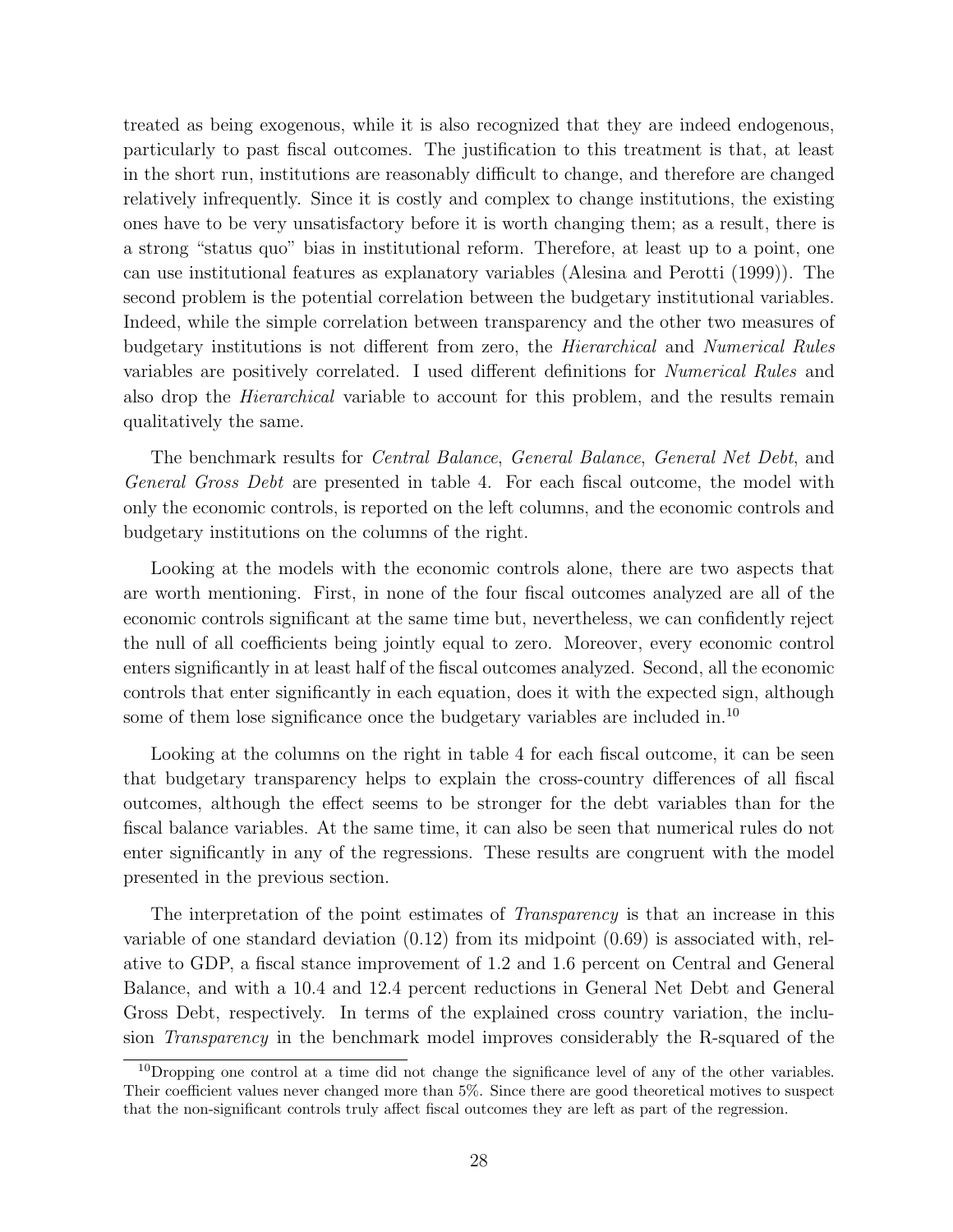regressions.

|                     |            | Central Balance |             | General Balance |             | General Net Debt |             | General Gross Debt     |
|---------------------|------------|-----------------|-------------|-----------------|-------------|------------------|-------------|------------------------|
| Dep. Var. 1990      | 0.084      | 0.077           | $0.204***$  | $0.242*$        | $0.862***$  | $0.912***$       | $0.779***$  | $0.753***$             |
|                     | (0.056)    | (0.082)         | (0.099)     | (0.126)         | (0.083)     | (0.097)          | (0.109)     | (0.074)                |
| Avg. Growth         | 0.007      | 0.006           | 0.005       | $-0.002$        | $-0.123***$ | $-0.093***$      | $-0.122***$ | $-0.098***$            |
|                     | (0.005)    | (0.006)         | (0.006)     | (0.007)         | (0.022)     | (0.031)          | (0.027)     | (0.022)                |
| Dependency Rat.     | 0.094      | 0.042           | $0.102*$    | 0.016           | $-2.364***$ | $-1.472*$        | $-1.718***$ | $\text{-}1.150^{***}$  |
|                     | (0.060)    | (0.061)         | (0.058)     | (0.057)         | (0.629)     | (0.731)          | (0.554)     | (0.396)                |
| Wagner              | $0.002***$ | $0.002***$      | $0.002$ *** | $0.002$ ***     | $-0.002$    | $-0.003$         | 0.000       | 0.001                  |
|                     | (0.0005)   | (0.0007)        | (0.0006)    | (0.0008)        | (0.0036)    | (0.0034)         | (0.0028)    | (0.0027)               |
| <i>Openness</i>     | $0.023*$   | 0.019           | $0.035***$  | $0.041**$       | $-0.194*$   | $-0.188$         | $-0.266*$   | $-0.204*$              |
|                     | (0.013)    | (0.014)         | (0.016)     | (0.018)         | (0.106)     | (0.110)          | (0.130)     | (0.100)                |
|                     |            |                 |             |                 |             |                  |             |                        |
| Transparency        |            | $0.106**$       |             | $0.136*$        |             | $-0.891***$      |             | $\text{-}1.063***$     |
|                     |            | (0.050)         |             | (0.068)         |             | (0.272)          |             | (0.315)                |
| Numerical Rules     |            | 0.025           |             | 0.056           |             | $-0.142$         |             | 0.057                  |
|                     |            | (0.028)         |             | (0.042)         |             | (0.153)          |             | (0.178)                |
| Hierarchical        |            | 0.000           |             | 0.008           |             | $-0.083$         |             | $-0.085$               |
|                     |            | (.029)          |             | (0.037)         |             | (0.161)          |             | (0.156)                |
|                     |            |                 |             |                 |             |                  |             |                        |
| Constant            | $-0.123**$ | $-0.173**$      | $-0.140**$  | $-0.216**$      | $1.672***$  | 1.896***         | $1.439***$  | $1.826^{\ast\ast\ast}$ |
|                     | (0.050)    | (0.069)         | (0.053)     | (0.082)         | (0.389)     | (0.361)          | (0.348)     | (0.369)                |
| $R^2$               | 0.46       | 0.57            | 0.50        | 0.63            | 0.88        | 0.93             | 0.74        | 0.86                   |
| No. of Observations | 36         | 36              | 37          | 37              | 25          | 25               | 30          | 30                     |

Table 4: Benchmark Model.

Robust standard errors in parenthesis.∗∗∗ significant at 1%, ∗∗ significant at 5% and, <sup>∗</sup> significant at 10%.

#### 4.2.2 Different Specifications for Numerical Rules

As was already mentioned, one can immediately suspect a wrong specification of the numerical rules index employed above, since it gives the same weight to factors that directly constrain the size of government and deficits, and to those that can affect them indirectly. The other two proposed specifications for *Numerical Rules* are presented in table 5, where I have omitted to report the control variables. NumericalRules 2 gives half of the weight to direct restrictions on the budget and the other half to between and within restrictions. NumericalRules 3 takes into account only direct restrictions. As can be seen, the lack of significance of the numerical rules index is not due to its specification. In turn, the Transparency measure is not affected by these changes in the NumericalRules specification.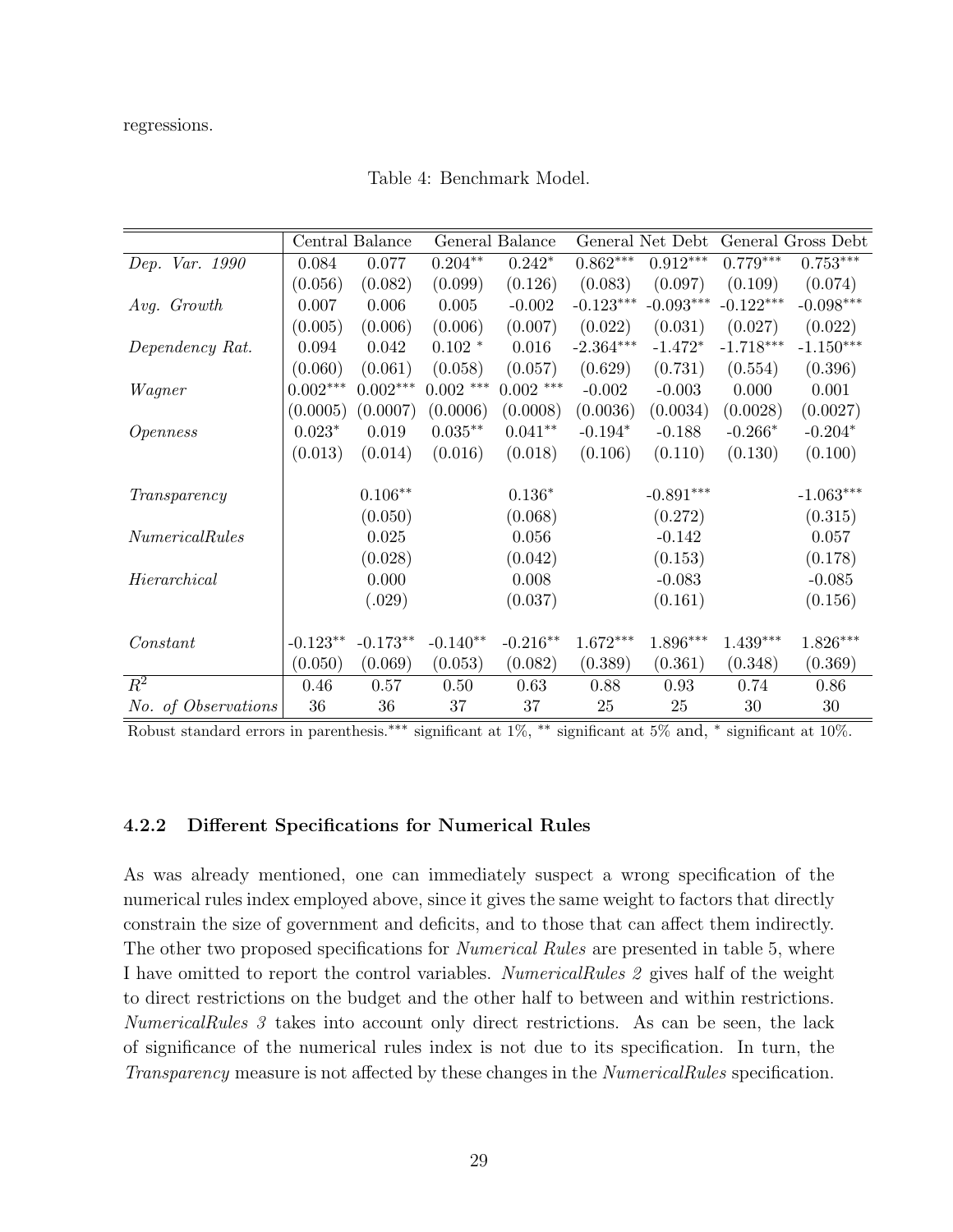|                         | Central   | General        | General     | General     |
|-------------------------|-----------|----------------|-------------|-------------|
|                         | Balance   | Balance        | Net Debt    | Gross Debt  |
| Transparency            | $0.106**$ | $0.132*$       | $-0.833***$ | $-1.078***$ |
|                         | (0.051)   | (0.072)        | (0.260)     | (0.319)     |
| <i>NumericalRules</i> 2 | 0.006     | 0.028          | $-0.027$    | 0.016       |
|                         | (0.024)   | (0.036)        | (0.129)     | (0.127)     |
| Hierarchical            | 0.010     | 0.018          | $-0.101$    | $-0.073$    |
|                         | (0.028)   | (0.037)        | (0.171)     | (0.145)     |
| $\overline{R^2}$        | 0.56      | 0.61           | 0.93        | 0.86        |
|                         | Central   | <b>General</b> | General     | General     |
|                         | Balance   | Balance        | Net Debt    | Gross Debt  |
| Transparency            | $0.105**$ | $0.127*$       | $-0.818***$ | $-1.085***$ |
|                         | (0.050)   | (0.072)        | (0.252)     | (0.317)     |
| <i>NumericalRules</i> 3 | $-0.011$  | $-0.005$       | 0.029       | $-0.005$    |
|                         | (0.017)   | (0.022)        | (0.088)     | (0.089)     |
| Hierarchical            | 0.022     | 0.037          | $-0.139$    | $-0.065$    |
|                         | (0.030)   | (0.040)        | (0.179)     | (0.136)     |
| $\,R^2$                 | 0.57      | 0.60           | 0.93        | 0.86        |

Table 5: Benchmark Model: Different Numerical Rules.

Robust standard errors in parenthesis.∗∗∗ significant at 1%, ∗∗ significant at 5% and, ∗ significant at 10%.

#### 4.2.3 Budgetary Institutions and Development

In the benchmark model I have tried to account for all sources of heterogeneity, even the development level of a country. However if the degree of development is correlated with budgetary institutions but it is not—or in a different way—with the measures of budgetary institutions, the results obtained above will be inexorably biased. Suppose, for example, that the punishment for a policymaker that is caught cheating is more severe in a rich than in a poor country. Then, it will be expected that the same degree of transparency will exert a higher influence on fiscal outcomes in rich than in poor countries, something that the transparency index will not capture. In trying to account for this possibility I divided the data set into rich and poor countries, using the original OECD as rich countries, and ran the same set of regressions to see if the estimated parameters are stable to sample specification. The results, that are reported in table 6, should be taken with caution, since now each sub-sample is very small. Indeed, it is not even possible to run the General Net Debt regression for the poor countries sample.

In this exercise, the results that were obtained for the whole sample, are preserved in the sub-sample of rich countries, and all but disappear in the sub-sample of poor countries. This suggests that the result of Transparency being the only budgetary institution that matters in the whole sample, is basically driven by rich countries.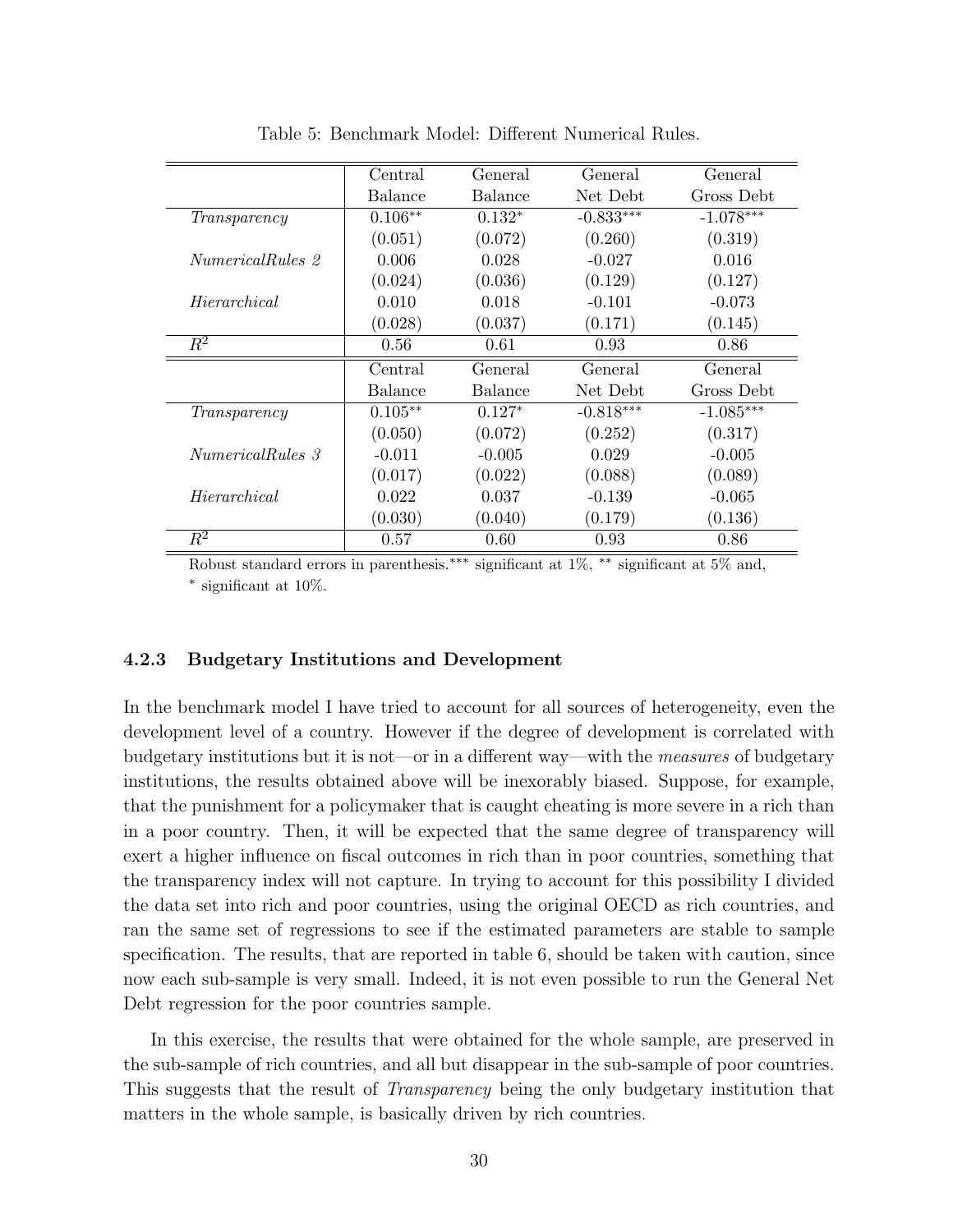| <b>Rich Countries</b> | Central        | General  | General     | General    |
|-----------------------|----------------|----------|-------------|------------|
|                       | <b>Balance</b> | Balance  | Net Debt    | Gross Debt |
| Transparency          | $0.184*$       | $0.181*$ | $-1.356***$ | $-1.313**$ |
|                       | (0.087)        | (0.095)  | (0.301)     | (0.518)    |
| <i>NumericalRules</i> | $-0.004$       | 0.014    | 0.0419      | 0.096      |
|                       | (0.053)        | (0.054)  | (0.220)     | (0.369)    |
| Hierarchical          | 0.068          | 0.070    | $-0.211$    | 0.114      |
|                       | (0.088)        | (0.095)  | (0.401)     | (0.397)    |
| $\overline{R^2}$      | 0.64           | 0.57     | 0.95        | 0.86       |
| No. of Observations   | 17             | 18       | 17          | 18         |
| <b>Poor Countries</b> | Central        | General  | General     | General    |
|                       | Balance        | Balance  | Net Debt    | Gross Debt |
| Transparency          | 0.102          | 0.124    |             | $-0.581$   |
|                       | (0.084)        | (0.114)  |             | (0.377)    |
| <i>NumericalRules</i> | 0.051          | 0.117    |             | $0.930*$   |
|                       | (0.070)        | (0.097)  |             | (0.360)    |
| Hierarchical          | $-0.016$       | $-0.023$ |             | $-0.526$   |
|                       | (0.046)        | (0.052)  |             | (0.333)    |
| $\overline{R^2}$      | 0.49           | 0.50     |             | 0.96       |
| No. of Observations   | 19             | 19       | 9           | 12         |

Table 6: Rich vs. Poor Countries.

Robust standard errors in parenthesis.∗∗∗ significant at 1%, ∗∗ significant at 5% and, ∗ significant at 10%.

An interesting result from this exercise is that in the Gross Debt specification for less developed countries, *NumericalRules* enters significantly but with the opposite sign of what is expected. Dropping one economic control at a time does not destroy this result except when growth is left out. A possible interpretation of this result is that less developed countries typically face credit constraints from the private sector which can be softened if balanced budget rules are in place. Of course, this or any other interpretation should be taken with caution given the small sample size, as was already mentioned.<sup>11</sup>

Given that I have controlled for economic differences across countries, that splitting an already small sample is very costly in terms of degrees of freedom, and that the inclusion of less developed countries in the analysis does not significantly affect the results when compared to the sub-sample of rich countries, I have chosen to continue with the whole sample. Nevertheless, the results presented so far in this section help to understand discrepancies in the literature of budgetary institutions and fiscal outcomes. For example, the Latin American experience, composed of all under-developed countries, was documented

 $11$ I also employed the other two definitions of *NumericalRules* and while the results are preserved for the intermediate specification( $NumericalRules$ ), the coefficient losses all significance for the more strict one (NumericalRules 3 ).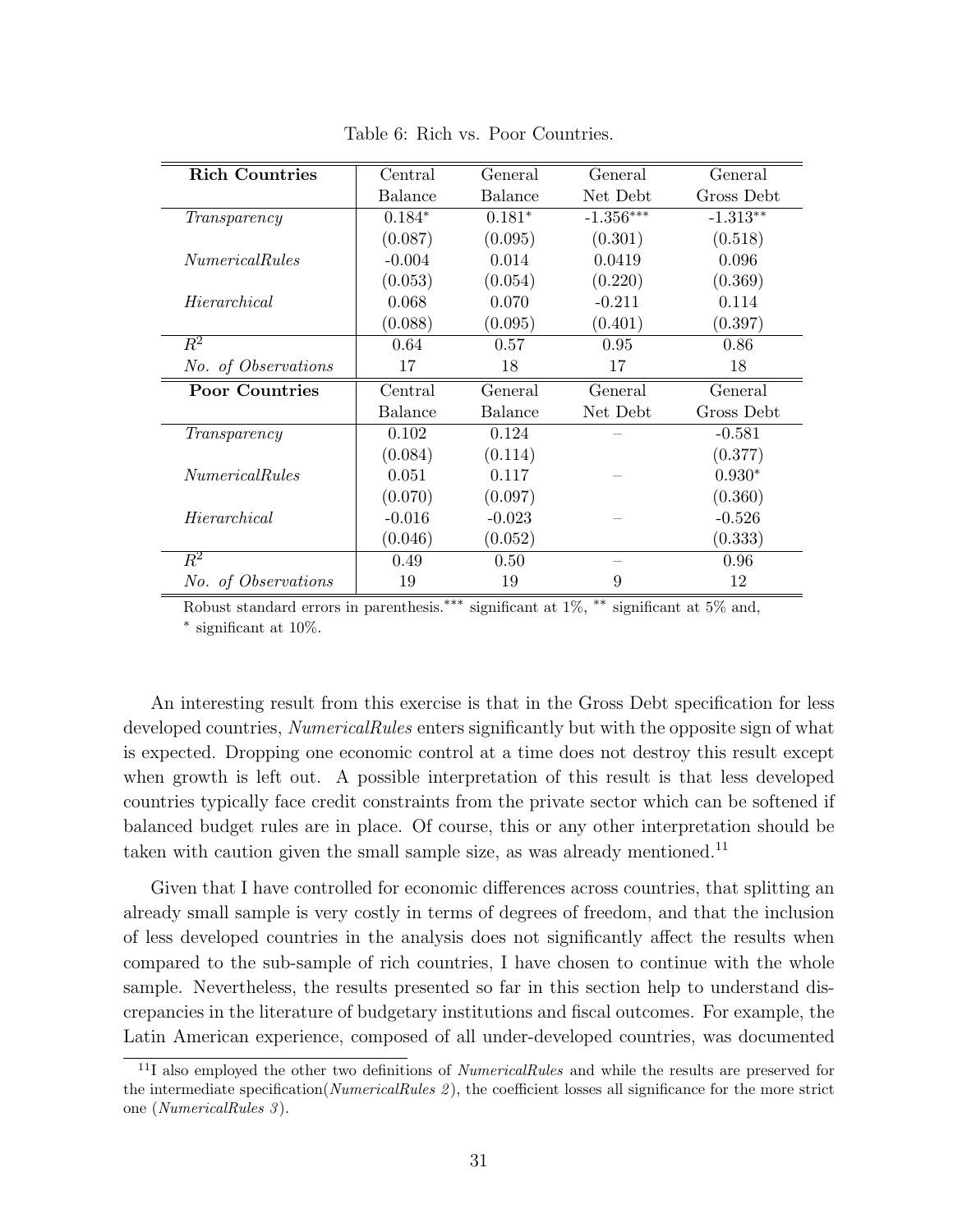by Alesina et. al. (1999), and Filc and Scartascini (2004) who found that only numerical constraints and hierarchical procedures motives are important in determining fiscal outcomes.

#### 4.2.4 Political Controls

So far, I have analyzed the effects of budgetary institutions on fiscal outcomes taking into account economic variables that have been shown to influence fiscal policy. Here, I add to the model a variety of political variables that have also been shown to be correlated with fiscal outcomes. All of these political variables capture the idea of fragmented government. Government fragmentation arises when several agents or groups participate in the fiscal decision-making process, each with its own interest and constituencies to satisfy, and each with some weight in the final decision. To participate in the majority, each group demands a share in the budget; as all groups do this, the end result is a high level of expenditure or a large deficit (Kontopoulos and Perotti (1999)). In other words, fragmentation is an expression of a common pool problem.

First, I add to the model a measure of *district magnitude*, defined as the average number of representatives elected per district to the Lower House. Several theoretical and empirical studies show that, other things being equal, the degree of government fragmentation increases with the number of political parties. In turn, the number of political parties increases with district magnitude. Consequently, one should expect the common pool problem to be enhanced as average district magnitude augment.

The second variable of consideration is the *effective number of parliamentary or legisla*-The second variable of consideration is the effective *hander of partiamentary or tegista-*<br>tive parties(ENPP), defined by the Laakso and Taagepera (1979) formula,  $1/\sum s_i^2$ , where  $s_i$  is the percentage of seats won by the  $i^{th}$  party. While district magnitude is a direct characteristic of the electoral system, its effect on fiscal policy is expected to go through outcomes of the electoral system as, in this case, the ENPP. A larger ENPP represents a more fragmented government and thus, countries with a higher ENPP are expected to have larger governments, to be more indebted, and to run larger deficits.

Following Kontopoulos and Perotti (1999), the third variable under consideration is cabinet size, defined as the sum of all spending ministers. While this variable does not reflect government fragmentation per se, it is related to the idea of more decision-makers wanting to maximize their share of the budget; in this case, from the executive side of the budgeting process. In other words, it is expected that more numerous cabinets will tend to be associated with bigger governments and larger deficits.

Finally, I control for the degree of income inequality using the Gini coefficient.<sup>12</sup> The idea for including this variable is that, if agents are altruistic, they will care for their

 $12$ Although inequality is not a political variable, it is not commonly used in the budgetary institutions literature so I decided to use it as an additional control rather than in the benchmark model.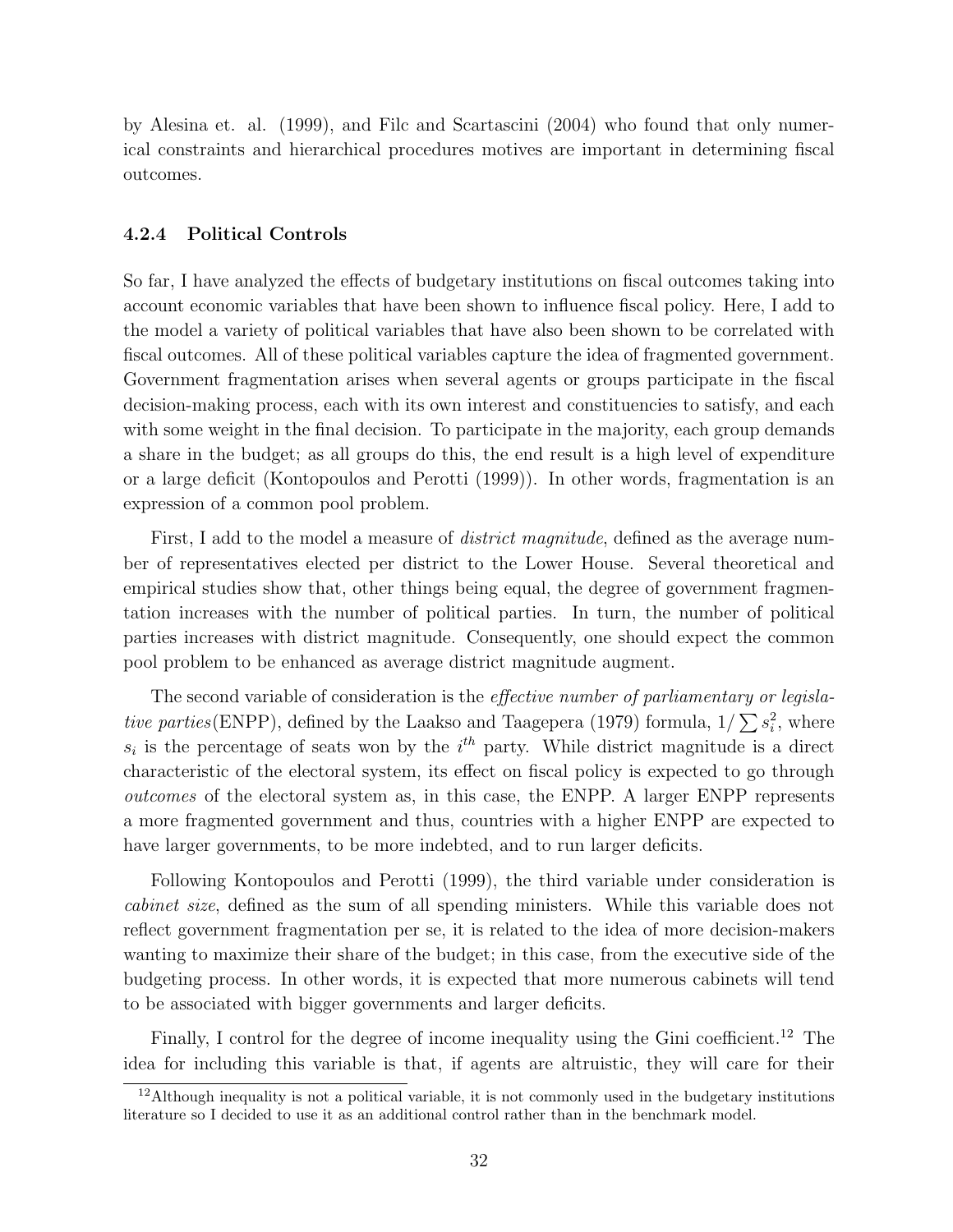descendants and thus the current generation of taxpayers will refrain from redistributing wealth from future generations of taxpayers by contracting public debt. Cuckierman and Meltzer (1989) as well as Tabellini (1991) have pointed out that this altruistic effect becomes weaker the higher the income inequality, and consequently higher levels of public debt should be expected.<sup>13</sup>

In table 7 I present the regression results of including these political controls. I first proceed to estimate each equation including all three budgetary institutions, but in no case were *NumericalRules* or *Hierarchical* significant. I re-estimated all regressions dropping these variables in order to gain degrees of freedom and to avoid a problem of possible multicollinearity since the Hierarchical index and the political variables are possibly capturing the same effect. Since none of the estimated coefficients changed qualitatively from one specification to the other, I report the latter, omitting once again the results of the other controls.

District Magnitude does not seem to affect fiscal outcomes. The lack of District Magnitude's explanatory power is consistent with the results of Stein, Talvi and Grisanti (1999) on a sample of Latin American countries. The reason for this outcome, as mentioned above, could be due to *District Magnitude* affecting fiscal outcomes only indirectly, and that this effect is either too low or that it fails to show up in this short data set. However, the Effective Number of Parliamentary Parties, that is a direct measure of the common pool effect, only shows a significant effect for General Gross Debt. None of these two political variables alters in a significant way the effect of *Transparency* on fiscal outcomes.

Again, the Cabinet Size variable enters significantly only in the General Gross Debt regression. However, in this case the effect of *Transparency* on the Central and General Balance is not robust to the inclusion of Cabinet Size. This result is not driven by the countries included in the regression since re estimating the benchmark model using only the data points for which *Cabinet Size* is available, still yielded levels of significance equivalent to those when the full sample was employed. What drives this result is the fact that *Cabinet* Size and *Transparency* are highly and positively correlated  $(0.43)$  at a  $.02$  significance level. This collinearity problem has the effect of dampening their significance levels when both variables are included. Why *Transparency* and *Cabinet Size* are correlated is a question that is not treated here but that surely needs further exploration; there is no a priori reason to think the former causes the first which would have resulted in *Cabinet Size* being the true underling force. For clarification purposes, it's worth mentioning that Transparency is not correlated with any of the other control variables.

The *Gini* coefficient enters significantly in the General Net Debt regressions. As mentioned above, the only implied relationship from theory was that more inequality should be paired with more indebtedness due to a decrease in the bequest motive of an altruistic agent. Transparency remains robust to the inclusion of this variable.

<sup>13</sup>See Feld and Kirchgassner (1999) for a complete elaboration of this idea.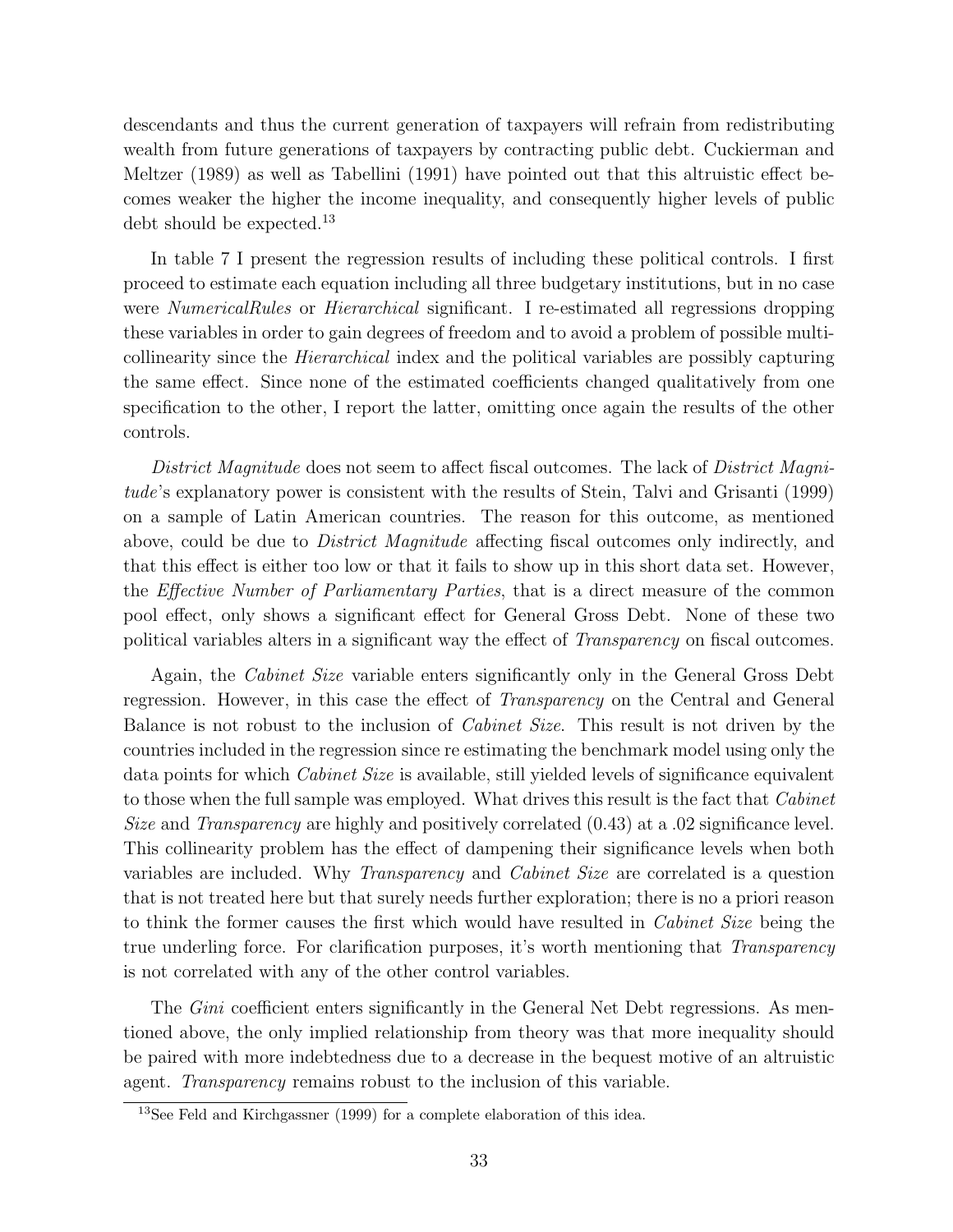Table 7: Political Controls.

|                     | Central        | General        | General     | General            |
|---------------------|----------------|----------------|-------------|--------------------|
|                     | <b>Balance</b> | <b>Balance</b> | Net Debt    | Gross Debt         |
| Transparency        | $0.106**$      | $0.124*$       | $-0.807***$ | $-1.071***$        |
|                     | (0.049)        | (0.069)        | (0.240)     | (0.337)            |
| District Magnitude  | $-0.000$       | $-0.000$       | $-0.006$    | $-0.001$           |
|                     | (0.0001)       | (0.0001)       | (0.0004)    | (0.0007)           |
| $\overline{R^2}$    | 0.56           | 0.59           | 0.93        | 0.87               |
| No. of Observations | 36             | 37             | 25          | 29                 |
| Transparency        | $0.118***$     | $0.146*$       | $-0.960***$ | $-1.194***$        |
|                     | (0.055)        | (0.079)        | (0.192)     | (0.338)            |
| <b>ENPP</b>         | $-0.000$       | $-0.000$       | 0.020       | $0.034*$           |
|                     | (0.003)        | (0.003)        | (0.016)     | (0.017)            |
| $\overline{R^2}$    | 0.57           | 0.60           | 0.94        | 0.87               |
| No. of Observations | 33             | 34             | 24          | 28                 |
| Transparency        | 0.098          | 0.129          | $-0.942***$ | $-1.437***$        |
|                     | (0.086)        | (0.111)        | (0.245)     | (0.299)            |
| Cabinet Size        | 0.002          | 0.002          | $-0.007$    | $0.020^{\ast\ast}$ |
|                     | (0.002)        | (0.002)        | (0.010)     | (0.007)            |
| $\overline{R^2}$    | 0.57           | 0.60           | 0.94        | 0.88               |
| No. of Observations | 30             | 30             | 23          | 25                 |
| Transparency        | $0.126**$      | $0.152*$       | $-0.960**$  | $-1.221***$        |
|                     | (0.054)        | (0.079)        | (0.177)     | (0.305)            |
| Gini Coefficient    | $-0.001$       | $-0.000$       | $0.008**$   | 0.006              |
|                     | (0.001)        | (0.001)        | (0.003)     | (0.005)            |
| $\overline{R^2}$    | 0.58           | 0.61           | 0.95        | 0.87               |
| No. of Observations | 32             | 33             | 24          | 28                 |

Robust standard errors in parenthesis.<sup>∗∗∗</sup> significant at 1%, <sup>∗∗</sup> significant at 5% and, ∗ significant at 10%.

# 4.3 Testing for an Interaction Effect between Transparency and Numerical Rules

Lastly, I analyze the possibility of conditional numerical constraints. The consistent failure of finding any significant relationship between the different measures of numerical constraints and fiscal outcomes may be due to the impossibility of enforcing those constraints. Specifically, if the budgetary process is sufficiently opaque, it would be hard for the constituents to detect any deviation from the rule, and therefore the constraints might not bind. There are, at least, two empirical strategies to test for conditional numerical constraints. The first consists of dividing the data set between transparent and non transparent countries and running the same set of regressions in both sub-samples. One should expect to obtain a significant coefficient for NumericalRules in the transparent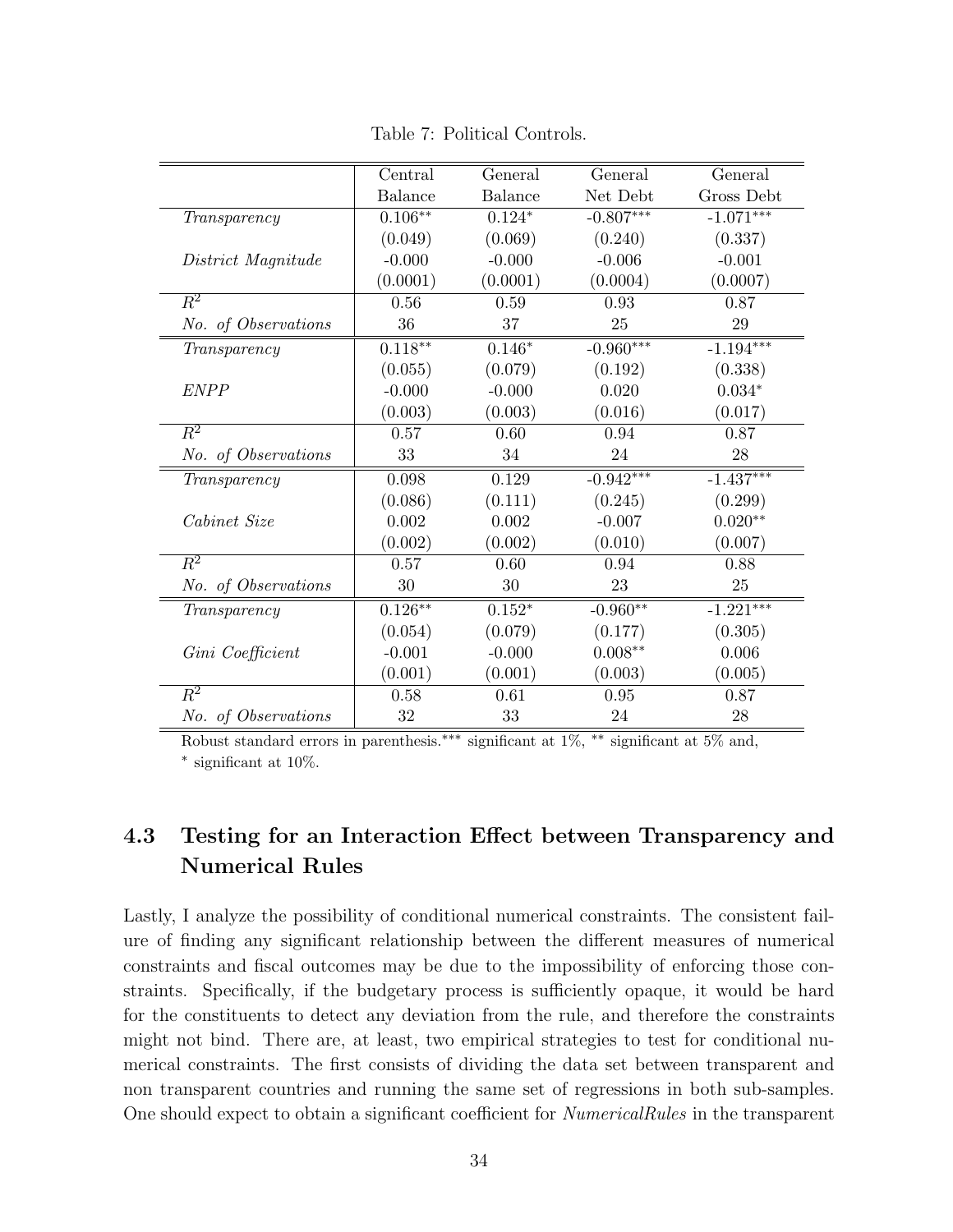sub sample and still a non-significant one for the opaque set of countries. The advantage of dividing the sample is a straightforward interpretation of the test since, provided that Transparency is exogenous and independent, one is comparing two sets of countries that will only differ in their transparency level. Of course this comes at the high cost of dropping many observations which in a small cross-section like this one might turn out to be prohibitive. I tried this strategy, separating the data set in two halves, but I did not find any significant coefficient for *NumericalRules* in any of its specifications, either in the high or low Transparency group.

The second strategy is to take advantage of the whole data set and test for an interaction effect between Transparency and NumericalRules directly. However, it is not clear that an interacted variable, such as the one constructed by multiplying Transparency and NumericalRules, will capture the true relationship between these variables. The interaction assumes a continuous relationship between the two constituent variables, though it is plausible that a minimum level of transparency is required for numerical constraints to become binding. This effect might not be captured by a standard interaction model. To investigate this possibility I followed two approaches: First, I evaluated a standard interaction model and, second, I multiplied the *NumericalRules* measures with a dummy variable that separates countries by their Transparency level (I used the top half and top third most transparent countries) with the aim of capturing any discontinuity in this interaction. Again, I did not find robust evidence of any sort of interaction effect within this sample of countries.

It is possible that the failure of numeric constraints of showing any type of effect over fiscal outcomes may be due to the short sample of countries surveyed. More data would be needed to answer this question in a definite manner.

# 5 Concluding Remarks

In a simple model in which voters can coordinate perfectly to demand results from the policymaker in charge of the government (who typically will enjoy an informational advantage about the true actions taken in the production of public goods), the model shows that the best way to curtail the government's unproductive activities and curb a tendency to incur greater debt is by reducing the informational advantage directly. That is, by increasing the level of transparency of the whole budgetary process. On the contrary, according to the model presented in this paper, if voters' strategy is to impose numeric constraints over imperfectly observed fiscal outcomes, these will have the desired effect only if the level of transparency is sufficiently high. When transparency is very low, the imposition of a numeric constraint could even carry the contrary effect, that is, higher average debt and lower expected welfare.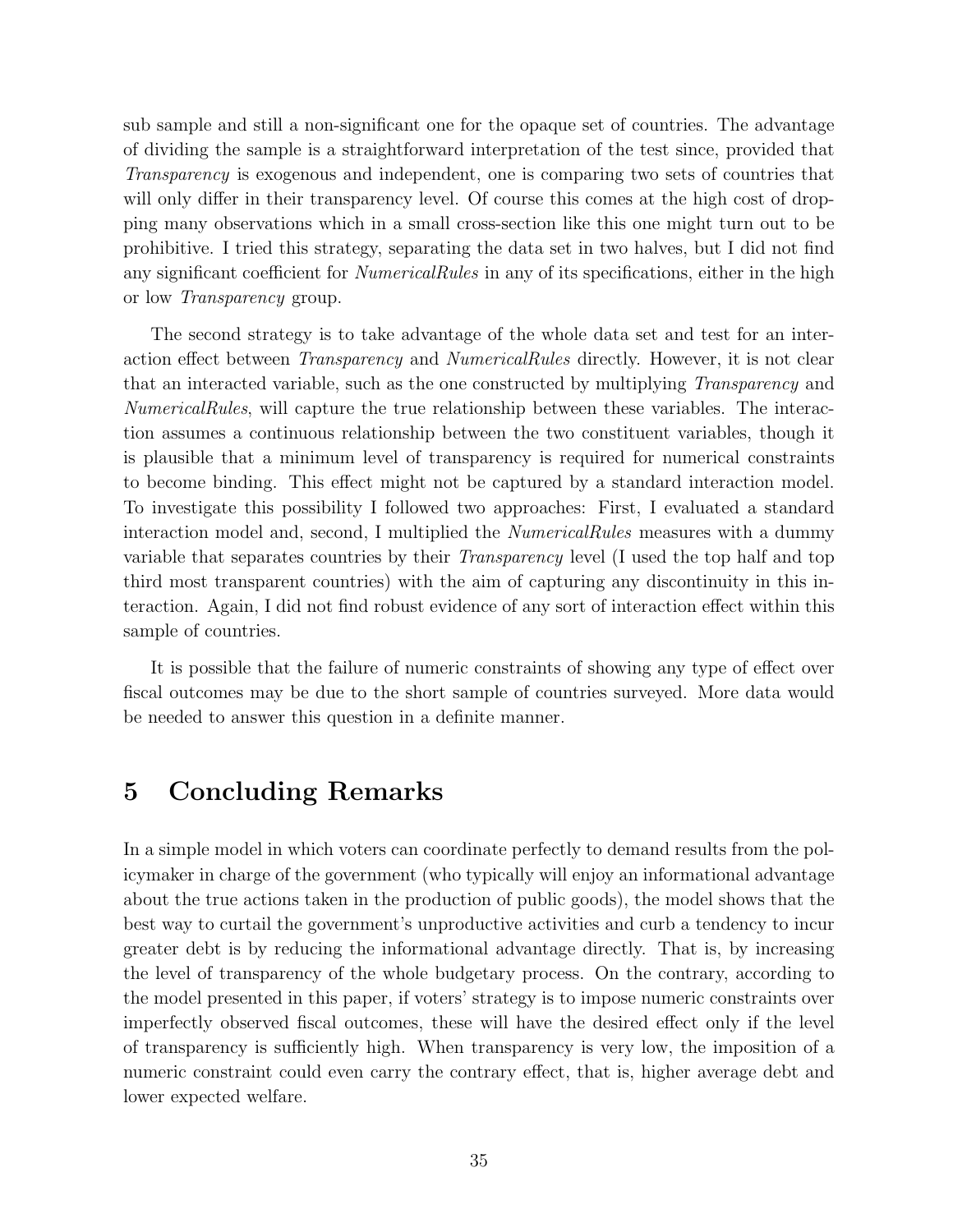I use a new survey on budgetary practices, with the broadest country coverage so far, to construct several measures of numerical constraints and transparency and test the predictions of the model. The results for the whole sample of countries indicate that only the level of transparency shows a significant and economically important effect on Central and General Deficits, as well as on General Net and Gross Debts. On the contrary, numerical rules failed to show any significant effect on fiscal outcomes. These results conform with the predictions of the theoretical model. On the other hand, however, contrary to what was obtained in the model, for this sample of countries there does not seem to exist an interaction effect between transparency and numerical constraints.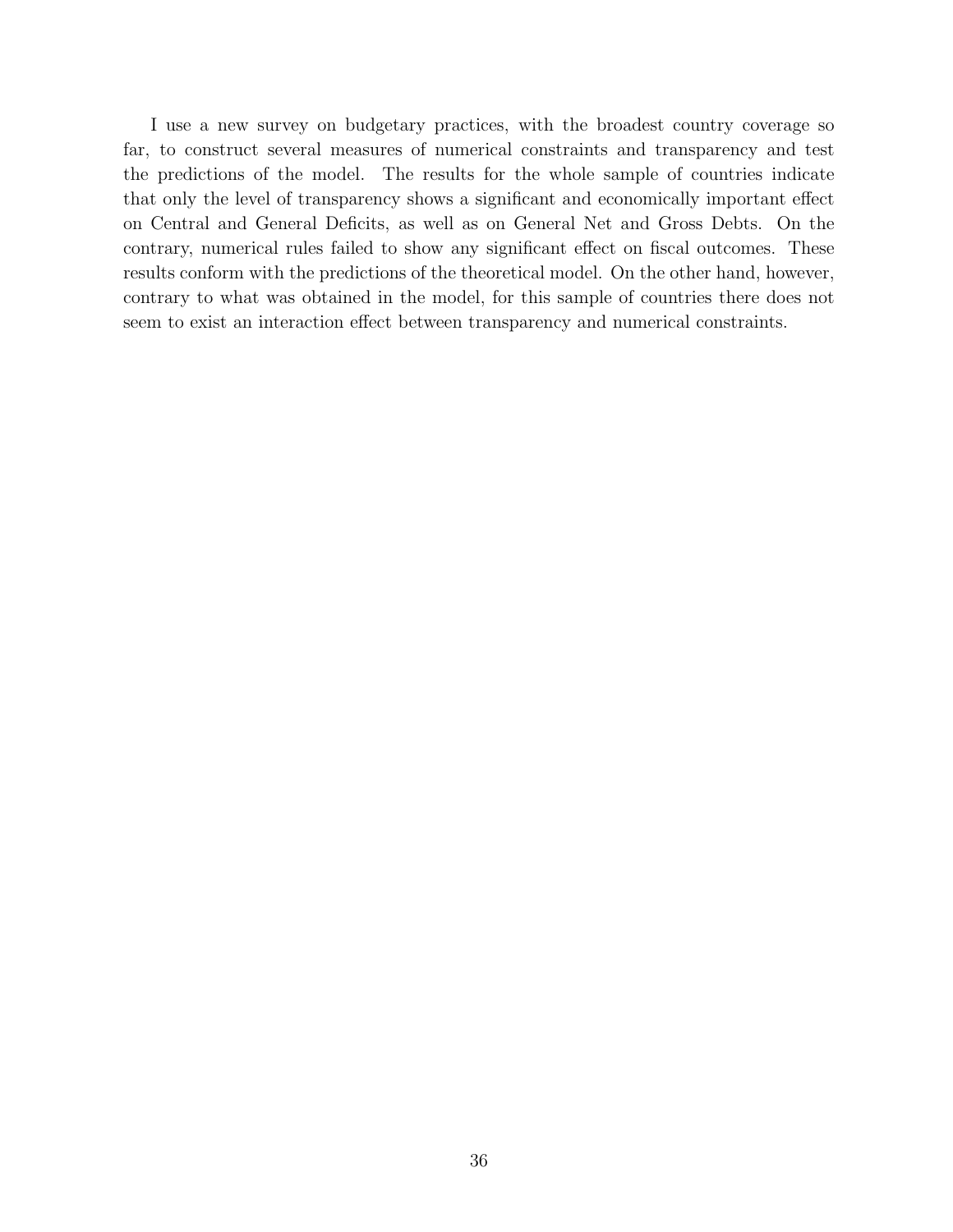# Appendix 1

PROOF OF PROPOSITION 2: To prove it, consider a regime which differs considerably from a democracy, in which a contract to run the government forever in a fully transparent world is auctioned among the population. The contract is enforced by killing the incumbent in case he does not respect it. A first citizen will place a bid that consists of a constant per period effort level, and debt satisfying (2.14). If no other citizen places a higher bid the game ends and payoffs to the ruler and citizen are distributed according to  $V^I$  and  $V^v$ , respectively. The unique equilibrium of this game is  $e^* = \phi^{-1}(\chi)$  or zero-rent-extraction: no citizen will offer a higher bid since his payoff as a ruler will be lower than as a citizen; on the other side, any outstanding bid  $\hat{e} \in [0, \phi^{-1}(\chi))$  will not survive in the game since it is a dominant strategy for the bidding citizen to play  $e^*$  and get  $V^I(e^*) = V^v(e^*) > V^v(\hat{e})$ . I call the solution to this game the social planner solution and denote its expected discounted utility as  $V^{sp}$ .

The social planner problem is solved following the same method outlined in the dictatorship. The idea is to choose only d conditional on  $\theta$  since  $e = e^*$ . The two first order conditions look exactly the same as in the case of the dictatorship, i.e.

$$
V^{sp}(e^*) = V^v(e=0) + \frac{e^*}{(1-\beta)} < V^o = V^v(e=0) + \frac{\chi}{(1-\beta)}
$$

In other words  $U_t^{sp} < U_t^o$  for all  $\theta$  by the amount  $\chi - \theta e^*$ . Finally, note that proposition 2 is equivalent to stating that no social planner solution can be achieved. To see this, let me assume a social planner solution can be achieved. By proposition 1 the solution has to be IC, thus

$$
V_t^{sp} = U_t^{sp} + \beta EV_{t+1}^{sp} = U_t^o + \beta EV_{t+1}^v
$$
  
\n
$$
\Rightarrow \qquad \qquad U_t^{sp} = U_t^o
$$

since  $V_t^{sp} = V_t^v$ , which is a contradiction.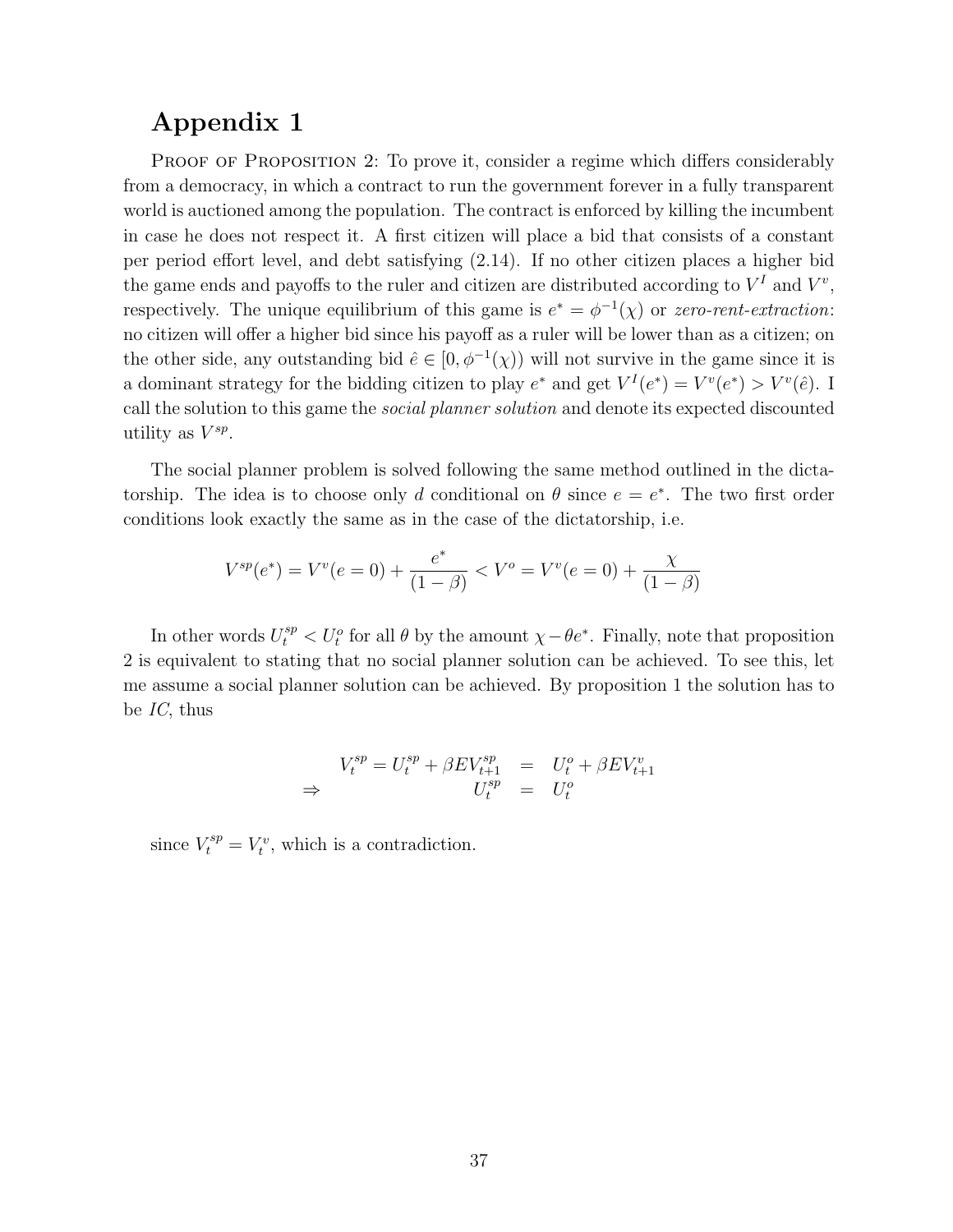# Appendix 2

| <b>Full Trasnparency</b> |     |       |       | Signal |       |       | Pr. of       |
|--------------------------|-----|-------|-------|--------|-------|-------|--------------|
| $\varepsilon = 0.0$      |     | 0.8   | 0.9   | 1.0    | 1.1   | 1.2   | <b>Shock</b> |
|                          | 0.8 | 1.000 | 0.000 | 0.000  | 0.000 | 0.000 | 0.200        |
|                          | 0.9 | 0.000 | 1.000 | 0.000  | 0.000 | 0.000 | 0.200        |
| <b>Shock</b>             | 1.0 | 0.000 | 0.000 | 1.000  | 0.000 | 0.000 | 0.200        |
|                          | 1.1 | 0.000 | 0.000 | 0.000  | 1.000 | 0.000 | 0.200        |
|                          | 1.2 | 0.000 | 0.000 | 0.000  | 0.000 | 1.000 | 0.200        |
| Pr. of seen Signal       |     | 0.200 | 0.200 | 0.200  | 0.200 | 0.200 |              |
|                          |     |       |       |        |       |       |              |

Figure 11: Co-movement of  $\theta$  and  $\tilde{\theta}$  conditional on  $\epsilon.$ 

| <b>High Trasnparency</b> |     |       | Pr. of |       |         |       |              |
|--------------------------|-----|-------|--------|-------|---------|-------|--------------|
| $\epsilon = 0.1$         |     | 0.8   | 0.9    | 1.0   | $1.1\,$ | 1.2   | <b>Shock</b> |
|                          | 0.8 | 0.500 | 0.500  | 0.000 | 0.000   | 0.000 | 0.200        |
|                          | 0.9 | 0.333 | 0.333  | 0.333 | 0.000   | 0.000 | 0.200        |
| <b>Shock</b>             | 1.0 | 0.000 | 0.333  | 0.333 | 0.333   | 0.000 | 0.200        |
|                          | 1.1 | 0.000 | 0.000  | 0.333 | 0.333   | 0.333 | 0.200        |
|                          | 1.2 | 0.000 | 0.000  | 0.000 | 0.500   | 0.500 | 0.200        |
| Pr. of seen Signal       |     | 0.167 | 0.233  | 0.200 | 0.233   | 0.167 |              |
|                          |     |       |        |       |         |       |              |

| <b>Low Transparency</b> |          | Signal |       |       |       |       |              |
|-------------------------|----------|--------|-------|-------|-------|-------|--------------|
| $\epsilon = 0.2$        |          | 0.8    | 0.9   | 1.0   | 1.1   | 1.2   | <b>Shock</b> |
|                         | 0.8      | 0.333  | 0.333 | 0.333 | 0.000 | 0.000 | 0.200        |
|                         | 0.9      | 0.250  | 0.250 | 0.250 | 0.250 | 0.000 | 0.200        |
| Shock                   | $_{1.0}$ | 0.200  | 0.200 | 0.200 | 0.200 | 0.200 | 0.200        |
|                         | 1.1      | 0.000  | 0.250 | 0.250 | 0.250 | 0.250 | 0.200        |
|                         | 1.2      | 0.000  | 0.000 | 0.333 | 0.333 | 0.333 | 0.200        |
| Pr. of seen Signal      |          | 0.157  | 0.207 | 0.273 | 0.207 | 0.157 |              |

| <b>High Opacity</b> |     |       | Pr. of |         |       |       |              |
|---------------------|-----|-------|--------|---------|-------|-------|--------------|
| $\epsilon = 0.3$    |     | 0.8   | 0.9    | $1.0\,$ | 1.1   | 1.2   | <b>Shock</b> |
|                     | 0.8 | 0.250 | 0.250  | 0.250   | 0.250 | 0.000 | 0.200        |
|                     | 0.9 | 0.200 | 0.200  | 0.200   | 0.200 | 0.200 | 0.200        |
| Shock               | 1.0 | 0.200 | 0.200  | 0.200   | 0.200 | 0.200 | 0.200        |
|                     | 1.1 | 0.200 | 0.200  | 0.200   | 0.200 | 0.200 | 0.200        |
|                     | 1.2 | 0.000 | 0.250  | 0.250   | 0.250 | 0.250 | 0.200        |
| Pr. of seen Signal  |     | 0.170 | 0.220  | 0.220   | 0.220 | 0.170 |              |

| <b>Full Opacity</b> |     | Signal |       |          |       |       |              |
|---------------------|-----|--------|-------|----------|-------|-------|--------------|
| $\epsilon = 0.4$    |     | 0.8    | 0.9   | $_{1.0}$ | 1.1   | 1.2   | <b>Shock</b> |
|                     | 0.8 | 0.200  | 0.200 | 0.200    | 0.200 | 0.200 | 0.200        |
|                     | 0.9 | 0.200  | 0.200 | 0.200    | 0.200 | 0.200 | 0.200        |
| <b>Shock</b>        | 1.0 | 0.200  | 0.200 | 0.200    | 0.200 | 0.200 | 0.200        |
|                     | 1.1 | 0.200  | 0.200 | 0.200    | 0.200 | 0.200 | 0.200        |
|                     | 1.2 | 0.200  | 0.200 | 0.200    | 0.200 | 0.200 | 0.200        |
| Pr. of seen Signal  |     | 0.200  | 0.200 | 0.200    | 0.200 | 0.200 |              |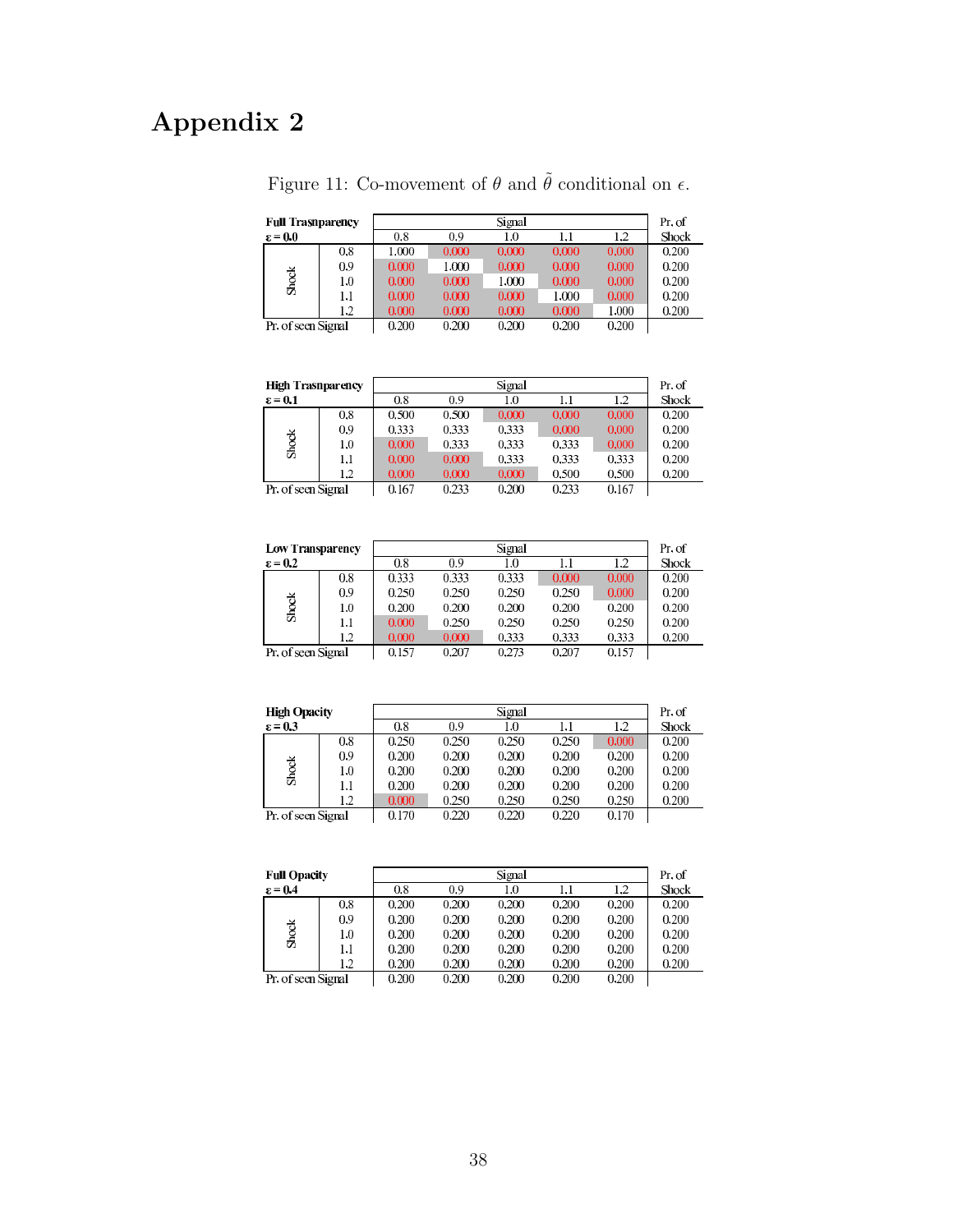| Country         | Central        | General        | General        | General        |
|-----------------|----------------|----------------|----------------|----------------|
|                 | <b>Balance</b> | <b>Balance</b> | Net Debt       | Gross Debt     |
| Argentina       | $\mathbf Y$    | $\mathbf Y$    | N <sub>o</sub> | No             |
| Australia       | Y              | Y              | Y              | Y              |
| Austria         | $\mathbf Y$    | Y              | Y              | Y              |
| Belgium         | Y              | Y              | Y              | Υ              |
| <b>Bolivia</b>  | $\rm No$       | Y              | $\rm No$       | $\rm No$       |
| Canada          | Y              | Y              | Y              | Y              |
| Chile           | Y              | Y              | Y              | Y              |
| Colombia        | Y              | Y              | $\rm No$       | No             |
| Czech Republic  | Y              | Y              | No             | $\rm No$       |
| Denmark         | Y              | Y              | Y              | Y              |
| Finland         | $\mathbf Y$    | Y              | Y              | Y              |
| France          | Y              | Y              | Y              | Y              |
| Germany         | Y              | Y              | Y              | Y              |
| Greece          | Y              | Y              | Y              | Y              |
| Hungary         | $\mathbf Y$    | Y              | Y              | No             |
| Iceland         | Y              | Y              | Y              | Y              |
| Ireland         | Y              | Y              | Y              | Y              |
| Israel          | Y              | Y              | Y              | Y              |
| Italy           | $\mathbf Y$    | Y              | Y              | Y              |
| Japan           | Y              | Y              | Y              | Y              |
| Jordan          | Y              | Y              | $\rm No$       | No             |
| Kenya           | $\mathbf Y$    | $\mathbf Y$    | N <sub>o</sub> | N <sub>o</sub> |
| Korea, Republic | Y              | No             | No             | $\rm No$       |
| Mexico          | Y              | Y              | Y              | Y              |
| Morocco         | Υ              | Y              | Y              | Y              |
| Netherlands     | $\mathbf Y$    | Y              | Y              | Y              |
| New Zealand     | Y              | Υ              | Y              | Y              |
| Norway          | Y              | Y              | Y              | Υ              |
| Portugal        | Υ              | Y              | No             | Υ              |
| Slovak Republic | Y              | Y              | N <sub>o</sub> | Υ              |
| Slovenia        | Y              | Y              | No             | Υ              |
| South Africa    | Y              | Y              | Y              | Y              |
| Spain           | Y              | Y              | Y              | Y              |
| Sweden          | No             | Y              | No             | Y              |
| Turkey          | Y              | Y              | No             | No             |
| United Kingdom  | Y              | Y              | Y              | Y              |
| United States   | Y              | Y              | Y              | Υ              |
| Uruguay         | $\mathbf Y$    | Y              | $\rm No$       | Υ              |

Table 8: Data Availability.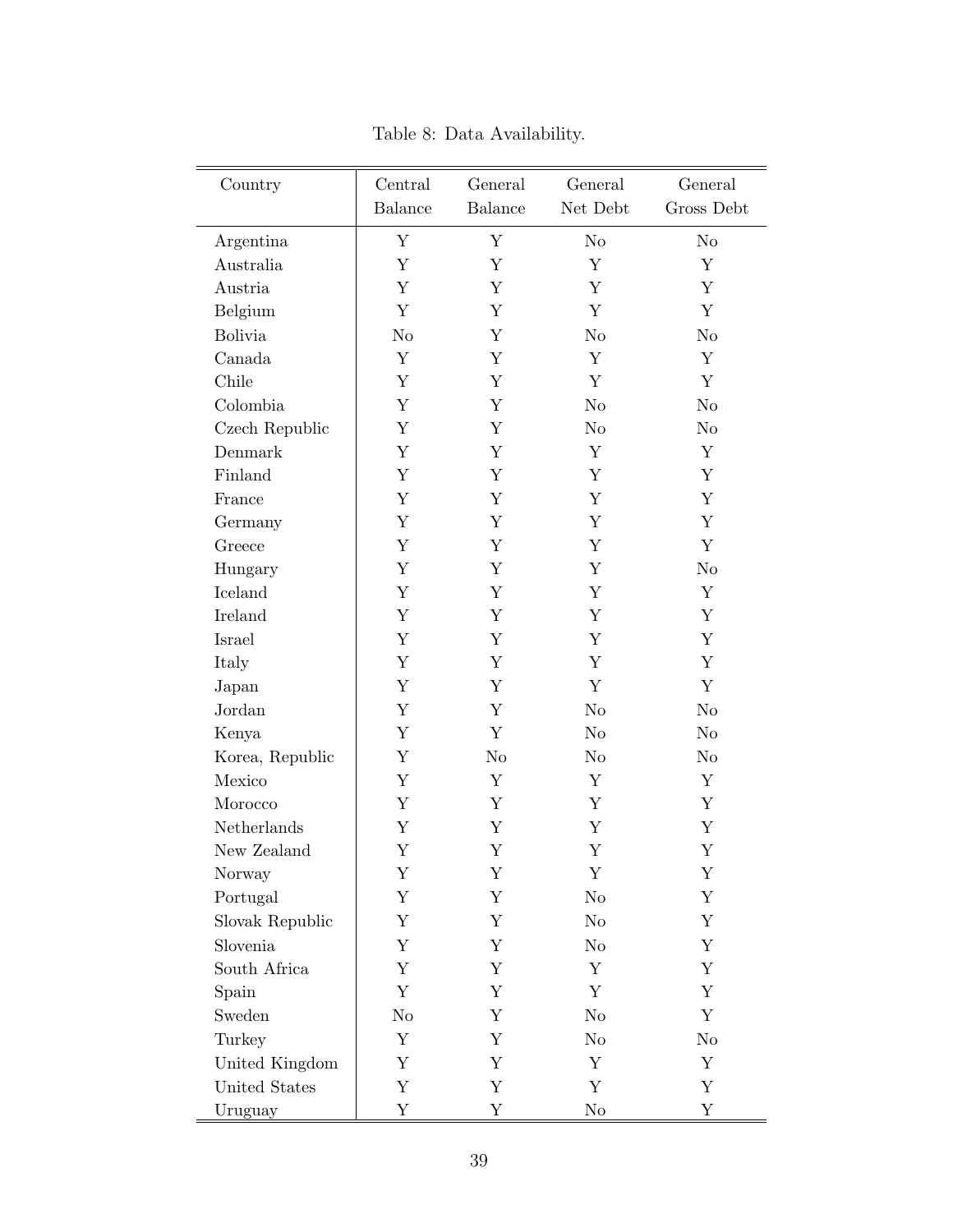# References

- [1] Alesina, A., R. Hausmann, R. Hommes, and E. Stein. 1999. "Budget Institutions and Fiscal Performance in Latin America." Journal of Development Economics, August 1999, vol. 59 (2).
- [2] Alesina, Alberto, and Roberto Perotti. 1999. "Budget Deficits and Budget Institutions." in J.M. Poterba and J. von Hagen (eds.) Fiscal Institutions and Fiscal Performance, University of Chicago Press.
- [3] Alesina, Alberto, and Roberto Perotti. 1996. "Fiscal Discipline and the Budget Process." American Economic Review 86, 401-407.
- [4] Alt, James and David Lassen. 2006. "Fiscal Transparency, Political Parties and Debt in OECD Countries." European Economic Review, forthcomming.
- [5] Alt, James and David Lassen. 2003. "Fiscal Transparency and Fiscal Policy Outcomes in OECD Countries." Economic Policy Research Unit. Mimeo.
- [6] Alt, James, David Lassen, and Shanna Rose. 2006. "The Causes of Fiscal Transparency: Evidence from the American States" IMF Staff Papers, forthcomming.
- [7] Alt, James, David Lassen, and David Skilling. 2002. "Fiscal Transparency, Gubernatorial Popularity, and the Scale of Government: Evidence from the States." State Politics and Policy Quarterly 2, 230-250.
- [8] Beck, Thorsten, George Clarke, Alberto Groff, Philip Keefer, and Patrick Walsh. 2001. "New Tools in Comparative Political Economy: The Database of Political Institutions" The World Bank Economic Review, 15, 1, 165-176.
- [9] Berry, William, Evan Ringquist, Richard Fording, and Russell Hanson. 1998. "Measuring Citizen and Covernment Ideology in the American States, 1960-93." American Journal of Political Science 42, 327-48.
- [10] Drazen, Allan. 2000. Political Economy in Macroeconomics. Princeton University Press.
- [11] Cuckierman, Alex, and Allan Meltzer. 1989. "A Political Theory of Government Debt and Deficits in a neo-Ricardian Framework." American Economic Review, 79, 713-32.
- [12] Ferejohn, J. 1986, "Incumbent Performance and Electoral Control." Public Chice 50, 5-26.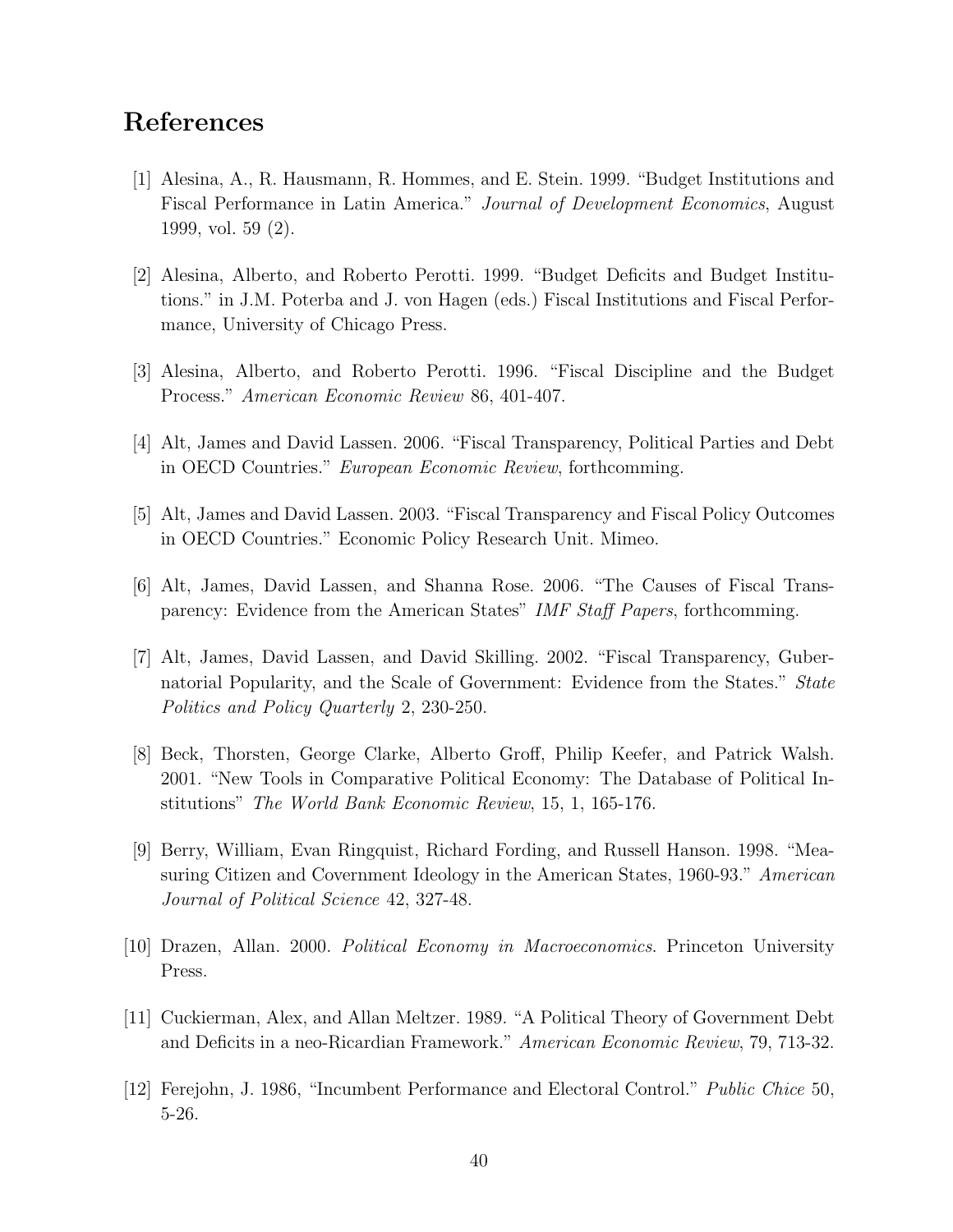- [13] Ferejohn, J. 1999, "Accountability and Authority: Toward a Theory of Political Accountability," in Adam Przeworski et. al., eds., Democracy, Accountability, and Representation, Cambridge University Press.
- [14] Feld, Lars, and Gebhard Kirchgassner. 1999. "Public Debt and Budgetary Procedures: Top Down or Bottom Up? Some Evidence from Swiss Municipalities." in J.M. Poterba and J. von Hagen (eds.) Fiscal Institutions and Fiscal Performance, University of Chicago Press.
- [15] Filc, Gabriel, and Carlos Scartascini. 2004. "Budget Institutions and Fiscal Outcomes: Ten Years of Inquiry on Fiscal Matters at the Research Department." Inter-American Development Bank Working Paper.
- [16] de Haan, Jakob, Wim Moessen, and Bjorn Volerink. 1999. "Budgetary Procedures Aspects and Changes: New Evidence for Some European Countries." in J.M. Poterba and J. von Hagen (eds.) Fiscal Institutions and Fiscal Performance, University of Chicago Press.
- [17] Hallerberg, Mark, and Jrgen von Hagen. 1999. "Electoral Institutions, Cabinet Negotiations, and Budget Deficits in the European Union." in J.M. Poterba and J. von Hagen (eds.) Fiscal Institutions and Fiscal Performance, University of Chicago Press.
- [18] International Monetary Fund. World Economic Outlook. 2005-2006.
- [19] Keefer, Philip. 2005. "Database of Political Institutions: Changes and Variable Definitions". The World Bank.
- [20] Kontopoulos, Yianos, and Roberto Perotti. 1999. "Government Fragmentation and Fiscal Policy Outcomes." in J.M. Poterba and J. von Hagen (eds.) Fiscal Institutions and Fiscal Performance, University of Chicago Press.
- [21] Kopits, George, and John Craig. 1998. "Transparency in Government Operations," IMF Occasional Paper 158.
- [22] Laakso, Markku, and Rein Taagepera. 1979. "Effective Number of Parties: A Measure with Application to Western Europe." Comparative Political Studies, 13, 3-27.
- [23] Milesi-Ferreti, Gian Maria, 2004. "Good, Bad or Ugly? On the Effects of Fiscal Rules with Creative Accounting." Journal of Public Economics, vol.88(1-2), 377-394, January.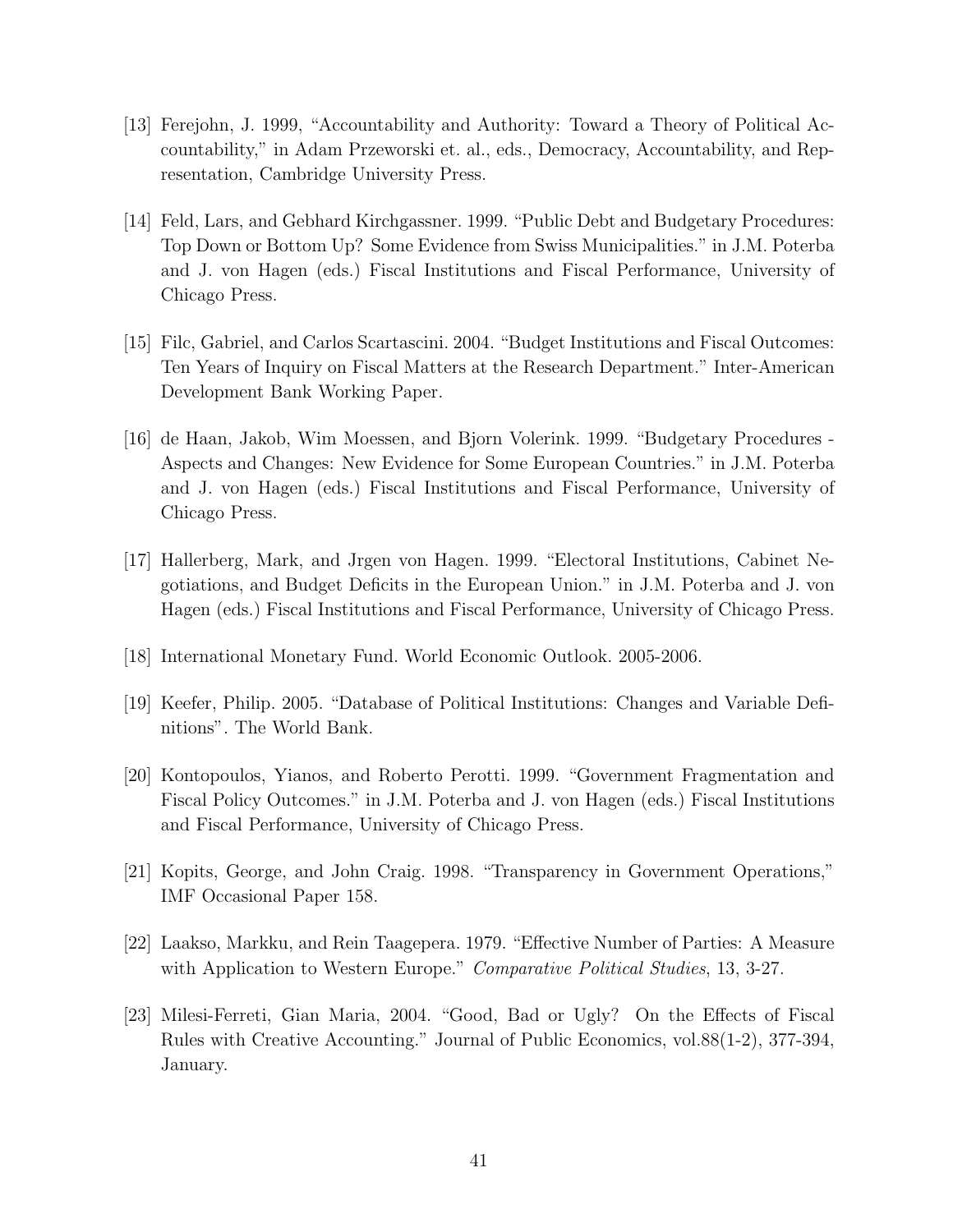- [24] National Association of State Budget Officers (NASBO). 1987, 1989, 1992, 1995, 1997, 1999 and 2002. "Budget Processes in the States."
- [25] National Conference of State Legislatures (NCOSL). 1998. "Legislative Budget Procedures."
- [26] Oates, W. E. 1988. "On the Nature and Measurement of Fiscal Illusion: A Survey," in G. Brennan et. al. (eds.) Taxation and Fiscal Federalism, Australian National University Press.
- [27] OECD/World Bank, 2003. Survey on Budget Practices and Procedures. http://ocde.dyndns.org/
- [28] Persson, T., G. Roland, G. Tabellini. 1997. "Separation of Powers and Political Accountability." Quarterly Journal of Economics, November 1997.
- [29] Poterba, J. M. 1996. "Do Budget Rules Work?" NBER Working Paper no. 5550. Cambridge, Mass.: National Bureau of Economic Research.
- [30] Poterba, James, and Kim Rueben. 1999. "State Fiscal Institutions and the U.S. Municipal Bond Market," in J.M. Poterba and J. von Hagen (eds.) Fiscal Institutions and Fiscal Performance, University of Chicago Press.
- [31] Poterba, James, and Jrgen von Hagen. 1999. "Intruduction," in J.M. Poterba and J. von Hagen (eds.) Fiscal Institutions and Fiscal Performance, University of Chicago Press.
- [32] Prat, A., 2005, "The Wrong Kind of Transparency." Amercan Economic Review 95, 862-877.
- [33] Rodrik, D. 1998. "Why Do More Open Economies Have Bigger Governments?," Journal of Political Economy, University of Chicago Press, vol. 106(5), pages 997-1032, October.
- [34] Rogoff, Kenneth and Anne Siebert, 1988, "Elections and Macroeconomic Policy Cycles." Review of Economic Studies 55, 1-16.
- [35] Rogoff, K., 1990, "Equilibrium Political Budget Cycles." Amercan Economic Review 80, 21-36.
- [36] Shi, Min and Jakob Svensson, 2001, "Conditional Political Budget Cycles." Mimeo.